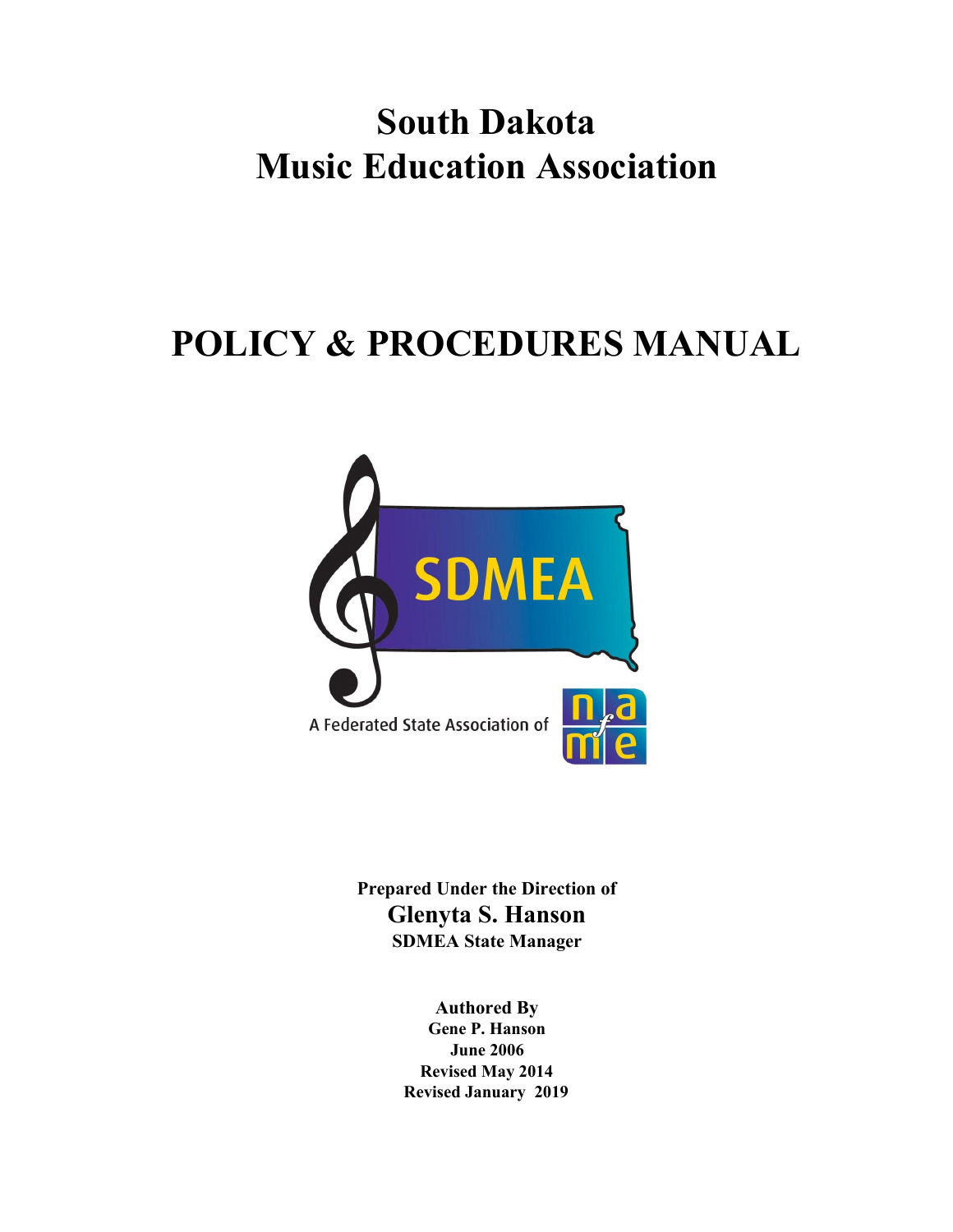# **TABLE OF CONTENTS**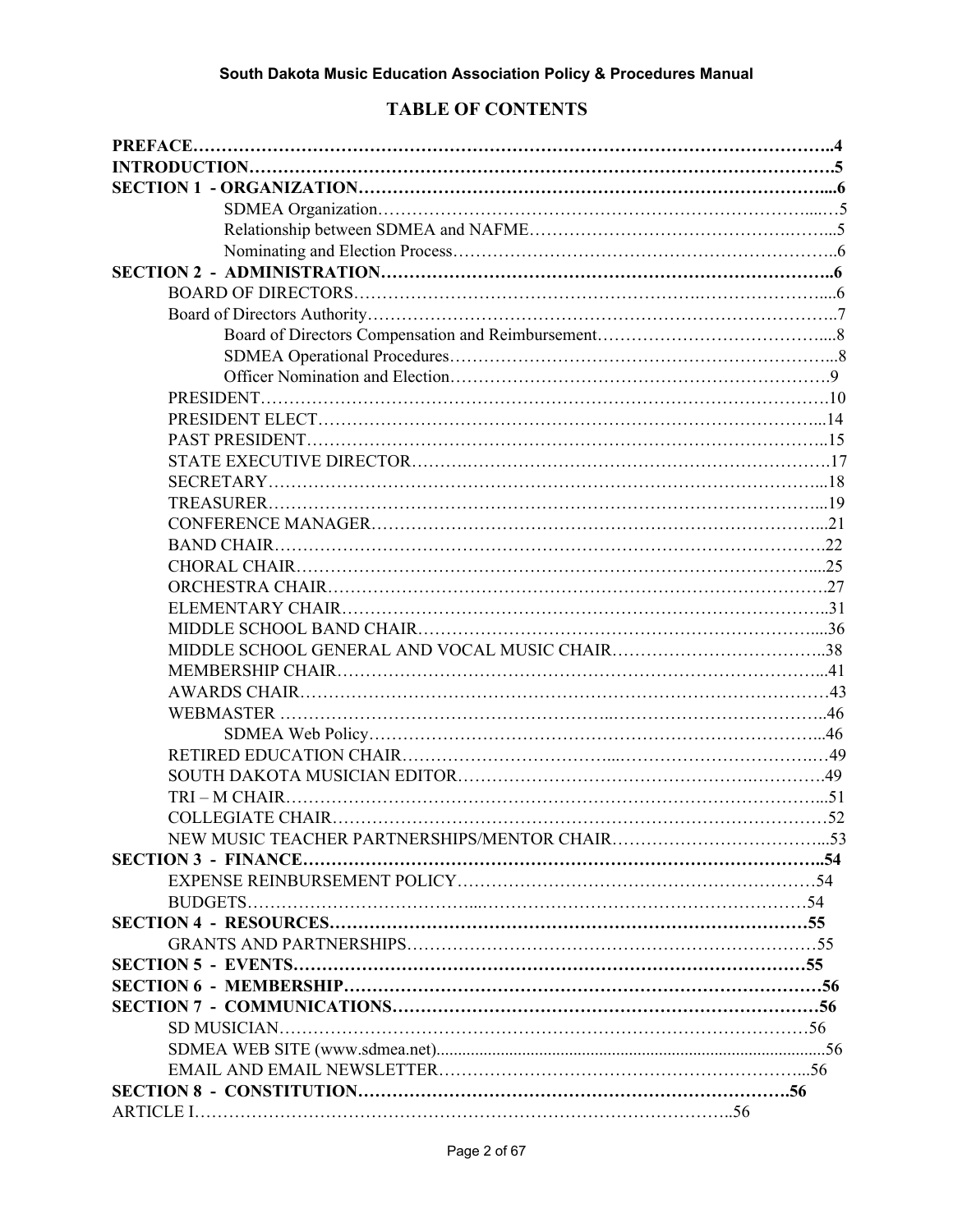| <b>SECTION 9 -</b>                                             |  |
|----------------------------------------------------------------|--|
|                                                                |  |
|                                                                |  |
|                                                                |  |
|                                                                |  |
|                                                                |  |
|                                                                |  |
|                                                                |  |
|                                                                |  |
|                                                                |  |
|                                                                |  |
|                                                                |  |
|                                                                |  |
|                                                                |  |
|                                                                |  |
|                                                                |  |
| ARTICLE XV PROHIBITION AGAINST SHARING IN CORPORATE EARNINGS67 |  |
|                                                                |  |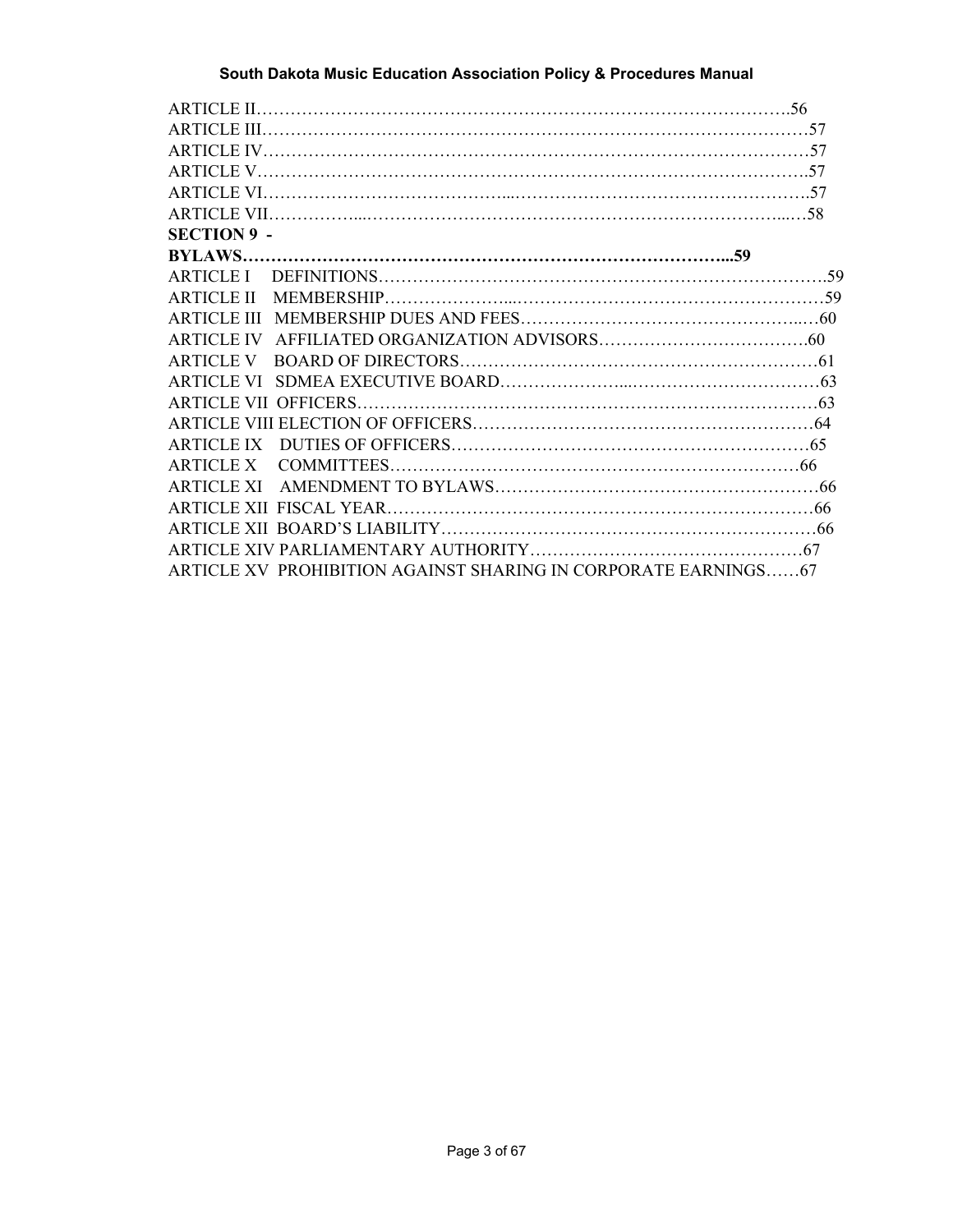#### PREFACE

This manual is designed specifically to be a reference book for SDMEA officers and Board of Directors members in the administration of their respective offices and positions. Its purposes are to serve as both a guidebook and rulebook. Portions of this manual will reproduce excerpts from both the Constitution and By-Laws. The material in this manual has been organized such that each major administrative function of the association is completely discussed in one place. The organization of these functions for successful association management is dependent on the individual who will be responsible for each function. The comprehensive description of the various functions and the suggested organization format should guide the association in attaining and maintaining the functional organization best suited to its current needs, both now and in the future.

Each officer and board member should access this manual from the SDMEA website. The entire manual is copyrighted and may not be reproduced in any manner except for official business of SDMEA.

In order to insure the continued value of the manual, the SDMEA Executive Committee shall have the responsibility of updating and improving its contents on a continuing basis. Changes to the manual approved by the Board may be implemented at any time. The Executive Committee shall provide a summary report to the Board of all changes made during the previous year.

Suggested changes and additions are invited from all Board members; submit them in writing to the President. General suggestions and constructive criticism are also encouraged. Many long arduous hours have gone into the preparation of this manual; but in order to maintain its applicability and broaden the scope of its utilization, we must continue to receive the benefits of the experience gained by all association officers and Board members.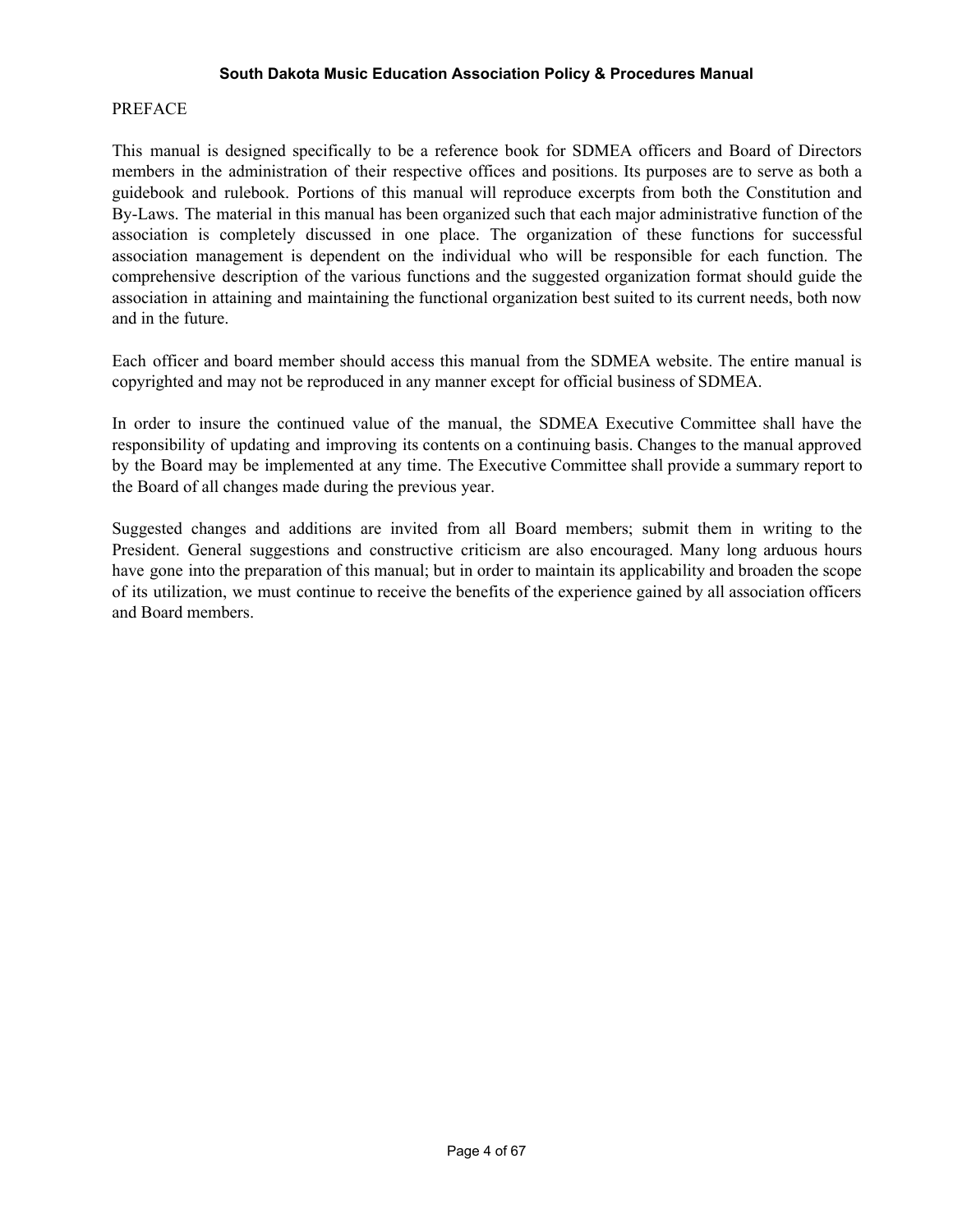## INTRODUCTION

The primary purpose of this manual is to guide and assist in administering the functions of the Officers, Directors and Committee Chairs. The author of this manual has attempted to simplify and minimize the amount of reading required while at the same time include enough detail and examples to allow the opportunity to assign duties, goals and responsibilities to the officers, Directors and Committee Chairs.

This manual has been divided into ten sections:

Section 1: "Organization" **–** Identifies the SDMEA organizational structure and authority. Deals with the Board of Directors, Officers, and Committee Chairs in such areas as tenure of office, level of position in the association, and organizational charts. Further identifies the relationship between SDMEA and NAFME and other selected professional organizations. This includes definition of the nominating and election process.

Section 2: "Administration" – identifies the job descriptions, goals, responsibilities & functions, duties and itemized task/event details for each Officer and Committee Chair. This section is the operational manual for each Board of Director and Chair position.

Section 3: Finance

Section 4: Resources – Identifies the SDMEA educational programs and other resources generated and made available to the membership.

Section 5: Events – Describes the events sponsored by SDMEA for the benefit of its membership.

Section 6: Membership – Describes all aspects of membership management.

Section 7: Website – includes the SDMEA website policy and duties of the Webmaster and Database Manager

Section 8:; SDMEA By-Laws – includes referenced materials throughout the Policies and Procedures manual and reproducible forms.

Section 9: Appendix – includes referenced materials throughout the Policies and Procedures manual and reproducible forms.

# **SECTION 1 - ORGANIZATION**

#### SDMEA Organization

The South Dakota Music Education Association (SDMEA) is incorporated as a 501 c(6) non-profit organization and is a federated unit of the National Association for Music Education (NAFME). As such SDMEA, in its entirety of its existence, operation, procedures and policies shall be in full accordance and not conflict with NAFME.

The Officers, Board of Director members and Committee Chairs are identified in accordance with the SDMEA Constitution and Bylaws. The organizational structure of the 24 member Board of Directors is as follows: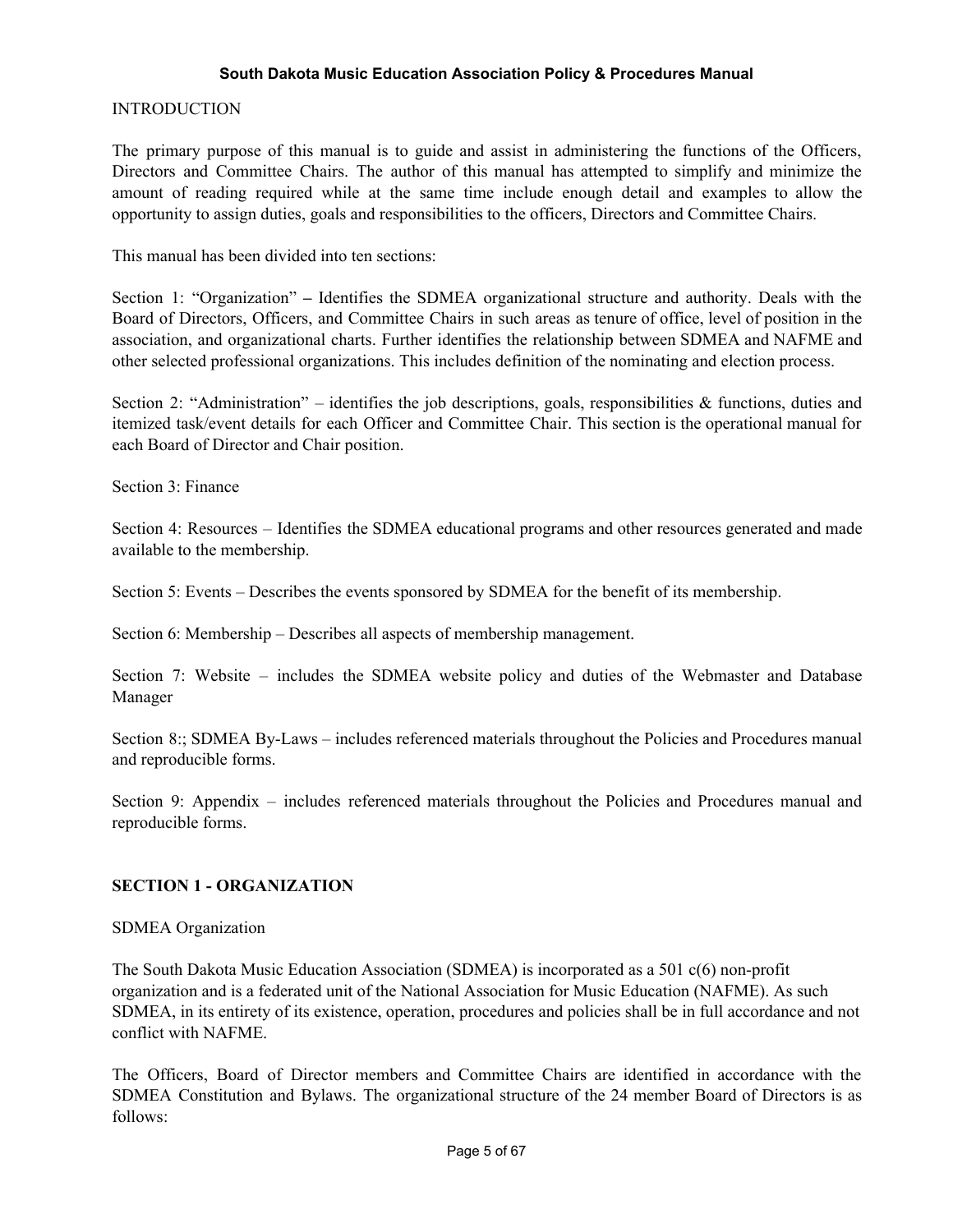Elected:

- 1. President
- 2. President-Elect
- 3. Past-President
- 4. Elementary
	- 4A. Elementary Chair Elect
- 5. Middle School Band Chair
	- 5A. Middle School Band Chair Elect
- 6. Middle School Choral/General Music Chair
- 7. Band Chair
- 8. Orchestra Chair
- 9. Choral Chair

## Appointed:

- 10. State Executive Director
- 11. Conference Manager
- 12. Membership Chair
- 13. Webmaster
- 14. Secretary
- 15. Treasurer
- 16. Awards Chair
- 17. New Music Teacher Mentorships Chair
- 18. Advocacy Leadership Force Chair/Government Relations
- 19. Collegiate Chair
- 20. Tri M Chair
- 21. Technology Chair
- 22. Retired Music Educator Chair
- 23. Historian Chair
- 24. Editor for "Musician"
- 25. Business Manager for the "Musician" magazine

#### Nominating and Election Process

The manner of the election or appointment of the members of the SDMEA Executive Board shall be provided for in the Bylaws of the association.

Relationship between SDMEA and NAFME

The South Dakota Music Education Association shall be affiliated with the national organization known as the NATIONAL ASSOCIATION FOR MUSIC EDUCATION (herein referred to as "NAfME") and shall prescribe to and adhere by the relationship criteria as identified in the NAFME Constitution and Bylaws.

# **SECTION 2 - ADMINISTRATION**

#### BOARD OF DIRECTORS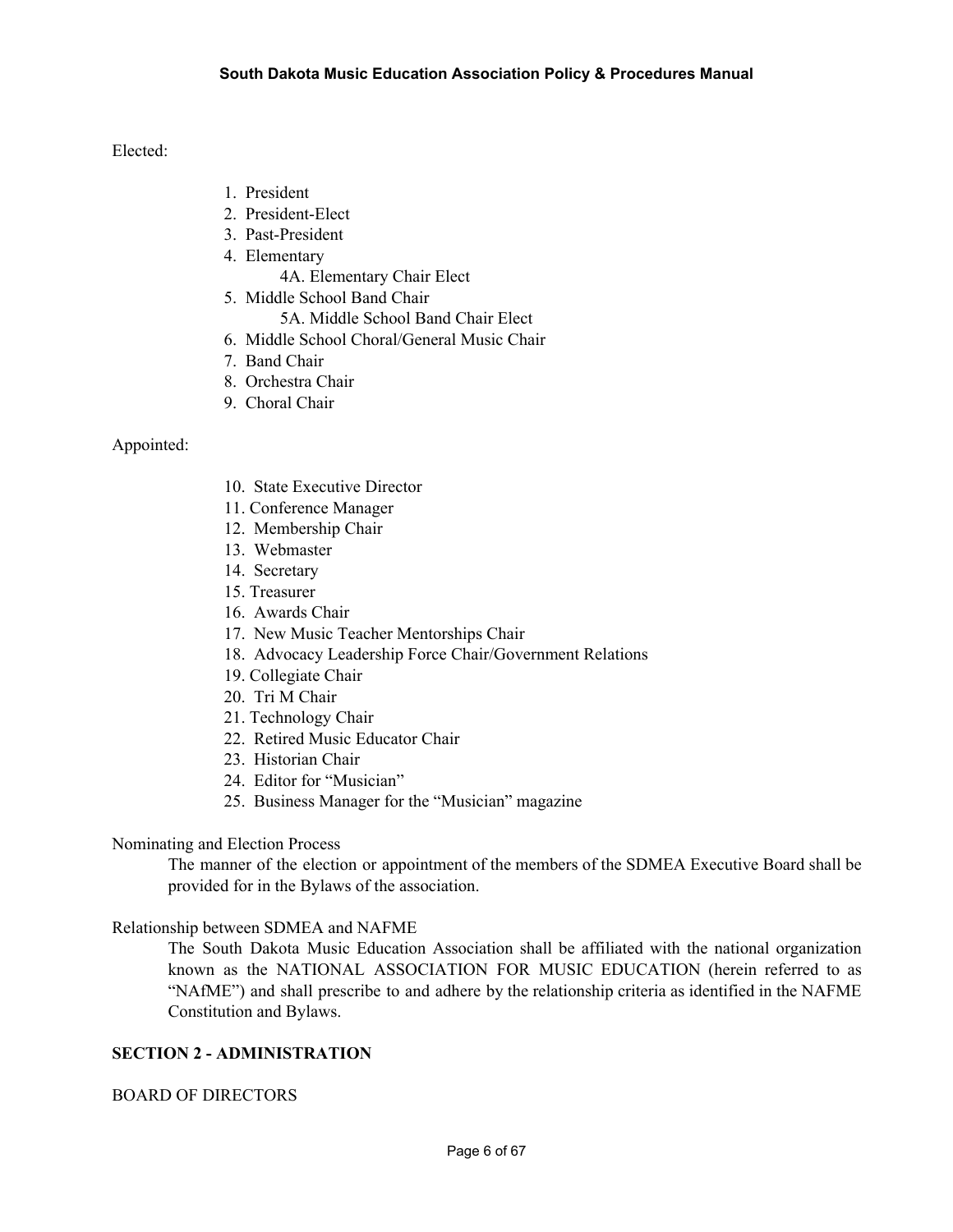Board of Directors Authority

- 1. The authority for the management, policies, and actions of the SDMEA shall be vested in the SDMEA Board of Directors
- 2. The President and Past President automatically progress to the position.
- 3. The President Elect, Band Chair, Choral Chair, Orchestra Chair, Middle School Choral/General Music Chair, Middle School Band Chair Elect, and Elementary Chair Elect are elected positions.
- 4. The President appoints the remaining Board of Director positions.
- 5. Additional Board of Director members may be required when specified by NAFME. In this event, such members will be elected or appointed at the beginning of the next fiscal year (July  $1<sup>st</sup>$ ) after notification by NAFME
- 6. A member of the SDMEA Board of Directors may hold multiple Chair positions with a limitation of three such positions per member. In the event of multiple Chair positions the total number of Board members shall not be less than eleven (11) members.
- 7. Each member of the SDMEA Board shall have one vote. Elementary, Middle School Band, and Elementary Elects shall not vote except in the absence of their respective chairs. During normal Board meetings, the President shall be an abstaining vote except when required as a tie-breaking vote.
- 8. When the Board is not in session, power to act on all matters necessary for the administration of SDMEA shall be vested in the SDMEA Executive Committee and be subject to review and approval of the Board at its next meeting.

The Executive Committee shall consist of the President, President Elect, Past President and State Executive Director

- 9. Regular meetings of the Board shall be held four times per year.
	- A. The last weekend prior to Labor Day in August
	- B. In conjunction with the State Music Education Conference/All-State Chorus and Orchestra
	- C. The first weekend after January  $1<sup>st</sup>$
	- D. The first weekend in June
	- E. The President may change the dates/time of the above meetings based on extenuating circumstances by notifying the Board members by phone, letter or email 10 days in advance of the meeting
- 10. The President may call additional board meetings as deemed necessary for the good of the organization.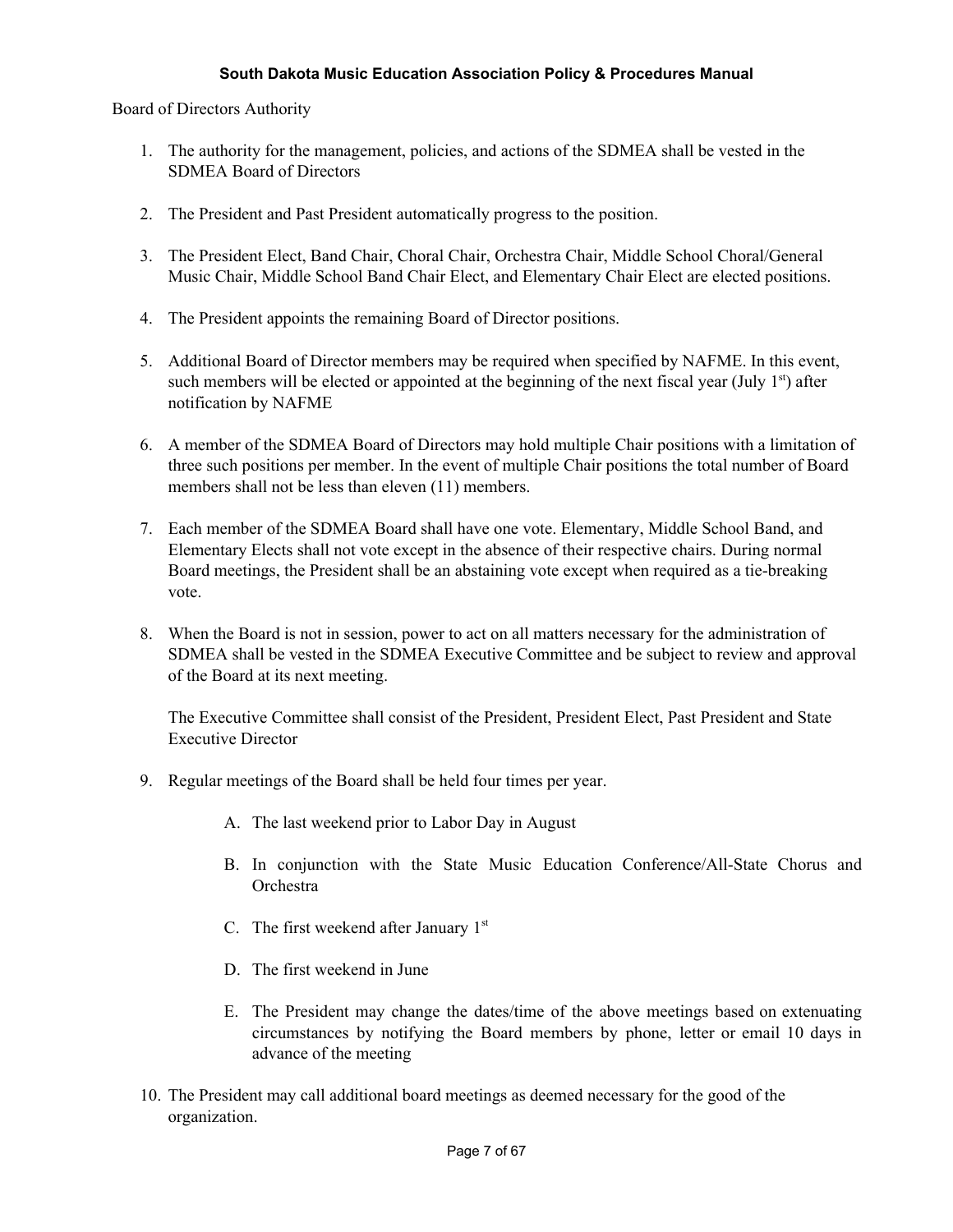- 11. All Board members are required to attend a minimum of three of the four annual Board meetings. In the event of additional Board meetings called during the year, all board members are required to attend a minimum of one-half of the extra meetings called.
- 12. If needed, board votes may be cast electronically. Each board member will have 36 hours to respond. An electronic quorum is constituted by the fact that all board members have access to electronic mail.

## **Board of Directors – Compensation & Reimbursement**

The South Dakota Music Education Association is a volunteer organization. There are no paid positions on the Board of Directors. There are, however, honorariums and reimbursement for expenses incurred as follows:

- 1. Attendance at Board meetings: Each attending Board of Director member is given an honorarium of \$25 for a one half day meeting and \$75 for a whole day meeting.
- 2. Board members requiring an overnight stay to attend a Board Meeting shall be reimbursed for the cost of the lodging.
- 3. Transportation: Board members are reimbursed for the actual cost of gas for their vehicle. The vehicle must be filled to capacity upon leaving the home city and refueled in the destination city. The amount of the actual fuel used is doubled (multiplied times 2) and submitted with receipts.
- 4. Meals during travel time and time spent attending meetings on behalf of SDMEA shall be reimbursed at the state rate (breakfast, \$5; lunch \$9; dinner, \$12).
- 5. All expenses must be submitted on a current SDMEA voucher, signed by the Board member incurring the expense, receipts attached and submitted to the SDMEA Treasurer. All vouchers must be submitted within 15 days of the meeting.
- 6. The Board of Directors may change these regulations and amounts contained therein at any time.

# **SDMEA OPERATIONAL PROCEDURES**

Policy Statement: This section describes the current general procedures in effect for the association as outlined in the Table of Contents. The policies and procedures contained in this section may be repealed, replaced, or amended upon review and analysis by the SDMEA Executive Committee with approval by the SDMEA Board of Directors.

Procedure No. 1.1 General Communications

1. A copy of all correspondence is to be forwarded immediately to the officer to whom you report.

2. A copy of all correspondence that involves or may involve any Board member, officer or general member must be copied to the president and the referenced individual(s) with discretion .

Procedure No. 1.2 Use of the SDMEA Title: In order to maintain the high standards and professional image of SDMEA in the educational, professional public and governmental environments, the following guidelines will be followed: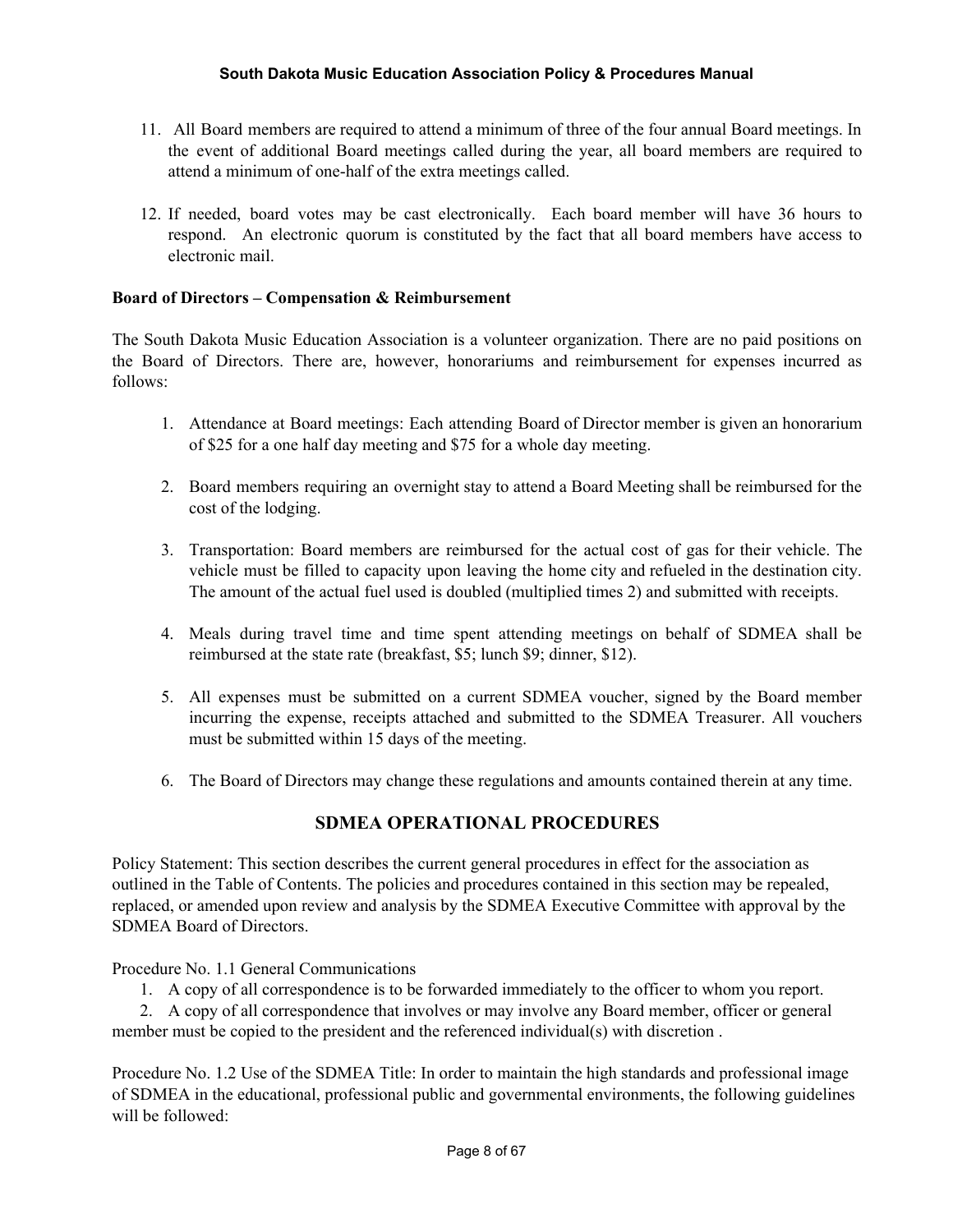1. The SDMEA Board, officer or Committee Chair title must be used when promoting SDMEA to the media.

2. The SDMEA title must be used on all internal correspondence. (Use of the official SDMEA stationery will satisfy this guideline)

3. The SDMEA title will not be used when stating a personal position to the external media. While an SDMEA position regarding a particular action, policy, or philosophy may at some point not agree with personal position, the stated position when using the SDMEA title must be the SDMEA

## position.

Procedure No. 1.3 Board of Directors Plans and Reports

1. Each member of the SDMEA Board of Directors will prepare:

a. A plan for the activities of their respective position including a proposed budget to be submitted at the August board meeting

b. A written status report of the activities to date at each Board of Directors meeting

c. A final report of the accomplishments (measured against the initial plan) to be submitted to the Board upon completion of the event.

2. The President, President Elect and Executive Director are responsible for ensuring the reports are completed on schedule.

Procedure No. 1.4 Use of the SDMEA Member Mailing Labels: As a professional organization. SDMEA is obligated to safeguard its members from exposure to unwanted mailings that may occur as a result of their membership. Therefore the following procedures will be used in distributing SDMEA membership labels:

- All official mailings must be communicated with a member of the executive committee
- Labels must secured via the membership chair
- The most current list from the membership chair must be secured

# **SDMEA OFFICER NOMINATION AND ELECTION**

#### 1) NOMINATING COMMITTEE CHAIR

- 2) The purpose of this section is to provide the Nominating Committee Chair with a specific set of procedures that clarify and complement the other nomination and election procedures. The nominating committee chair is the facilitator of the SDMEA nominating process. To aid the chair, these procedures are established to provide fair and consistent methods to facilitate the SDMEA nominating process. The Past-President normally serves as the nominating chair; however, the President may select another Nominating Committee Chair by the recommendation of the Past President.
	- a) Chair Responsibilities
		- i) As the facilitator, the chair of the nominating committee must ensure that
			- (1) The nominating committee fairly evaluates the credentials of each candidate vying for office.
			- (2) The nominating committee properly uses the established rules and procedures to select the nominee for each office
			- (3) The nominating committee is properly instructed on the nomination procedures
			- (4) The electronic ballots are counted and secured as prescribed
			- (5) The endorsed ballot of nominees is submitted to the President and the Executive Board members of the Association
			- (6) The candidates are informed of the nominating committee's decision regarding their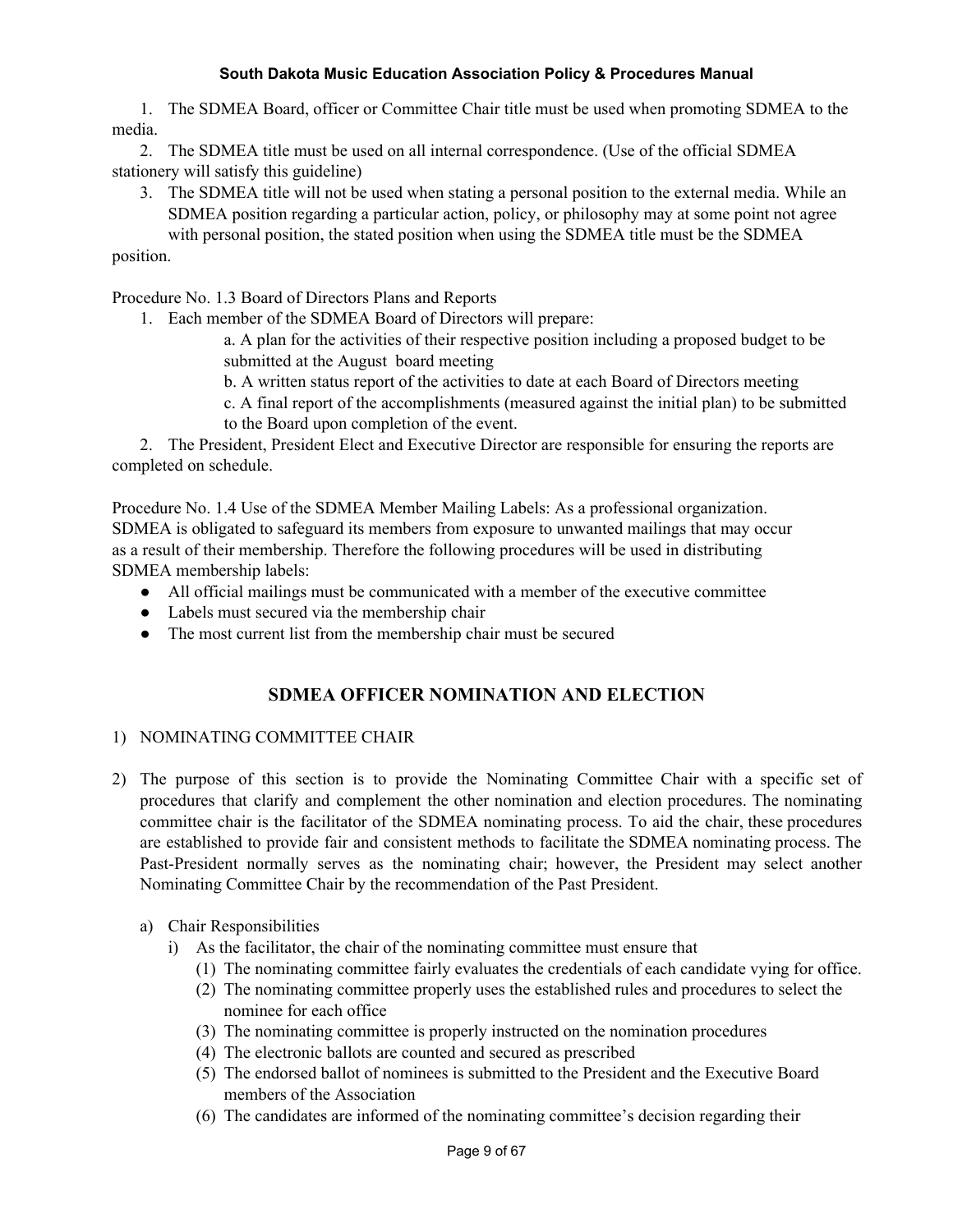candidacy.

ii) The chair must follow the practices prescribed in the bylaws and the nomination procedures. The committee does not have the authority to deviate from these practices.

The following is a comprehensive list of board members with their job descriptions, qualifications, goals and responsibilities. While the list is not exhaustive, it may be used as a direct guide for each board member.

### **PRESIDENT**

**Job Description:** The President, whose term commences following election of the first day of the association year (July  $1<sup>st</sup> -$  June  $30<sup>th</sup>$ ) after having served as President-elect, is the Executive Head of and Presiding Officer over the Association, as well as the direct superior of all Board and committee and sub-committee persons. The President serves as a member of all committees and presides over all annual and special meetings of the membership, Board of Directors, and the Executive Committee. The President, having already served two years as President-elect, will serve two years as president and two years as immediate Past-President. The President is a non-voting member of the board.

# **Qualifications:**

- 1. The candidate must be a voting member of SDMEA and NAfME.
- 2. The candidate for this office will have previously served as President-Elect.
- 3. The following characteristics are preferred:
	- a. Educator experience in the music education field.
	- b. Possess leadership ability and positive people skills.
	- c. Be a strong advocate and spokesperson for music education in South Dakota.

#### **Goals:**

- 1. Encourage the development of new programs to encourage more membership participation in SDMEA.
- 2. Expose the Association membership to the most recent practical philosophies, application and techniques of music education through well-developed programs, seminars, workshops and music performance events.
- 3. Establish continuity of SDMEA leadership, assist in the selection of potential leaders to work with the current officers.
- 4. Lead the annual review of the strategic plan for the association.
- 5. Throughout the entire year, communicate almost all details/actions/communication with Executive Director (and President-Elect if appropriate).

# **Responsibilities and Duties:**

- 1. Conduct himself/herself in a manner that will exhibit enthusiasm and inspire others to support and take part in the Association activities.
- 2. Direct each Association officer and Committee Chair Policy to obtain a copy of the Policy and Procedures manual from the website.
- 3. Represent SDMEA at all regional and national meetings and conferences.
	- A. Attend NAfME National Assembly
	- B. Attend North Central NAfME Division Board meetings when possible
	- C. Supply all requested data and reports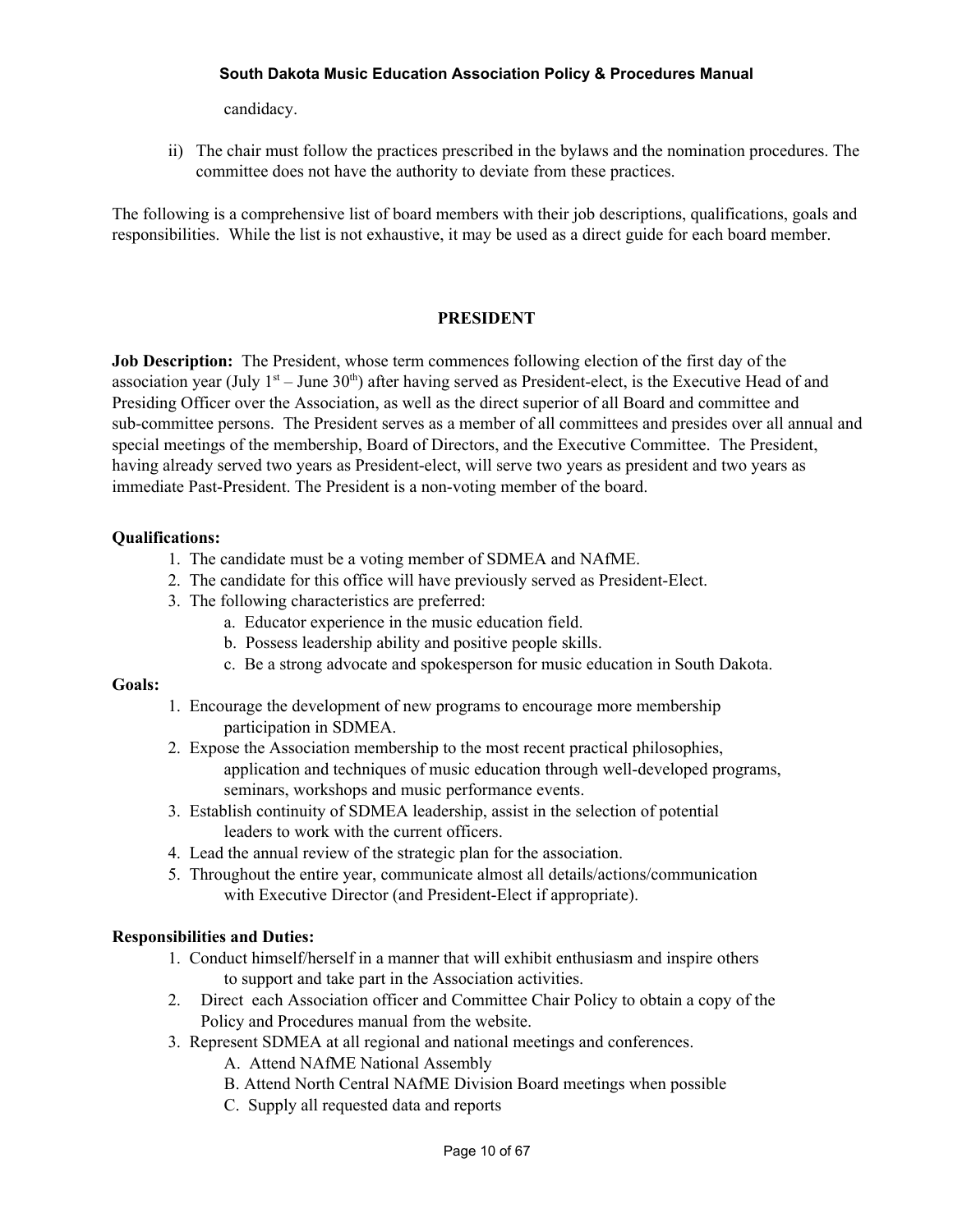- D. Answer correspondence
- E. Communicate with national officers
- F. Communicate SDMEA's activities throughout the year to NAFME
- 4. Preside at all scheduled meetings of the Executive Committee and Board of Directors.
- 5. Determine and communicate the scheduling of Officer and Board of Director meetings on a planned basis (motel needs, meeting room, meal, agenda, publicity).
- 6. Prepare for upcoming SDMEA Board Meetings
	- A. Request agenda items from board members
	- B. Request written reports and budgets from board members
	- C. Request special reports of those who need to report
	- D. Ask Committee Chairs to present report
- 7. Create agenda for each Board of Directors meeting and distribute to each Officer and Board member one week prior to the scheduled meeting.
- 8. Conduct meetings in a pleasant and orderly manner, starting promptly, adhering to the schedule, following the agenda, and adjourning by the agreed upon time.
- 9. Maintain close relationship with NAfME Headquarters to assure proper communication exists between the National office and the state SDMEA.
- 10. Supplies to NAfME Headquarters office, upon request, the information concerning state activities.
- 11. Is a member of the North Central Division Board of Directors of NAFME.
- 12. Represents the state association at National Assembly or appoints a representative.
- 13. Represents the state association at interim meetings of state presidents or appoints a representative.
- 14. Serves as the principal contact regarding relationships with the State Education Association, the State Department of Education, the South Dakota High School Activities Association and other such groups.
- 15. Maintains close contact with the South Dakota High School Activities Association regarding regional meetings and All-State Chorus & Orchestra concerns.
- 16. Serves as a unifying force for various special interest groups.
- 17. Is responsible for the planning of annual state general membership meetings.
- 18. Contributes to each publication of the *South Dakota Musician.*
- 19. Trains the President-Elect to become conversant with the President's responsibilities so that the President-elect may successfully succeed the President.
- 20. Select and appoint current year Committee Chairs.
- 21. Appoints standing and special committees and delegates certain responsibilities which may or
- may not be stated in the constitution.
- 22. Encourages communication within the organization.
- 23. Oversee updating of the Policy and Procedures as needed
- 24. Oversee the updating of the Constitution and Bylaws as needed
- 25. At the end of the President's term, sends a letter of thanks and cessation of term to all appointed Board members.
- 26. Appoint Committee Chairs to develop and organize the various aspects of the State Music Education Conference

27. Coordinate Committee Chairs and the organizational aspects of the State Music Education Conference.

- 28. Communicate with webmaster any necessary changes to web pages.
- 29. Serve on the SDHSAA Music Advisory Committee and attend its annual meeting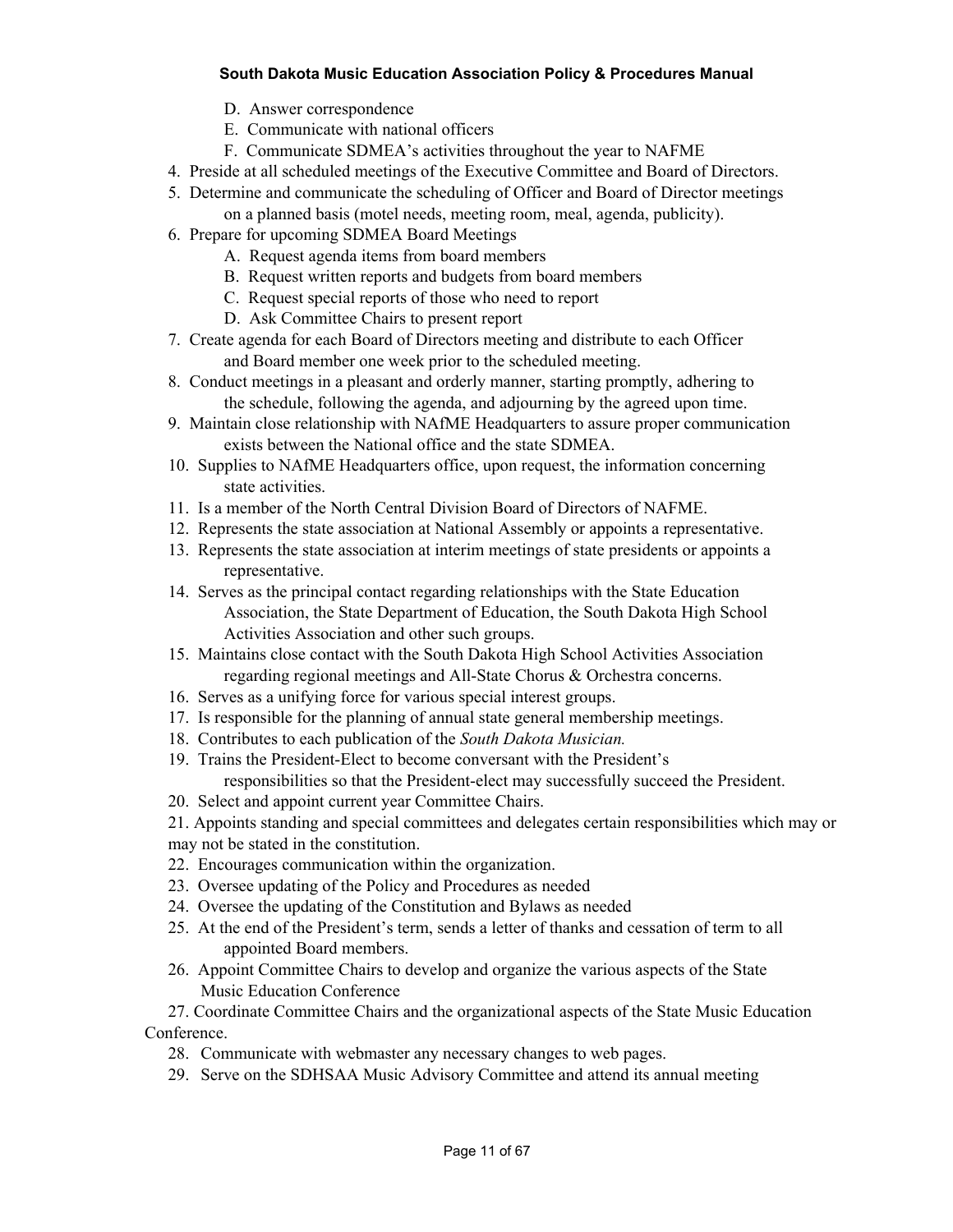## **Activities Timeline:**

# **July**

- Annual term on BOD begins July 1st
- Begin working on annual plan
- Appoint individuals to fill vacant chair positions
- Review Strategic Plan and formulate goals & objectives for the upcoming year
- Select dates, places and times for the upcoming year's Board meetings
- Write out agenda for the BOD meeting and notify all members
- Prepare letter to be sent out to all K-12 principals/superintendents and college music
- teachers in the state

#### **August**

- Work on final draft of annual Board's Strategic Plan and budget
- Submit names & addresses of BOD officers and chairs to the National office
- Write article/column for South Dakota Musician (Sept. 1 deadline)
- Plan All-State Chorus & Orchestra SDMEA events
- Check with the Awards Chair regarding details for the banquet
- Conduct BOD meeting

#### **September**

● Book rooms and conference room for BOD January Retreat

#### **October**

- Prepare agenda for the General Membership meeting during the State Music Education Conference
- Submit State Association Report to the NC Division Chair upon request via NAfME Executive Recital website
- Oversee all SDMEA activities associated with All-State Chorus & Orchestra
- Conduct Board meeting
- Conduct General Membership Meeting
- Communicate with and introduce Headliner at concert
- Assist with t-shirts, exhibit booth, registration table, etc. as needed

#### **November**

- Write article/column for SD Musician (December 1 deadline)
- Send thank you notes to collegiate advisors and chapters who helped with conference

#### **December**

- Prepare agenda for the January BOD Retreat and notify all members
- Confirm rooms and conference room with the hotel
- Arrange for catered lunch
- Ask for reports to be uploaded 1 week prior to January Board Meeting/Retreat

#### **January**

- Conduct meetings at the SDMEA Board Retreat
- Secure rooms and conference room for the May BOD retreat/meeting (if needed)
- Write article/column for SD Musician (February 1 deadline)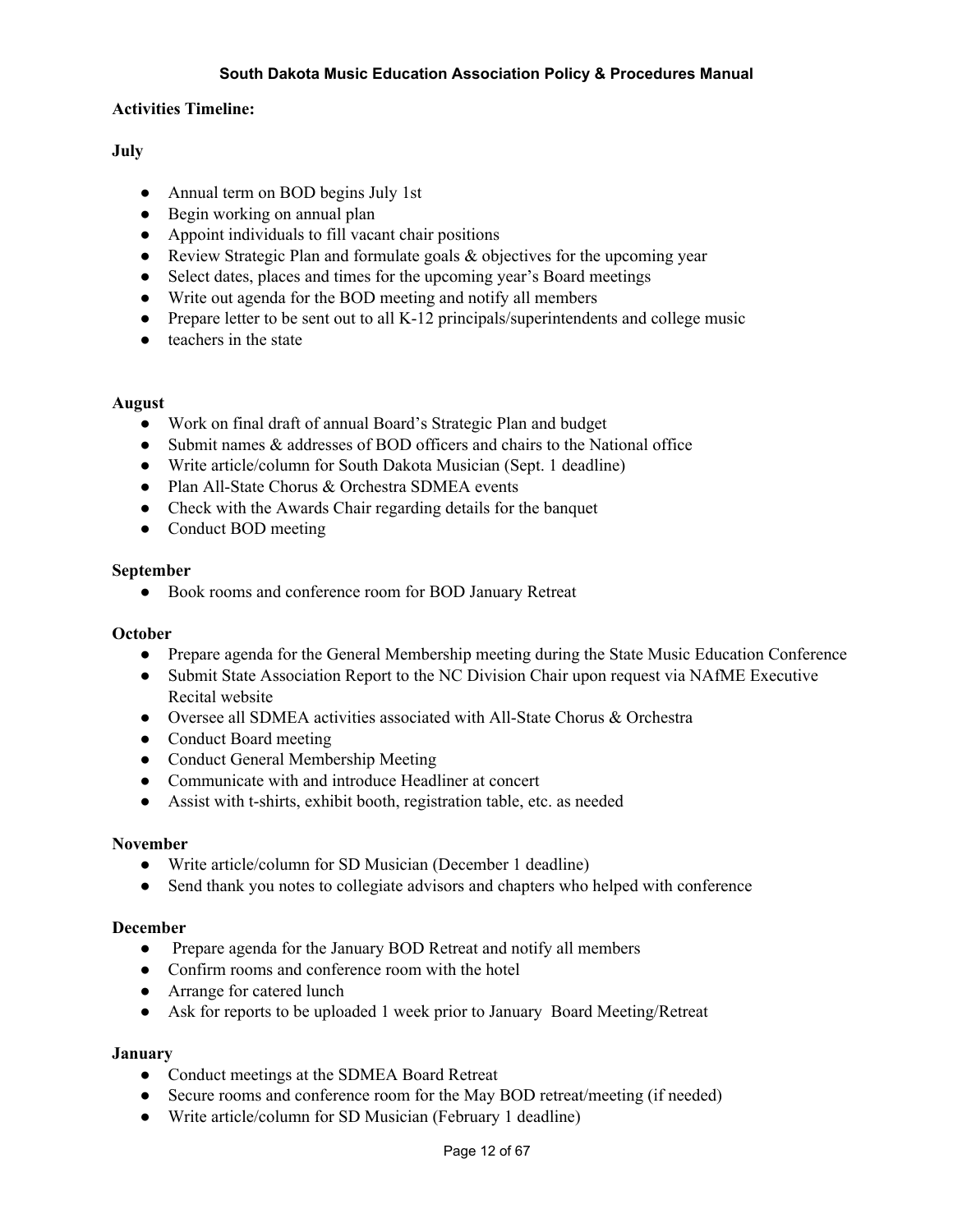# **February**

- Communicate with Middle School All-State Band chair regarding details of the event
- Communicate with Elementary Chair regarding details of the Festival Choirs

## **March**

● Attend Middle School All-State Band event or designate a replacement

# **April**

- Begin preparing Final Report for May Board Meeting
- Prepare agenda for May BOD meeting/retreat and email to members one week prior to meeting
- Solicit committee reports from Board members by May 1

## **May**

- Attend and conduct BOD meeting/retreat
- Submit budget for State Music Education Conference (to be prepared with President Elect and Past President) to Treasurer at May board meeting; then, following review by the treasurer and State Executive, budget will be submitted for approval by Board of Directors at August meeting
- Announce date/place/time for August meeting
- Submit Final Report to BOD
- Send Thank-You notes to all appointed officers at end of the 2-year term

## **June**

- Write and submit State Report to NC Division chair upon request via NAfME Executive Recital website
- Meet with President-Elect to transfer all files and update him/her on all Board Activities

# **Additional Reminders:**

- Attend North Central Division meetings
- Attend National Assembly and other Leadership meetings
- Attend National NAFME Conferences
- Represent SDMEA whenever called upon to do so within the state and region
- Oversee all Chairs and make sure all their events are organized and running smoothly; assist them as needed
- Make sure all projects and initiatives of the Board are progressing smoothly
- Function as a Resource person for SDMEA/NAFME
- Troubleshoot problems as they arise within the organization
- Speak as an advocate for music education whenever called upon
- Send periodic e-mails to the executive Board periodically, keeping them updated on happenings from the President's office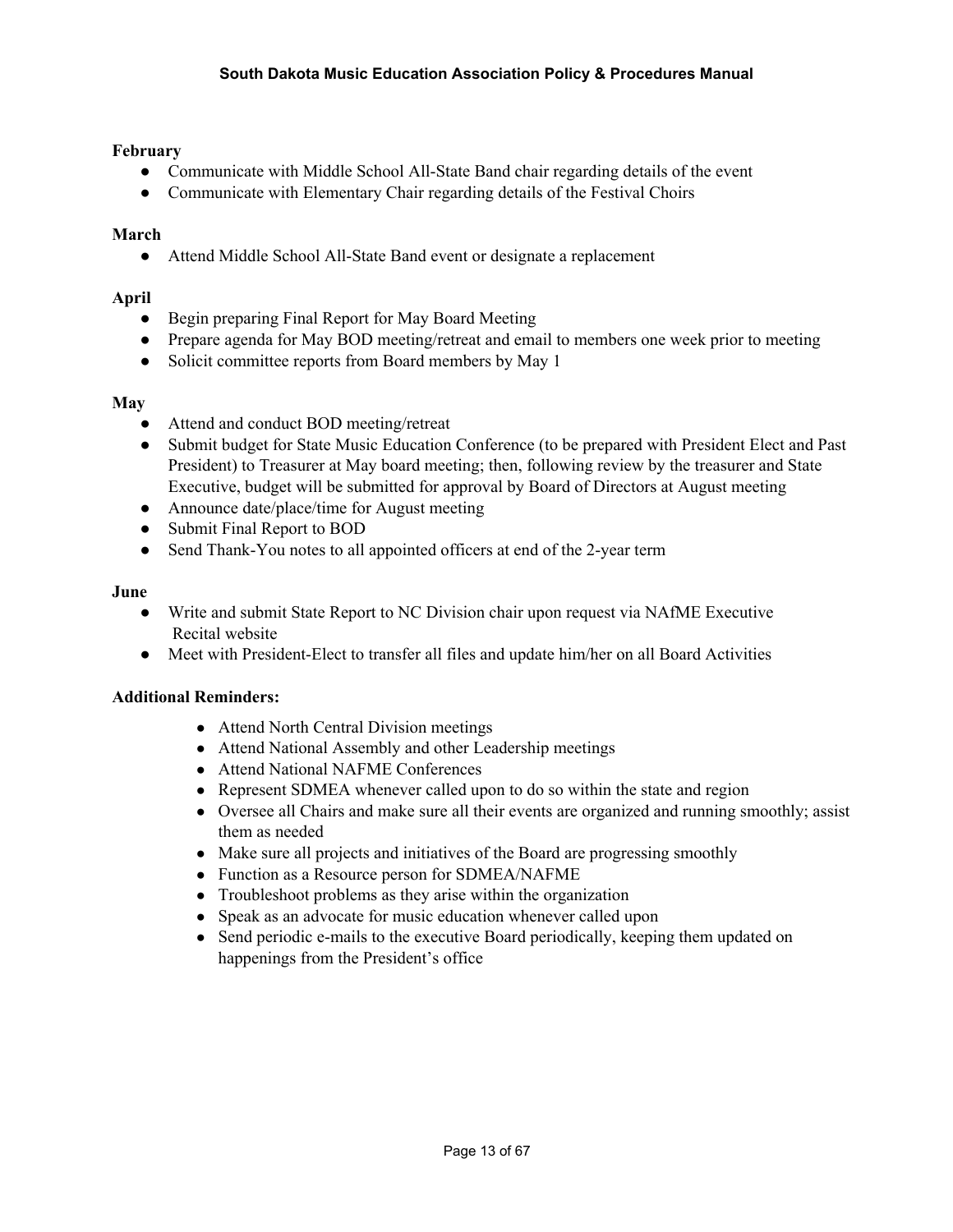# **PRESIDENT ELECT**

**Job Description:** The President-Elect is nominated, according to the SDMEA bylaws, by the appointed nominating committee and is a member of the board of directors, executive committee, and other committees as assigned by the President.

## **Qualifications:**

- 1. Each candidate for this office will have served the organization as an officer within the past six years. (Not limited to this state)
- 2. The candidate should be familiar with the NAFME organization and its structure.
- 3. The candidate must be a voting member of the corporation (SDMEA/NAFME member)
- 4. Music Educator or music related field.

#### **Goals:**

- 1. Become familiar with the full duties of all elements and activities of the SDMEA organization in preparation for ascension to the President position.
- 2. Coordinate various aspects of the SDMEA Conference and its participants

## **Responsibilities and Duties:**

- 1. Provides recommendations and philosophical direction during the development of policies, procedures and educational offerings to ensure that they enhance the professionalism of music education.
- 2. Assist the President with the administration of the association's functions and activities.
- 3. As a member of the executive committee, the President-Elect is responsible for assisting the President with the operational activities of the association during the interim (between board meetings).
- 4. As a functional officer of the association, the President-Elect may be assigned to oversee and assist with the operational activities of other Board members and Chairs.
- 5. Coordinate and assist in planning the annual State Music Education Conference. Secure a panel of support staff for the SDMEA conference. (ie local site chair, exhibits chair, presenter chair, performance chair, collegiate chair)

#### **Additional Duties:**

- 1. Preside at meetings in the President's absence.
- 2. Assists the President with all Association activities.
- 3. Monitors the activities of all the Committee Chairs and make recommendations where necessary.
- 4. Accept and follow through on special assignments delegated by the President.
- 5. Submit written progress reports of all assigned duties to the President as required.
- 6. Attends national or divisional meetings with the SDMEA President the year prior to taking office.
- 7. Communicate with webmaster any necessary changes to web pages.
- 8. Provides Membership with bi-monthly newsletter

#### **Activities Timeline**

#### **July**

- Annual term of Board of Directors begins July 1
- Begin working with the President/Executive Director on the annual plan and budget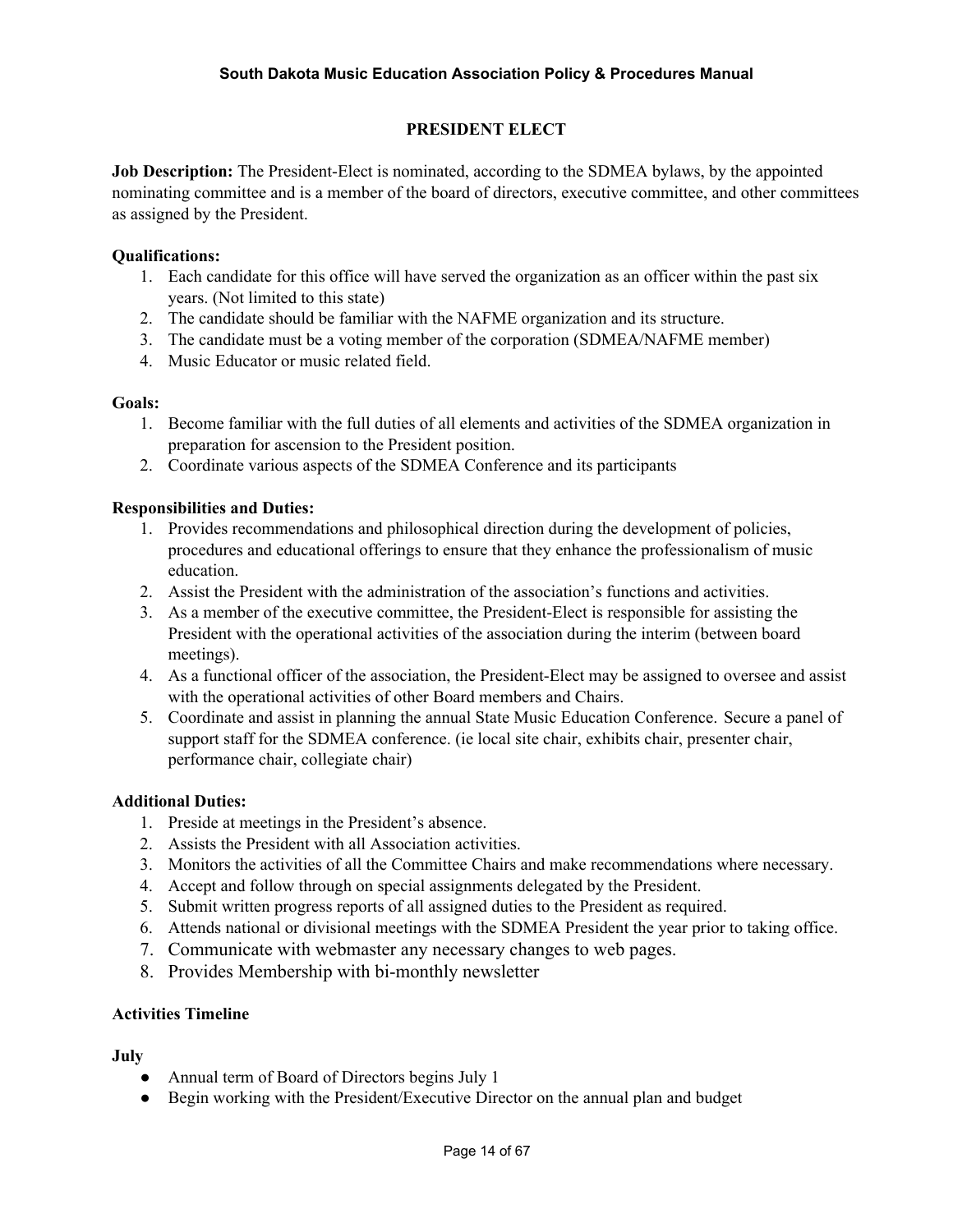## **August**

- Final draft of annual plan due
- Attend Board Meeting as scheduled by the President

#### **September**

- Complete details for State Music Education Conference
- Communicate with President and all involved in the conference

#### **October**

● Attend Board Meeting at State Music Education Conference

## **November**

## **December**

- Begin planning process for the following year's conference
- Begin to secure planning staff, present roster at next board meeting

#### **January**

- Attend Board Retreat the first weekend in January or as set by the president
- Communicate with SDHSAA about details of conference

## **February**

• Communicate with conference support team

## **March**

#### **April**

● Begin preparing Final Report for May Board Meeting

#### **May**

- Attend Board Meeting
- Turn in final report
- All speakers and presenters for the conference must be secured

#### **June**

**●** Communicate expectations with the event center manager for the next conference

# **PAST PRESIDENT**

**Job Description:** The past president, whose term comes after having served as President-Elect and President of the organization, according to the association's bylaws, is a voting member of the SDMEA Board and of the Executive Committee.

#### **Qualifications:**

- 1. Is a member of SDMEA/NAFME.
- 2. Music educator or related field.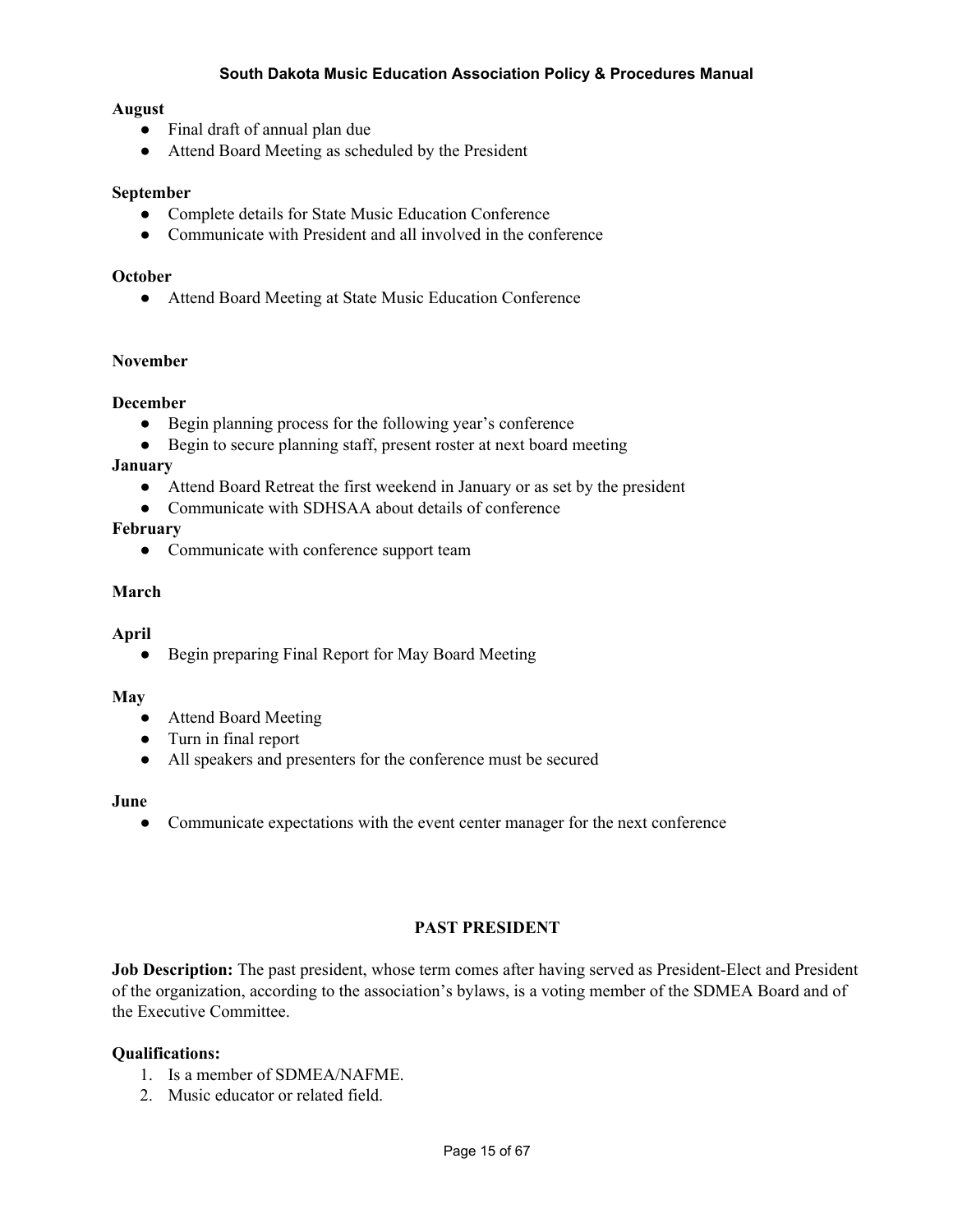#### **Goals:**

- 1. Acts as an advisor to all Board Positions and in all aspects of managing the association.
- 2. Works to ensure and enhance continuity in the Board of Directors positions
- 3. Assists with the organization of the annual State Music Education Conference

## **Responsibilities:**

- 1. Coordinates and works with the President-Elect and the current President.
- 2. Presides over the nomination committee.

#### **Duties:**

- 1. Attend Board of Directors and Executive Board meetings.
- 2. Serves in an advisory capacity to encourage continuity.
- 3. Secures a copy of the audit of financial records per the Board of Directors requirements.
- 4. Assists the President in all duties as needed.
- 5. Chairs committees as directed by the President.
- 6. Assist in organization of the State Music Education Conference as directed by the President
- 7. Write an article for each of the three issues of the *South Dakota Musician*
- 8. Communicate with webmaster any necessary changes to web pages.

## **Activities Timeline**

#### **July**

- Annual term of Board of Directors begins July 1
- **●** Begin working with the President on the annual plan

#### **August**

- Write article for *South Dakota Musician* (Sept. 1 deadline)
- Final draft of annual plan due
- Attend Board Meeting as scheduled by the President

#### **September**

#### **October**

● Attend Board Meeting at State Music Education Conference

#### **November**

● Write article for *South Dakota Musician* (Dec. 1 deadline)

#### **December**

#### **January**

- Write article for *South Dakota Musician* (Feb 1 deadline)
- Attend board retreat the first weekend in January or as set by the president

#### **February**

● Continue work for next State Music Education Conference

#### **March**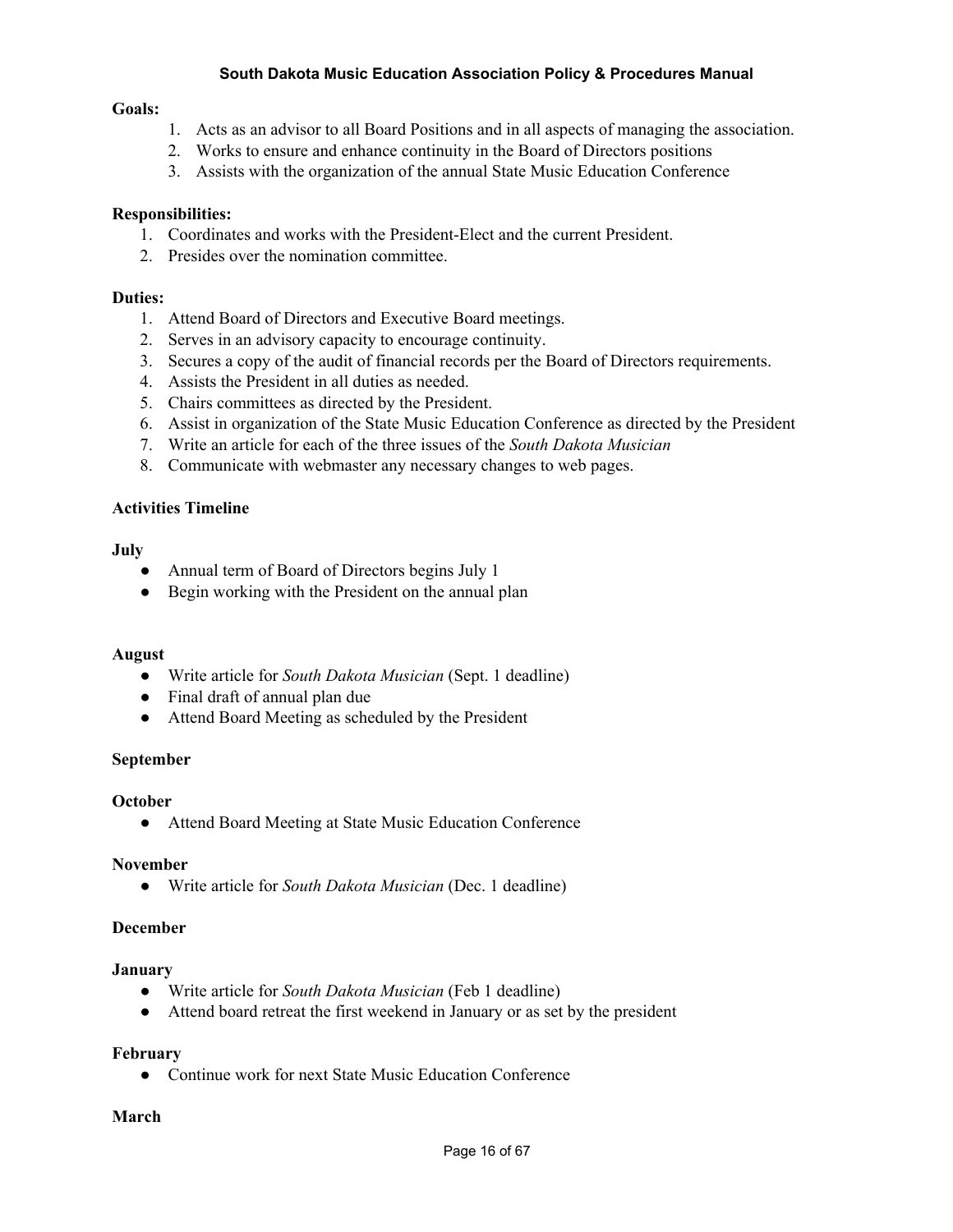# **April**

• Begin preparing final report for May board meeting

## **May**

- Submit budget for State Music Education Conference (to be prepared with President and President Elect) to Treasurer at May board meeting; then, following review by the treasurer and State Executive, budget will be submitted for approval by Board of Directors at August meeting.
- Attend Board Meeting
- Turn in final report

# **STATE EXECUTIVE DIRECTOR**

**Job Description:** The State Executive Director is appointed according to the association's bylaws, serves a yearly, renewable term and is not a voting member of the Board of Directors and Executive Committee.

# **Qualifications:**

- 1. Member of SDMEA and NAFME.
- 2. Music Educator or related field.
- 3. Previous Board experience minimum 6 years required.

#### **Goals:**

- 1. Provide leadership and advocacy for the comprehensive organization.
- 2. Act as main communications agent with NAFME national office.
- 3. Cognizant of educational practices at the national level.
- 4. Work with other State Executive Directors.
- 5. Aware of what is happening at the state level by reading state magazines, web sites and other publications.
- 6. Provide the "big picture" communicate with board members ideas gleaned from other states that would work for SDMEA.
- 7. Inspire the board to continually improve the quality of services that are offered to SDMEA.
- 8. Provides financial leadership to SDMEA, including the leadership of corporate sponsorship.

#### **Responsibilities:**

- 1. Retain all copies of the minutes of the Executive Committee meetings of the association.
- 2. Maintain detailed records of all association activities and submits all reports which are regularly required by NAFME, or legally for the association as a 501c(6) Not For Profit organization.
- 3. Attend annual Regional and National meetings of State Executives. Receive all updates to national policies and procedures as affects state affiliates.
- 4. Is one of 2 state officers with access to the security access codes to internal NAFME/SDMEA information maintained by NAFME.
- 5. Conduct elections and other referendums as the President directs.
- 6. Retain copies of Conflict of Interest policy signed by the Board.
- 7. Secure and retain copies of insurance documents.
- 8. Review web pages often and offer suggestions for clarification, if needed.

- 1. Attend Executive Committee and Board of Directors meetings.
- 2. Retain file of minutes for all Executive Committee meetings, special meetings, and important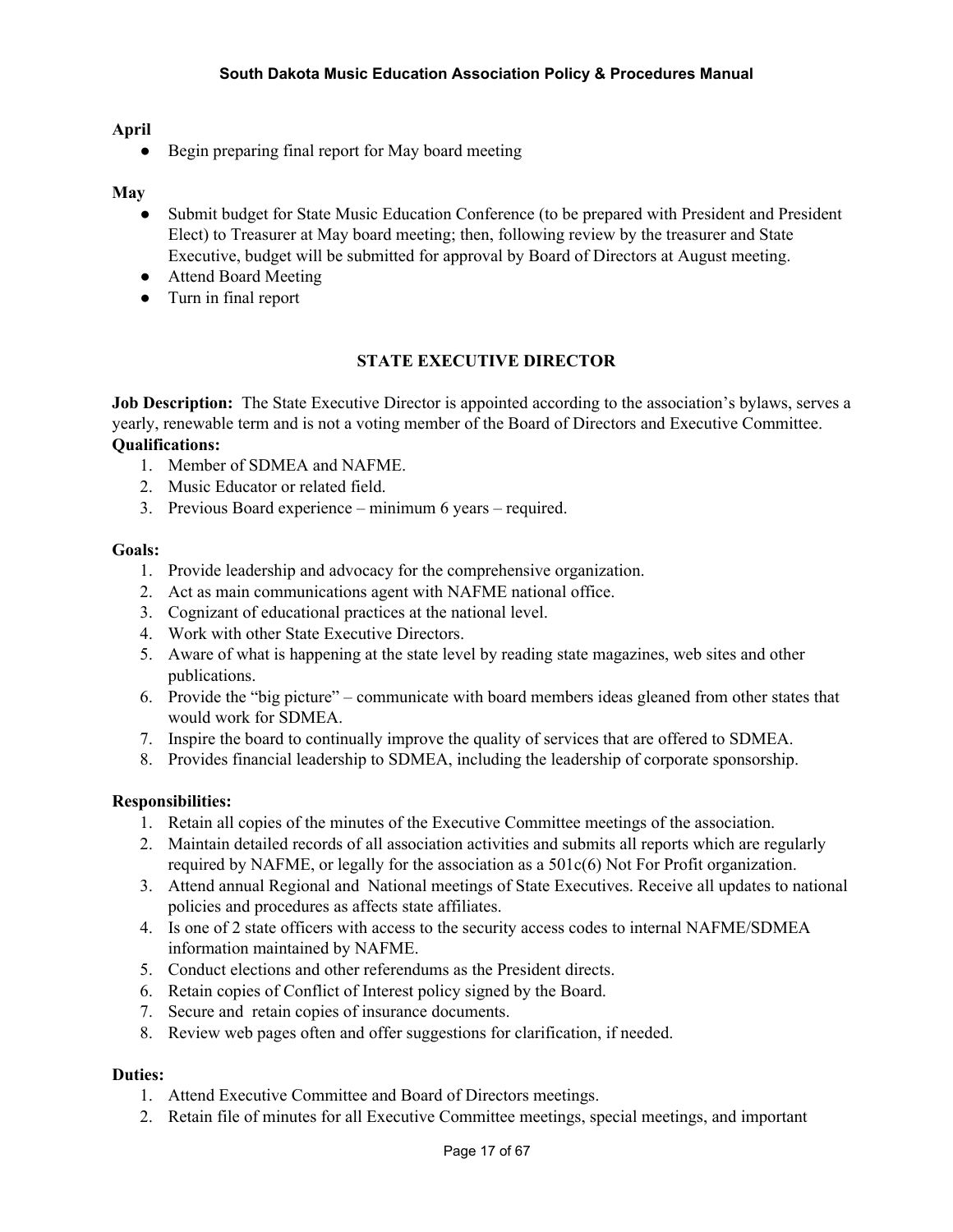correspondence.

- 3. Manage the election of Officers and Directors as instructed by the president.
- 4. Communicate nominations prepared by the Nominating Committee to the membership and provide for additional nominations from the members.
- 5. Oversee state election process as directed by the president.
- 6. Count the ballots or votes, certify the election, and submit names of new Officers and Directors, Board positions, business and home addresses, phone numbers and email addresses to NAFME National Office as required.
- 7. Communicate with webmaster any necessary changes to web pages.
- 8. Works as the sole sales lead for corporate sponsorships.
- 9. Review all contracts for state conference and programs as necessary.

#### **Honorarium:**

The State Executive Director shall receive an honorarium to be paid bi-annually with the amount to be reviewed yearly by the Board at the August meeting.

# **SECRETARY**

**Job Description:** The Secretary is appointed, according to the association's bylaws, by the President and is a member of the board of directors. The Secretary is a voting member of the board of directors.

#### **Qualifications:**

- 1. Member of SDMEA and NAFME
- 2. Music Educator or music related field.
- 3. Previous Board experience desired.

#### **Goals:**

● Record and maintain a clear record of all the Association's activities.

#### **Responsibilities:**

- 1. Records the minutes of all official meetings and keeps the official records.
- 2. Maintain all copies of the minutes of the Board of Directors meetings.
- 3. Files all pertinent data and important correspondence.
- 4. Keeps the SDMEA Constitution and By-Laws on file and records revisions.
- 5. Determine whether a quorum is present at any Officer or Directors' meeting. The number of Officers and/or Directors required to constitute a quorum in order for the meeting to be considered official is established by the SDMEA By-Laws

- 1. Attend Board of Directors meetings.
- 2. Determine if quorum is present at any BOD meeting.
- 3. Records the minutes of all official meetings and keeps the official records.
- 4. Prepare minutes of regular and general membership meetings.
- 5. Forward any official postings or documents to the web editor.
- 6. Maintain files of minutes for all regular Board meetings.
- 7. Communicate with webmaster any necessary changes to web pages and email him/her the minutes of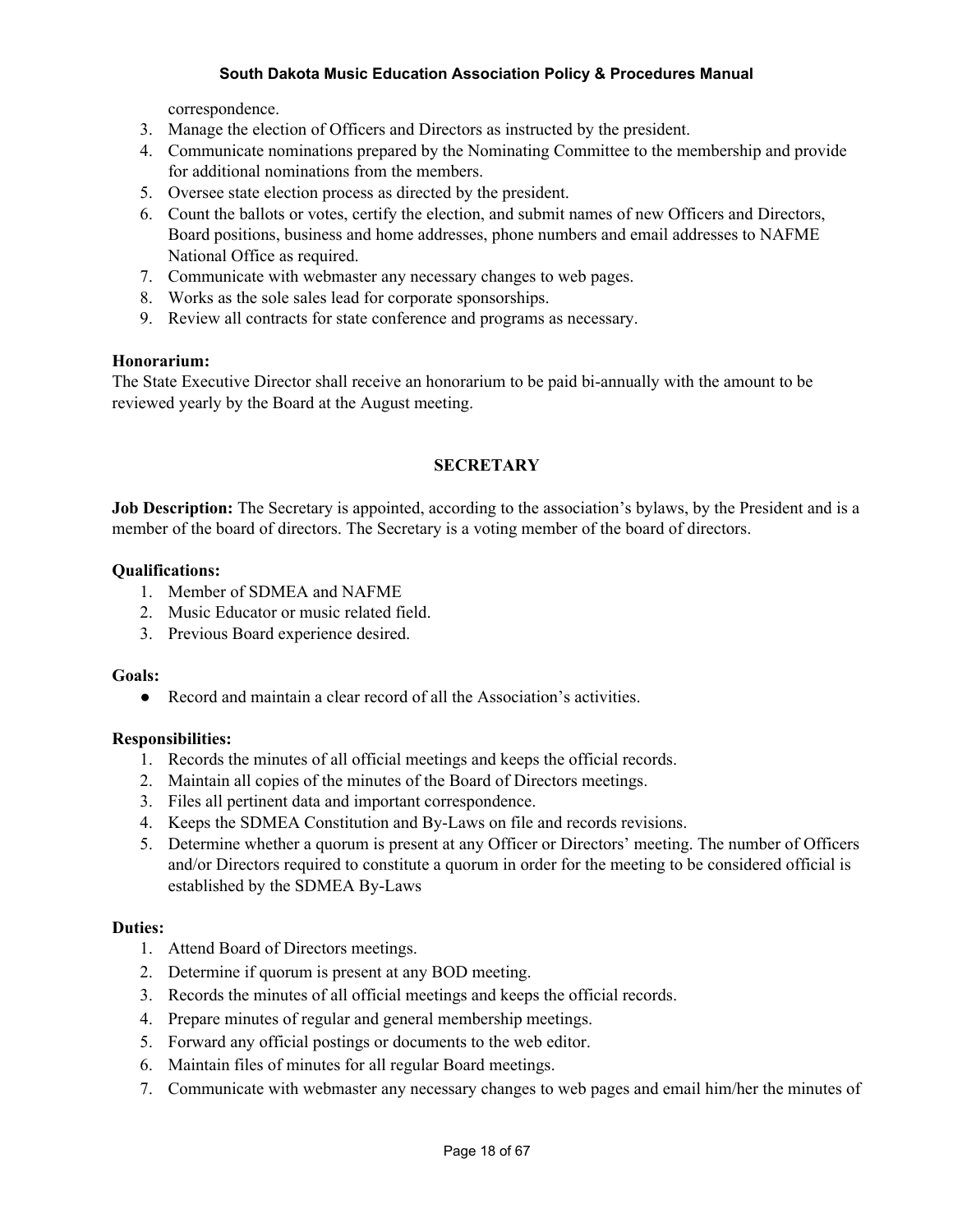the meetings.

## **TREASURER**

**Job Description:** The Treasurer is appointed, according to the association's bylaws, by the President and is a member of the board of directors. The treasurer is a voting member of the board.

## **Qualifications:**

- 1. Member of SDMEA and NAFME
- 2. Music Educator or music related field.
- 3. Previous Board experience desired.

#### **Goals:**

- 1. Comply with the association financial planning.
- 2. Development of financial planning in conjunction with President and State Executive Director for future expected increased costs.
- 3. Monitor and report the association's finances, used to support the development and administration of the association's goals and objectives.
- 4. Provide recommendations and financial information during the development of policies, procedures and educational offerings.

#### **Responsibilities:**

- 1. Maintain, safeguard, and account for all financial aspects of the association.
- 2. Receive, deposit, and disburse association funds with proper authorization.
- 3. Maintain up-to-date records of all receipts and disbursements.
- 4. Monitor receipts and expenditures as they occur, to ensure compliance with the budget.
- 5. Work with accounting firm to ensure that the association is in compliance with all local, state and federal regulations covering the operation and activities of a non-profit and tax exempt organization. Compliance with all legal requirements is a primary responsibility of the Treasurer.
- 6. Work with banking institutions and accounting services to maintain financial records.

- 1. Maintain checking and savings accounts for SDMEA funds in an approved financial institution.
- 2. Receive and deposit all receipts in these accounts and pay all authorized expenses by check.
- 3. Work with approved accounting service to maintain an accounting system.
- 4. Provide a financial report for each Board of Directors meeting and attend each meeting.
- 5. Prepare a complete year-end financial report and present to the Board of Directors at the first Board meeting of the new fiscal year.
- 6. Keep Officers, Directors and Committee Chairs informed of budget status, calling attention to any deviation of unusual usage of budgeted funds.
- 7. Reimburse board members for meetings after receiving expense voucher.
- 8. Work with committee and event chairs to arrange for collection of fees from attendees for official functions and events.
- 9. Receive monthly membership reimbursement from NAFME electronically.
- 10. Work closely with accounting firm, preparing any necessary documents for the Treasurer's Report and IRS.
- 11. Assure that all SDMEA legal requirements are considered in the handling of receipts, disbursements, banking and soliciting of association monies.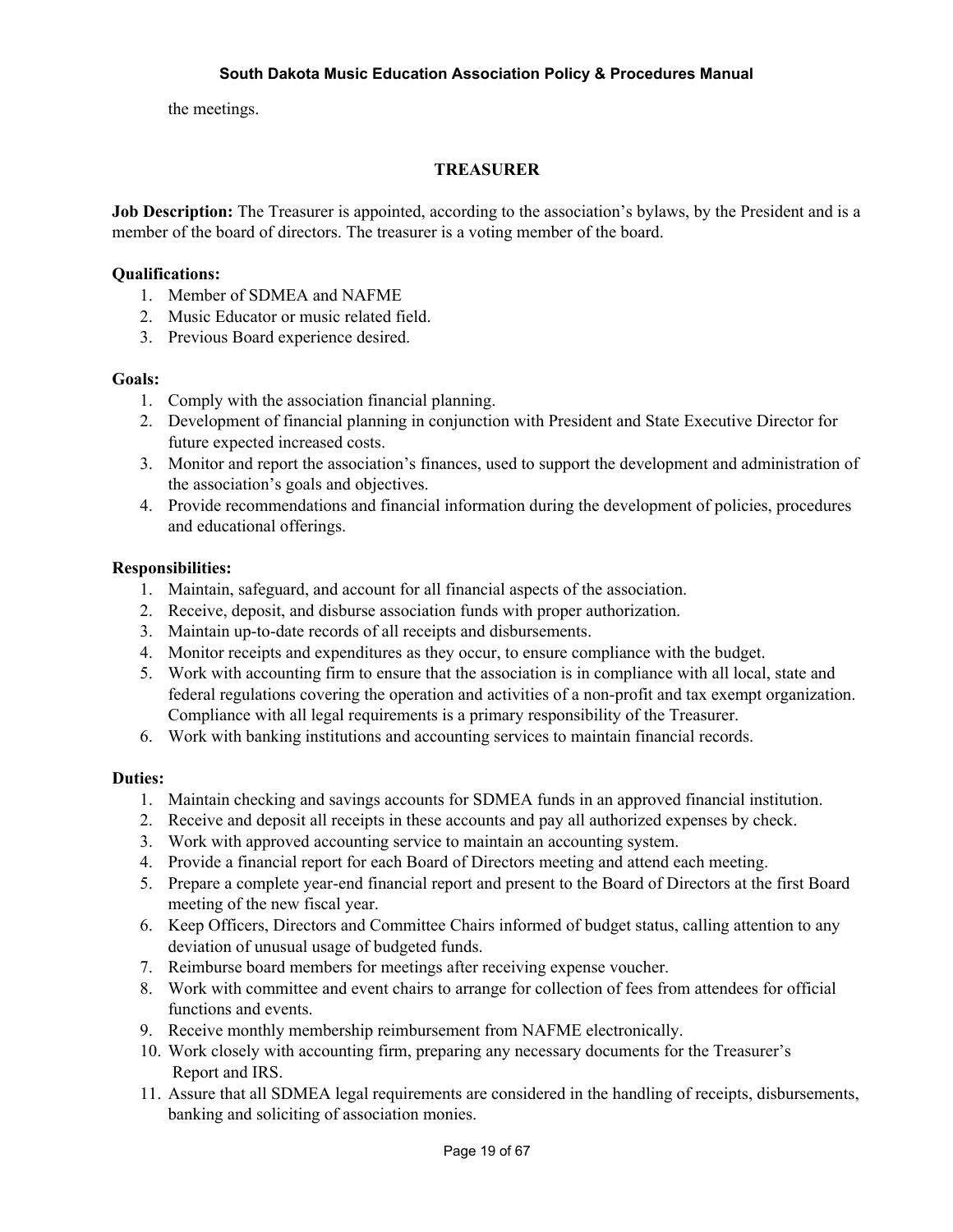12. Communicate with web editor any necessary changes to web pages.

# **Activities Timeline**

## **July**

- Annual term on Board of Directors begins July  $1<sup>st</sup>$
- Begin working on annual plan and budget

## **August**

- Finalize draft of annual plan and budget
- Attend Board Meeting as scheduled and present budget

## **September**

## **October**

● Attend Board Meeting at SDMEA Conference

#### **November**

● Ensure proper tax filing is completed by an accounting firm in accordance with applicable laws.

## **December**

#### **January**

- Attend Board Retreat as scheduled by President
- Submit mid-year written financial report on financial activities
- Ensure 1099 forms are issued by accounting firm in accordance with applicable laws.

#### **February**

#### **March**

#### **April**

● Begin preparing Budget Report for May Board meeting

# **May**

- **●** Attend Board Meeting
- Report Final Budget to the Board.

#### **June**

# **Honorarium:**

The Treasurer shall receive an honorarium to be paid bi-annually with the amount to be reviewed yearly by the Board at the August meeting.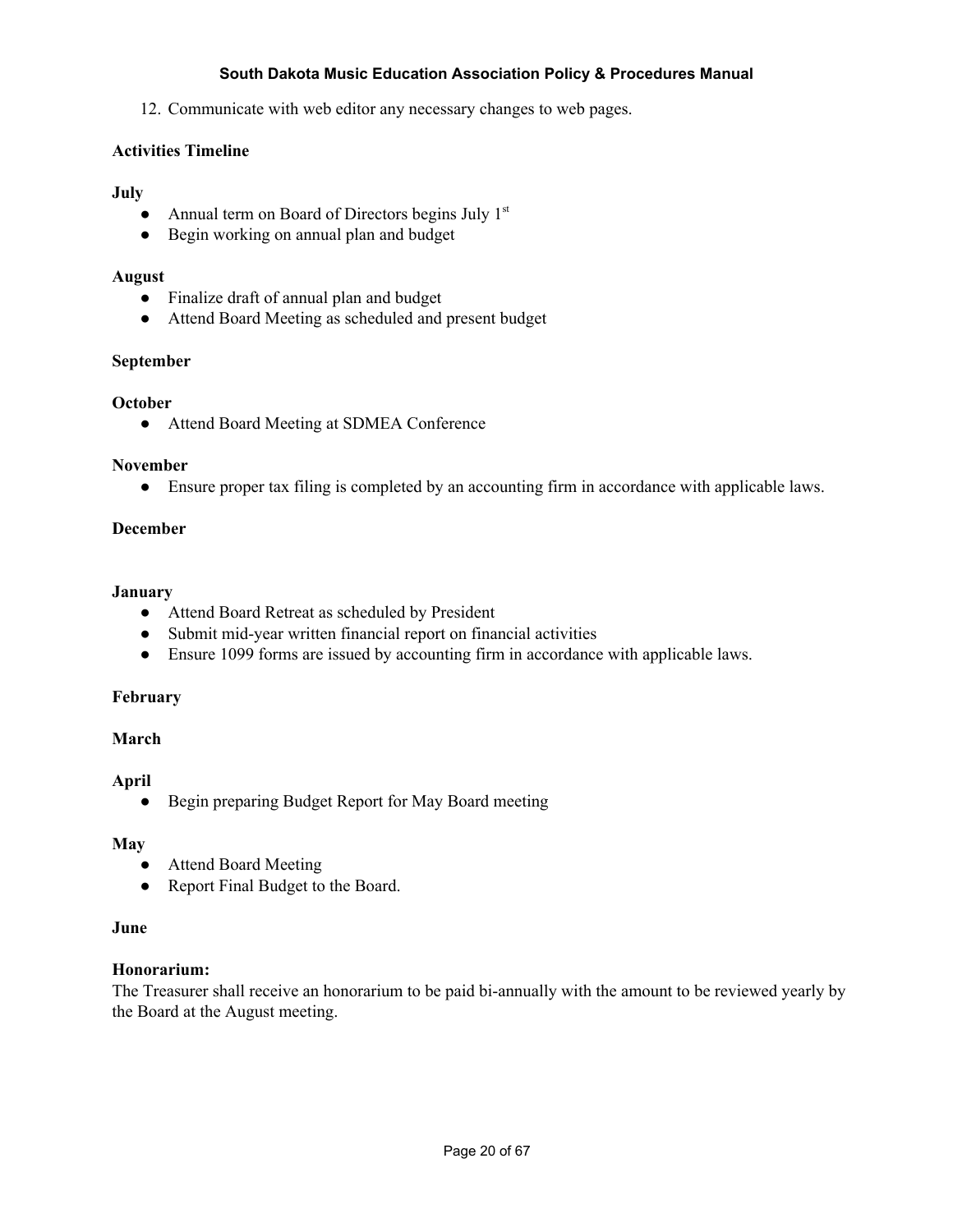# **CONFERENCE MANAGER**

**Job Description:** Hired by the Board of Directors; contracted by the Executive Director, the conference manager oversees all aspects of the State Music Education Conference including

#### **Qualifications:**

- 1. Is a member of SDMEA/NAFME.
- 2. Music educator or related field.

#### **Goals:**

- 1. Acts as an advisor to all Board Positions and in all aspects of managing the association.
- 2. Works to ensure and enhance continuity in the Board of Directors positions
- 3. Assists with the organization of the annual State Music Education Conference

#### **Responsibilities:**

- 1. Coordinates and works with the President-Elect and the current President.
- 2. Contacts State Affiliate Organizations to inquire potential conference committee

#### **Duties:**

- 1. Assist in organization of the State Music Education Conference as directed by the President
- 2. Write an article for issue of the *South Dakota Musician*
- 3. Communicate with webmaster any necessary changes to web pages.
- 4. Works with the conference committee to secure presenters and sessions
- 5. Works with the (Executive Board)/conference committee to create a fluid schedule

#### **Activities Timeline**

#### **July**

• be in contact with all conference presenters and performers, check on contracts and session needs forms

#### **August**

- confirm number of hotel rooms/nights needed
- obtain bios/photos from all presenters/performers for conference magazine
- Sign up SDMEA board members to introduce performances/presenters
- Order performance plaques from Awards Chair

#### **September**

- **●** Confirm Dessert Banquet attendees
- Compile list of name tags needed, send to conference Registration Chair

#### **October**

- **●** Create and print conference schedule
- Attend Board Meeting at State Music Education Conference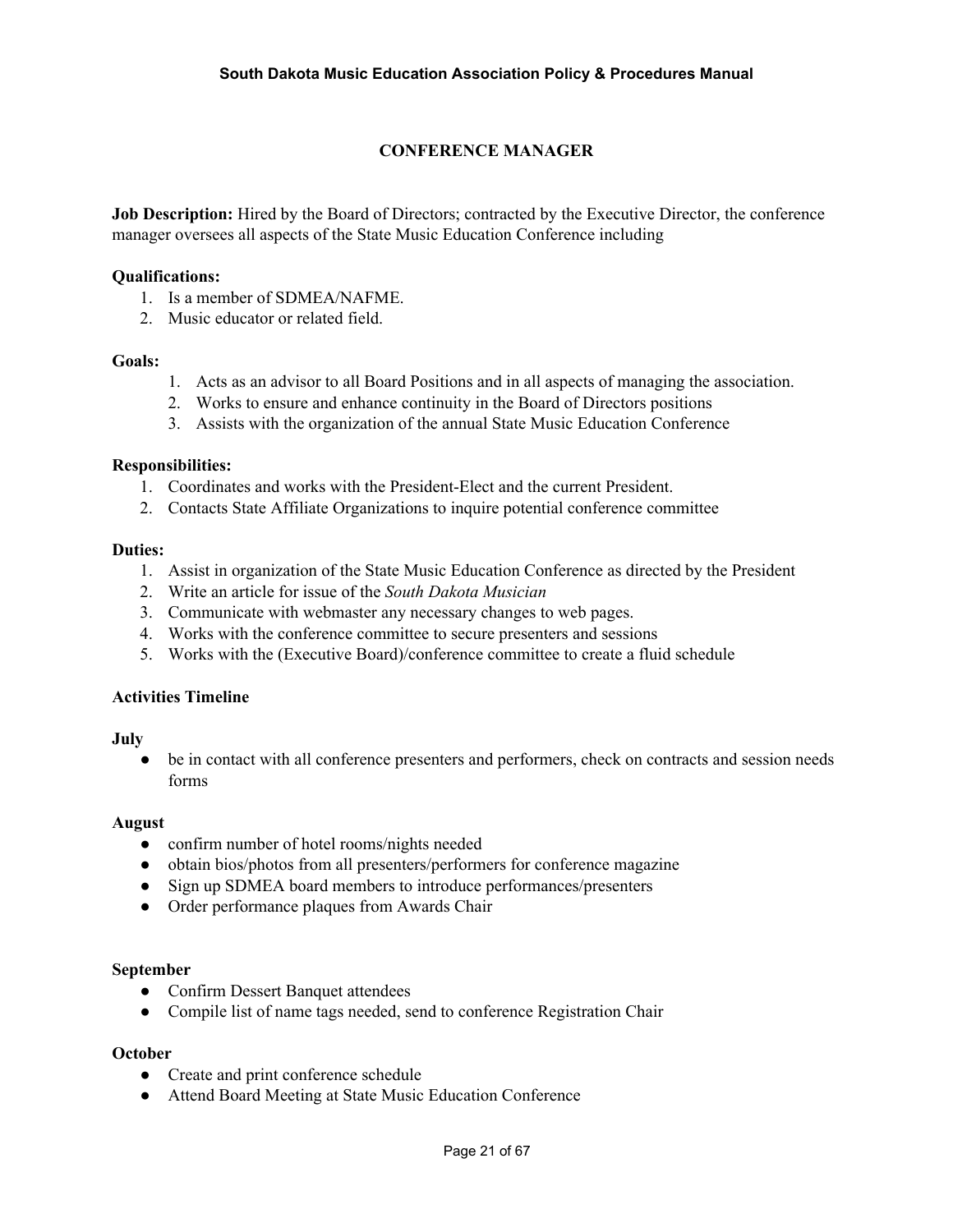#### **November**

#### **December**

#### **January**

• Send out invitation for conference performances and presenters on website.

#### **February**

● Continue work for next State Music Education Conference Contact conference site and conference hotel to secure rooms and budget.

#### **March**

#### **April**

● Begin preparing final report for May board meeting

#### **May**

- Decide on conference performances/presenters with Executive Board
- Create conference schedule with Executive Board
- Send contracts to conference performances/presenters. Send session needs form.

**June**

# **BAND CHAIR**

**Job Description:** The Band chair is elected, according to the association's bylaws, by the SDMEA membership and is a voting member of the SDMEA Board of Directors. The Band Chair is a voting member of the board.

#### **Qualifications:**

- 1. Is a member of SDMEA/NAFME
- 2. Music Educator or related field

#### **Goals:**

- 1. The Band Chair will coordinate all instrumental (band) functions of SDMEA.
- 2. Assist Middle School Band Chair with MSASB event.
- 3. The Band Chair will organize and coordinate Middle School All-State Jazz Band

#### **Responsibilities:**

- 1. Serves as liaison with the South Dakota Bandmasters Association
- 2. Conduct activities related to the instrumental field such as instrumental workshops.

- 1. Attend Board of Directors meetings in accordance with bylaws of the Board of Directors
- *2.* Writes column and/or solicits articles and pictures for the *SD Musician* magazine
- 3. Plans a yearly instrumental workshop held in conjunction with MSASB
- 4. Assists in State Music Education Conference planning and concert preparation.
- 5. Organizes and coordinates Middle School All-State Jazz Band.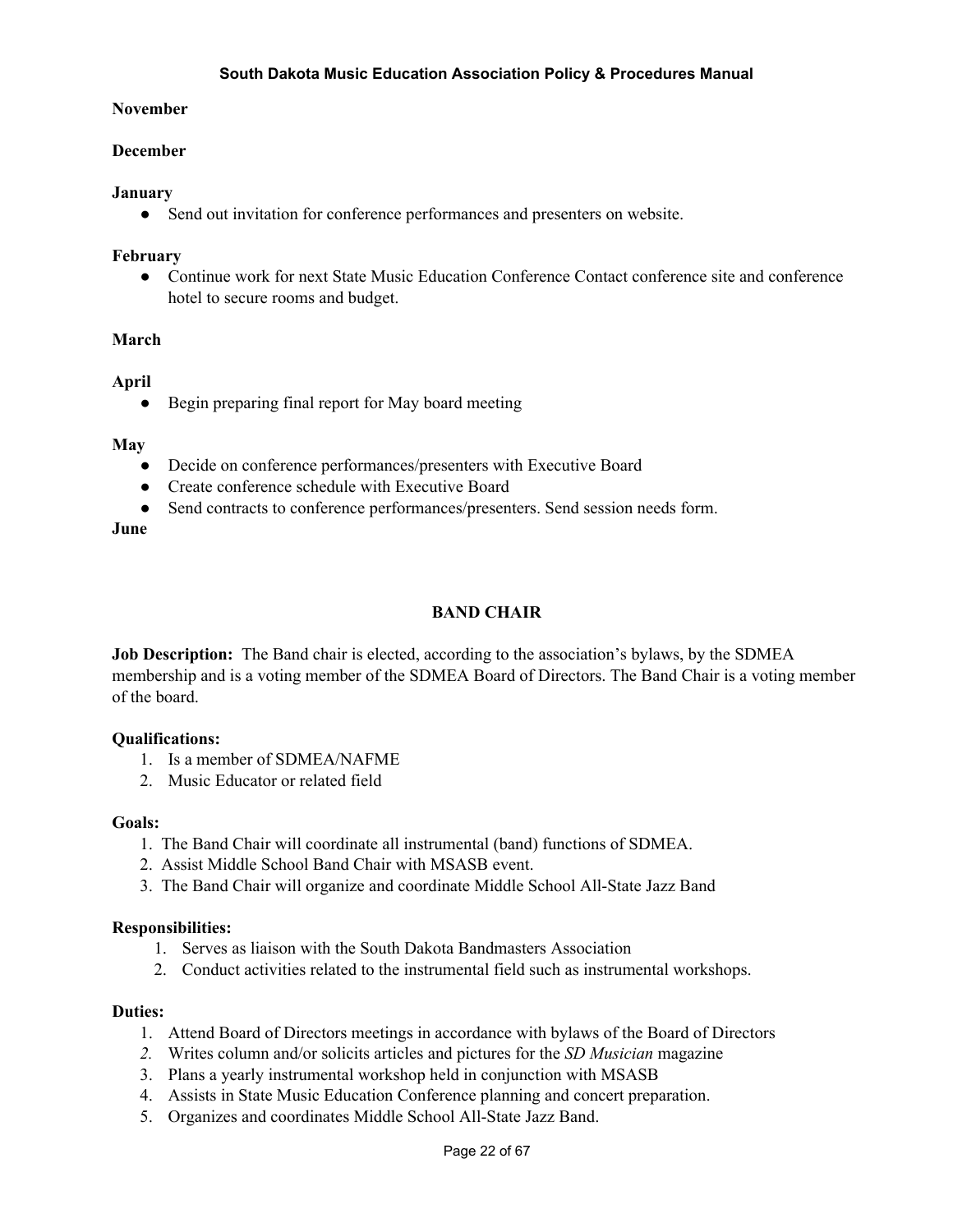# **Event Task Description**

- **1.** Instrumental workshop organize a workshop in conjunction with MSASB
- **2.** State Music Education Conference work with conference committee to plan instrumental sessions
- 3. Middle School All-State Jazz Band -- organize and coordinate MSASJB

## **Activities Timeline**

## **July**

• Annual term on Board of Directors begins July  $1<sup>st</sup>$ 

#### **August**

- Attend Board Meeting as scheduled and present budget
- Write *SD Musician* article
- Secure blocks of rooms at local hotels & post list on website.
- Reserve hotel rooms for conductors and yourselves.
- Post general info letter on website with audition material by the beginning of September
- Confirm weekend reservation with host staff
- Write article for SD Musician fall edition

#### **September**

- Secure judges be sure they know of the tight turn-around between auditions and results
- Post YouTube backing track link on SDMEA website

## **October**

● Attend State Music Education Conference and Board of Directors meeting

#### **November**

- Develop Workshop for MSASB
- Contact Photo/CD/DVD personnel issue contracts Patrick Callahan - Photos - <*Patrick@Lifewrx.com*>
- Contracts to guest directors
- Post audition link on SDMEA website

#### **December**

- Promote Workshop for MSASB
- Write *SD Musician* article
- Scan parts for music
- Assign to a password protected Drop Box for director pick up **OR**
- Send the PDF files of the music to each director
- Prepare & submit a budget for January board mtg.
- Contact t-shirt vendor and find out their deadline to order
- Guest conductor bios & program information

#### **January**

- Promote Workshop for MSASB
- Collect audition fees and send to treasure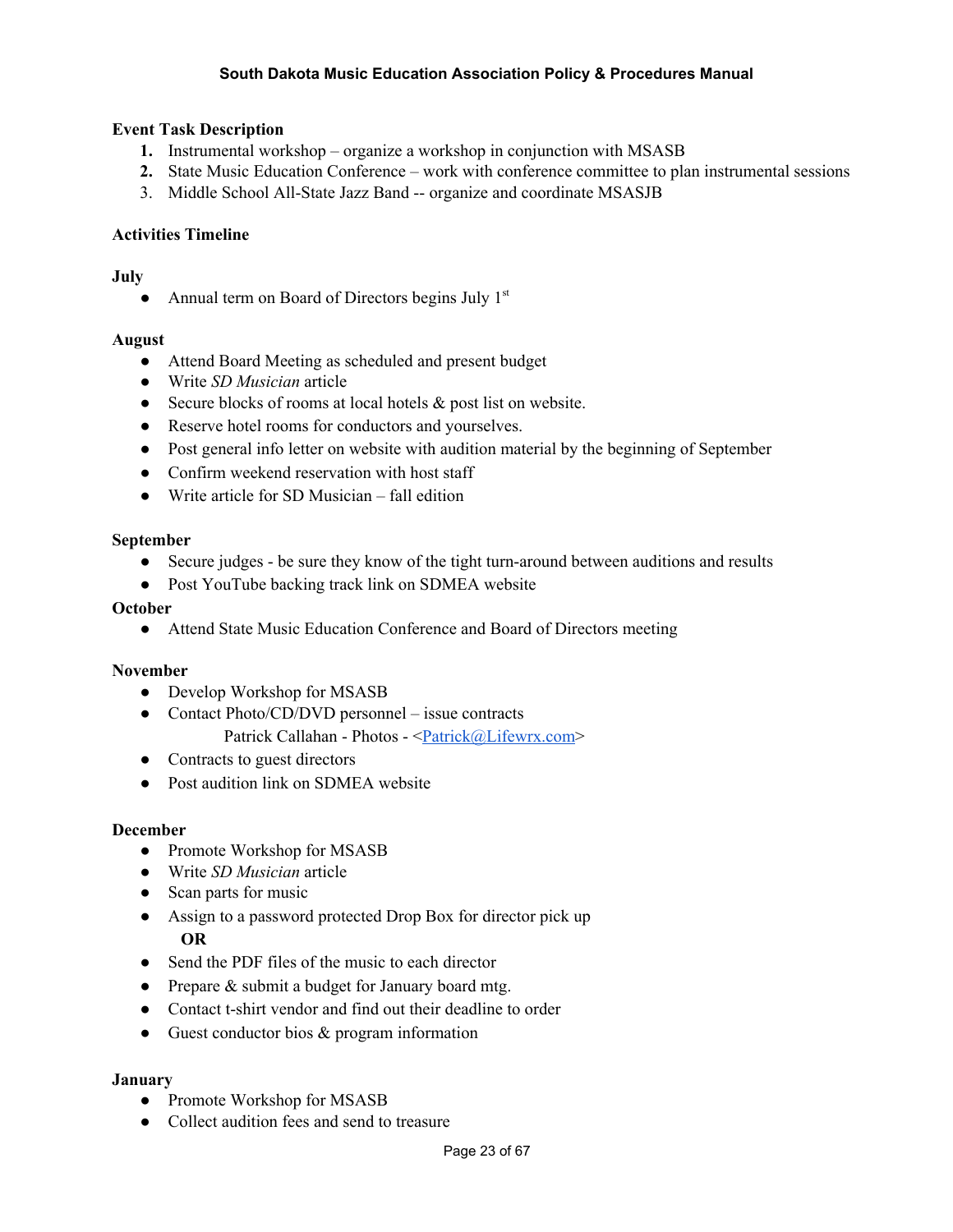- Request a cash box for MSASB from Treasurer (Change for ticket table \$5s and \$10s)
- Order plaques for guest directors
- Post band results on website
- Post director's letter along with band roster on website
- Post photo release form, T-shirt, and Photo order forms on website
- Purchase pencils for band students
- Collect & place t-shirt orders by deadline worked out with vendor
- Collect registration fees and send to treasurer
- Make stand signs for band students
- Organize director's hospitality table order doughnuts/cookies, etc. or work with a sponsor
- Order cookies & bottled water for students contact host site about possible donations
- Type program and send to printer
- Print & frame 3 year certificates (have SDMEA pres sign)
- $\bullet$  Acquire instrumentation set up from guest directors
- Request a 30 or 90 cup coffee pot from host site for hospitality room
- Acquire rhythm section set up for both bands
- Call Bob Bosse at SDPB to air video of the concert. Patrick Callahan shares video
- Prepare sheets for registration
- Print extra schedules  $\&$  photo release forms to have available
- Prepare meeting notes for Sat am, Fri announcements, & Sat performance notes
- Vouchers for guest director's stipend
- Voucher filled out for program business
- Voucher filled out for t-shirt business
- Voucher, addressed, & stamped envelope for weekend expenses for directors
- Voucher for a monetary donation to the hosting HS Band
- Email to guest directors about mileage, meals, lodging, and other expenses. Vouchers will be given to them at event.

# **February**

- Promote Workshop for MSASB
- Write *SD Musician* article
- Assist President and President Elect in securing concerts for State Music Education Conference
- Volunteers lined up for:
	- **EXECUTE:** Registration & T-shirt table  $(1-2)$
	- \_\_\_\_ Set up on stage; band room Friday
	- \_\_\_\_ Cookie & Water table for students

# **March**

- Attend MSASB and workshop
- Begin preparing budget for following year
- Assist President and President Elect in securing concerts for State Music Education Conference
- Secure guest directors and venue for next year.

# **April**

• Begin preparing Final Report for May Board meeting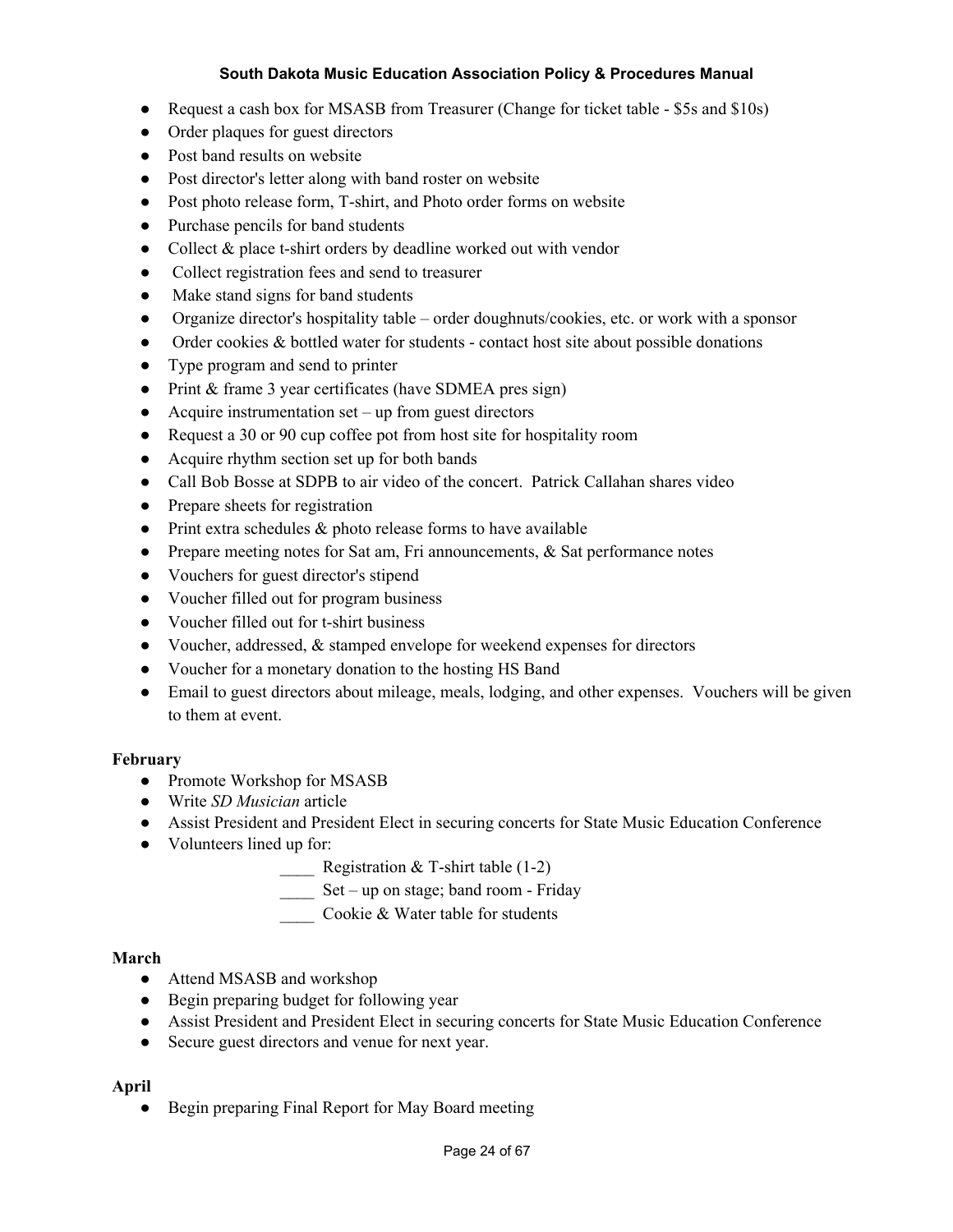- Assist President and President Elect in securing concerts for State Music Education Conference
- Get the day  $&$  time from SDPTV that MSASJB will be broadcast  $&$  put on the website
- Update the 'recent MSASJB repertoire' list to be able to send to future conductors.
- Prepare report with income & expenses report for board meeting in May
- Get list of repertoire from guest directors and order
- Choose excerpts from music for audition material for next year

## **May**

- **●** Attend Board Meeting
- **●** Submit budget to Treasurer at May board meeting; then, following review by the treasurer and State Executive, budget will be submitted for approval by Board of Directors at August meeting

## **June**

- Audition materials posted on or before September 1
- General Info letter online with audition materials

# **CHORAL CHAIR**

**Job Description:** The choral chair is elected, according to the association's bylaws, by the SDMEA membership and is a voting member of the SDMEA Board of Directors.

## **Qualifications:**

- 1. Member of SDMEA/NAFME
- 2. Music educator or related field. Vocal Music Experience preferred.

# **Goals:**

- 1. The Choral Chair will coordinate all high school choral functions of SDMEA.
- 2. To increase SDMEA membership through the high school choral functions
- 3. To offer enriching opportunities to high school choral students through SDMEA functions.

# **Responsibilities and Duties:**

- 1. Writes column and/or solicits articles and photos for the South Dakota Musician. -use photo release form as needed
	- -articles due before September 1, December 1, and February 1
- 2. To attend and actively participate in SDMEA Board meetings.
- 3. Serves as liaison with the SD-ACDA association
- 4. Communicate with SDMEA webmaster any necessary changes to web pages.
- 5. Communicate with South Dakota choral directors to determine what activities and events will benefit the music students of South Dakota
- 6. Appoint a T-Shirt Chairperson to coordinate the t-shirt sales for All-State Chorus and Orchestra

# **Activities Timeline**

#### **July**

• Annual term of Board of Directors begins July 1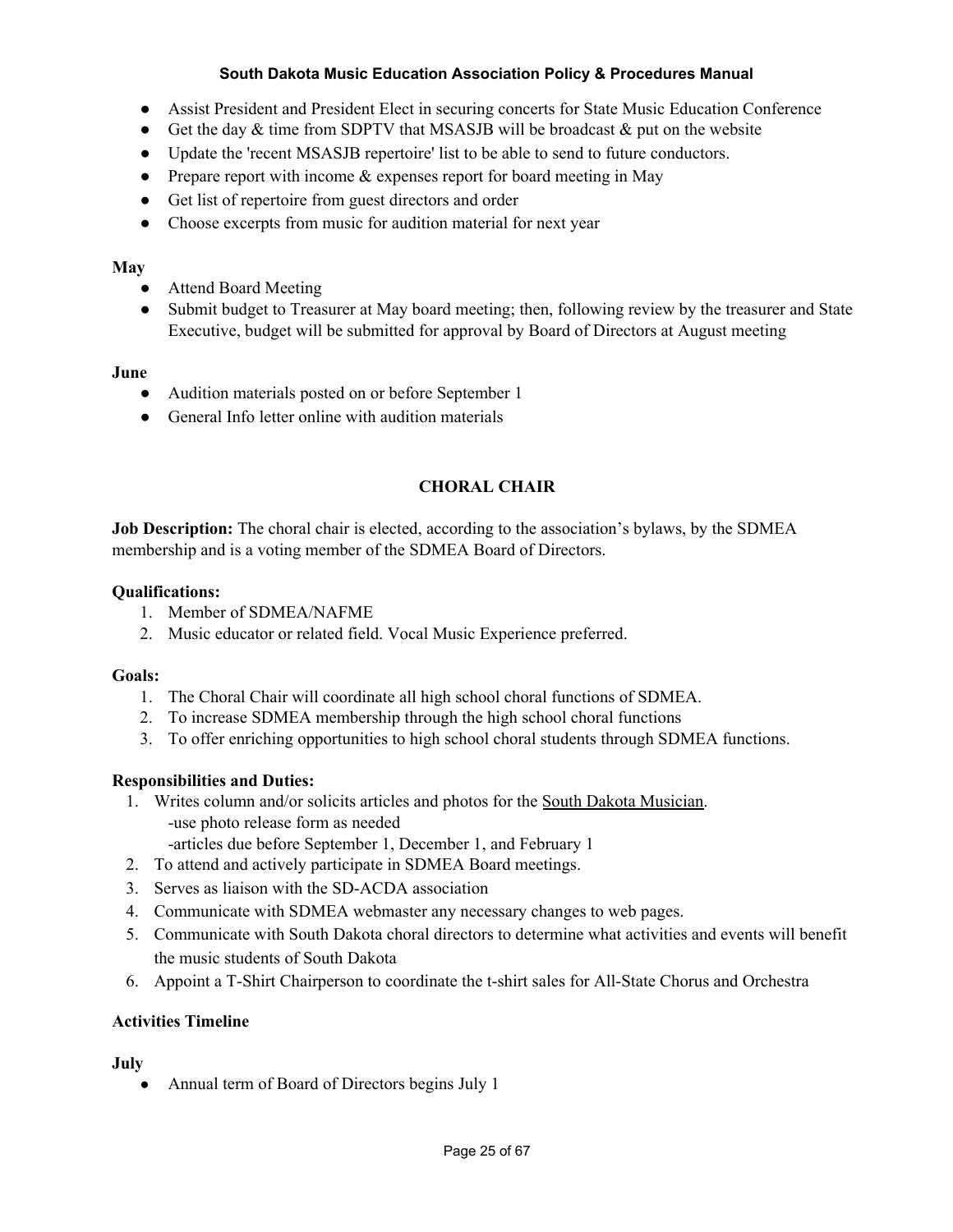#### **August**

- Attend Board Meeting as scheduled
- Send out email to choir teachers regarding SDMEA Freshman Choir Festival/Including nomination forms

## **September**

- Nomination form due for Freshman Choir Festival
- Send out email via SDHSAA All-State Choir/Orchestra Shirt Orders Forms
- Collect shirt orders/money

#### **October**

- Distribute All-State Choir/Orchestra Shirts
- Attend Board Meeting at All-State Chorus and Orchestra

#### **November**

- **●** Write article for *South Dakota Musician*
- SDMEA Freshman Choir Festival

### **December**

#### **January**

- Attend SDMEA Board Retreat in January
- Write article for South Dakota Musician due February 1.

#### **February**

**●**

#### **March**

**●**

#### **April**

**●** Begin preparing Final Report for May Board Meeting

#### **May**

- Turn in Final Report
- Attend Board Meeting

#### **June**

.

# **Event Task Description**

1. Works closely with SDHSAA Fine Arts Representative

#### **All State Chorus & Orchestra T-Shirts**

# **TASK RESPONSIBILITY**: Member of Choral or Orchestra Committee

**CURRENT STATUS**: Shirts are designed and offered for sale to students participating in the annual All State Chorus & Orchestra. A new design on the shirts is generated each year which makes the shirts unique to the event as a remembrance for the participant. The All State Shirt project is a major source of annual funding for SDMEA.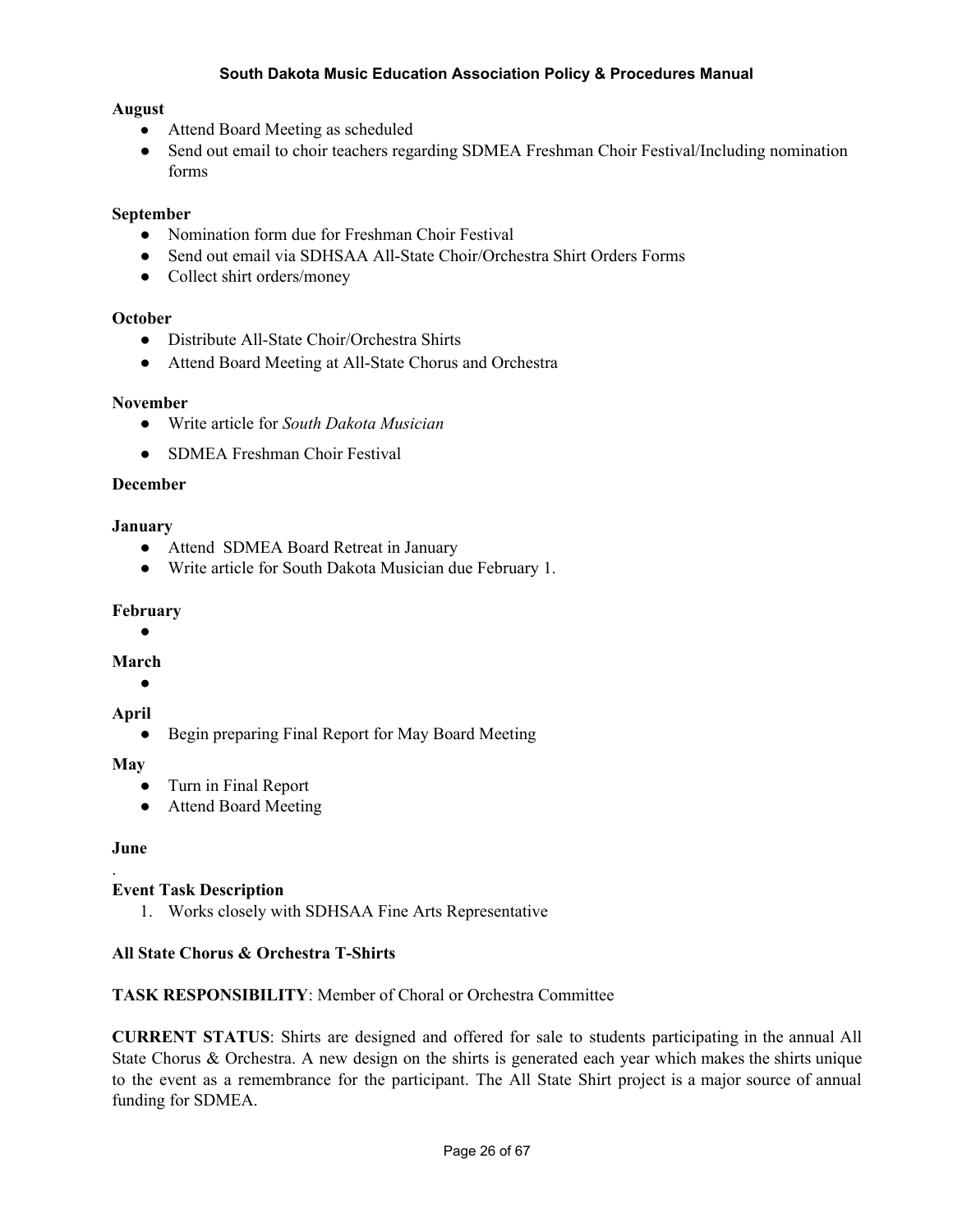## **TASK SPECIFICS**:

- 1. Ensure that the following VIP's receive complementary shirts:
	- a. Chorus Guest Conductor
	- b. Orchestra Guest Conductor
	- c. Chorus Accompanist
	- d. SDHSAA fine arts representative (5 total)
	- e. SDMEA Board members if a surplus exists
- 2. Select shirt type June/July (working with supplier and printer—Tim Larson of Teal Imprinted, Sioux Falls)
- 3. Design logo June/July (T-Shirt supplier provides design)
- 4. E-mail order form to SDHSAA by August 15th
- 5. Post design and order form on Website September  $1<sup>st</sup>$
- 6. SDHSAA sends e-mail to all Chorus & Orchestra teachers in state week after Labor
- 7. SDHSAA sends follow up email to all Chorus & Orchestra Teachers in the state one week before the stated deadline for ordering
- 8. Receive orders, enter in database
- 9. Compare each order with monies received. Notify submitter of any discrepancies
- 10. Send e-mail confirmation to each order
- 11. Give all monies received to Treasurer for deposit
- 12. Order shirts from supplier/printer September 15<sup>th</sup> Have delivered to printer. Printer needs one full week to create this large quantity of shirts. Order extra 10% to accommodate late orders. Orchestra will not order until second week of October.
- 13. Have shirts transported from printer to T-Shirt Chair home, pick orders & bag by school, label bags and pack bags in boxes
- 14. Call Local Chair one week in advance of All State and arrange to deliver shirts to a secure area in the arena the evening before the event begins. In Sioux Falls, contact the Convention Center. In Rapid City, call the Local Chair.
- 15. Arrange for transportation of shirts to All-State event
- 15. Arrange for tables to put the shirts on with the ASC&O Site Chair
- 16. Contact SDMEA members to assist in set up and distribution of shirts. Distribution of shirts should begin when Registration at the All- State event begins.
- 17. SDMEA board members or committee members work at distribution table on both days of the event
- 18. Arrange for disposition of any surplus shirts

# **ORCHESTRA CHAIR**

# **Job Description:**

The Orchestra Chair is elected by the SDMEA membership, according to the association's bylaws, and is a voting member of the SDMEA Board of Directors.

# **Qualifications:**

- 1. Member of SDMEA/NAfME
- 2. Music educator or related field. Orchestra experience preferred.

# **Goals:**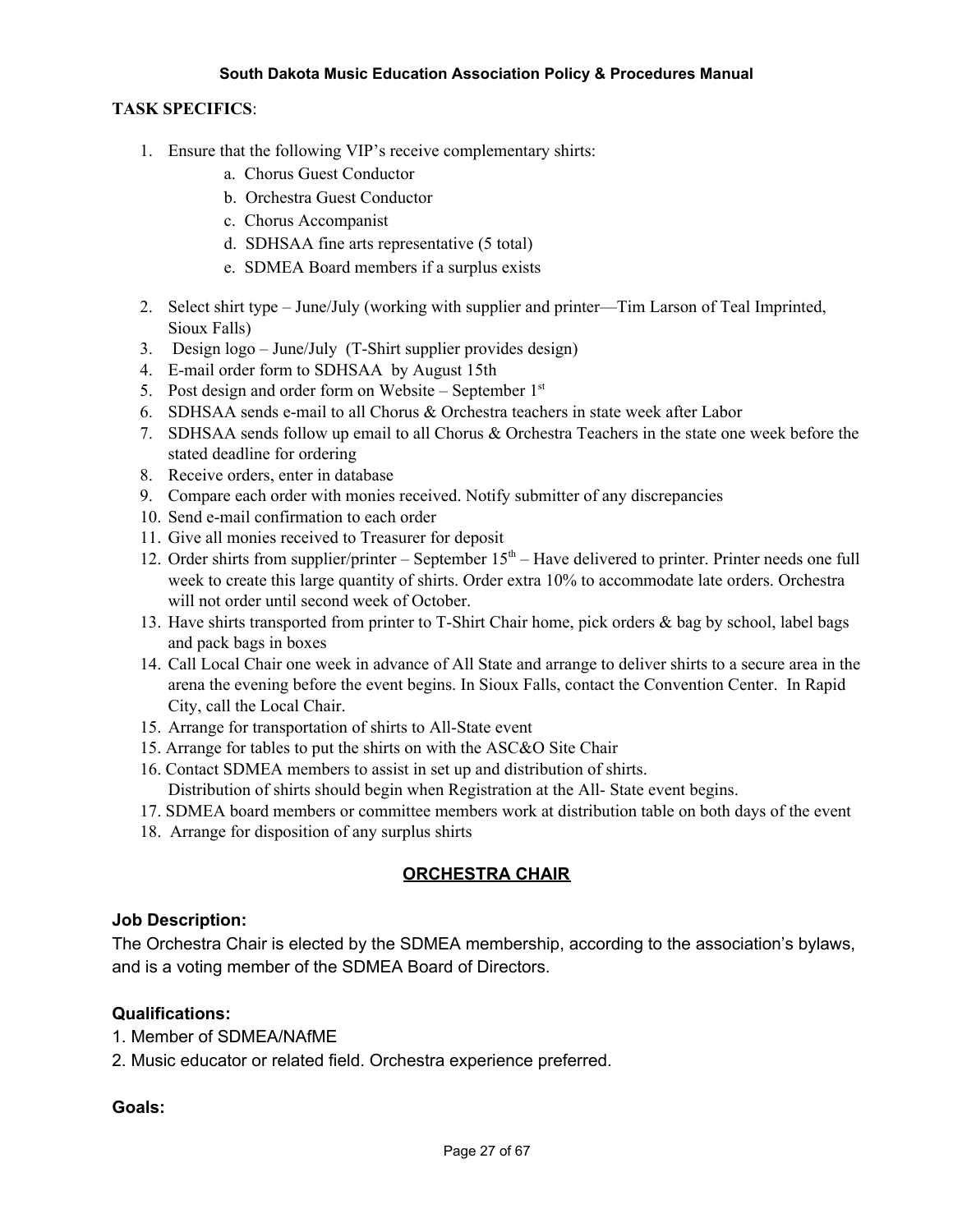1. The Orchestra Chair will coordinate all orchestral functions of SDMEA.

2. The Orchestra chair will attempt to increase SDMEA membership, with a focus on string educators.

3. To offer enriching opportunities to orchestra students and educators though SDMEA events.

4. To organize and oversee the SDMEA Middle School All-State Orchestra.

5. To organize and oversee the SDMEA String Symposium

6. Work with the SDSTA Honors Orchestra Chair to run the annual String Symposium which combines the SDSTA J. Laiten Weed Honor Orchestra, the SDMEA Middle School All State Orchestra, and the SDMEA String Symposium.

# **Responsibilities and Duties:**

1. Serves as liaison with the South Dakota String Teachers Association (SDSTA)

2. Writes columns and/or solicits articles and photos for the South Dakota Musician and SDMEA newsletter.

- 3. Use photo release form as necessary.
- 4. Attends and actively participates in SDMEA board meetings.

5. Communicates with SDMEA webmaster any necessary changes to web pages at least one week prior to preferred posting date.

6. Oversees the preparation for annual Middle School All-State Orchestra (MSASO) and SDMEA String Symposium in conjunction with the J. Laiten Weed Honors Orchestra.

7. Mentor the Orchestra Chair-Elect.

# Orchestra Chair Activities Timeline

July

- Annual term of Board of Directors begins July 1
- Coordinate with Orchestra Chair-Elect to plan out and review events for the year
- Newsletter report due July 15

# August

- Final draft of annual plan and budget due
- Attend Board Meeting as scheduled (optional for chair elect)
- Reserve blocks of hotel rooms for MSASO attendees, workshop presenters, orchestra chair, and orchestra chair-elect.

# September

- Send welcome back message to all orchestra teachers
	- Update personnel database
	- Remind Middle School teachers of upcoming MSASO deadlines
- Find adjudicators for MSASO auditions
- Make contact with venue coordinator
- Confirm building reservation with venue coordinator
- Begin looking for presenters for SDMEA String Symposium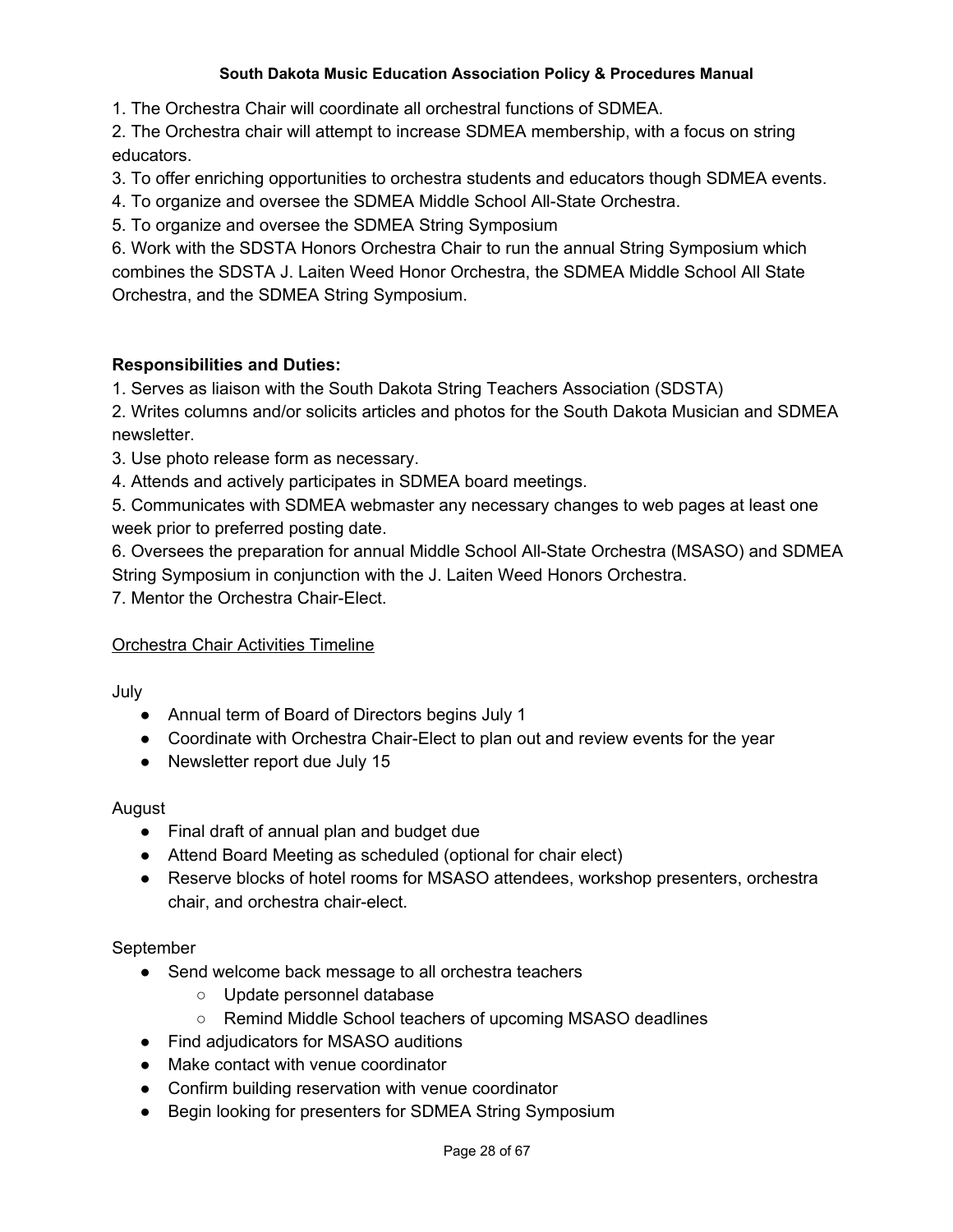● Newsletter report due September 15

# **October**

- Attend Board Meeting at All-State Chorus & Orchestra
- Attend annual SDSTA meeting and be available for questions
- Collect/order necessary music
- Write Newsletter Article
- Select presenters for SDMEA String Symposium
	- Send presenter contracts
- Create master schedule for MSASO and String Symposium

# November

- Open MSASO Audition submission window no later than November 1st
- Secure audition judges
- Write article for *South Dakota Musician* (due December 1st)
- Newsletter report due November 15
- Contact t-shirt vendor and design t-shirts for MSASO
- Create SDMEA String Symposium registration
	- Google Doc
	- Email blast registration line and instructions

# December

- Close MSASO Audition submission window (December 1st)
- Post results of MSASO Auditions before most students go on winter break
- Send out music to MSASO members
- Coordinate with Orchestra Chair-Elect on SDMEA String Symposium and MSASO ○ Post updated workshop and MSASO schedule on website
- Collect audition fees and send to treasurer
- Purchase MSASO conductor's plaque

January

- Attend January Board Meeting
- Secure event facility for the following year
	- Discuss location with SDSTA Honors Orchestra Chair
- Check requests to SDMEA Treasurer for Host Donation and Conductor
- Line up snacks for rehearsal breaks
- Contact Chamber of Commerce for hospitality funds (optional)
- Write article for *South Dakota Musician* (due February 1)
- Collect guest conductor's bio & other program information for MSASO
- Collect presenter's bio & notes for String Symposium
- Order MSASO t-shirts
- Newsletter report due January 15

February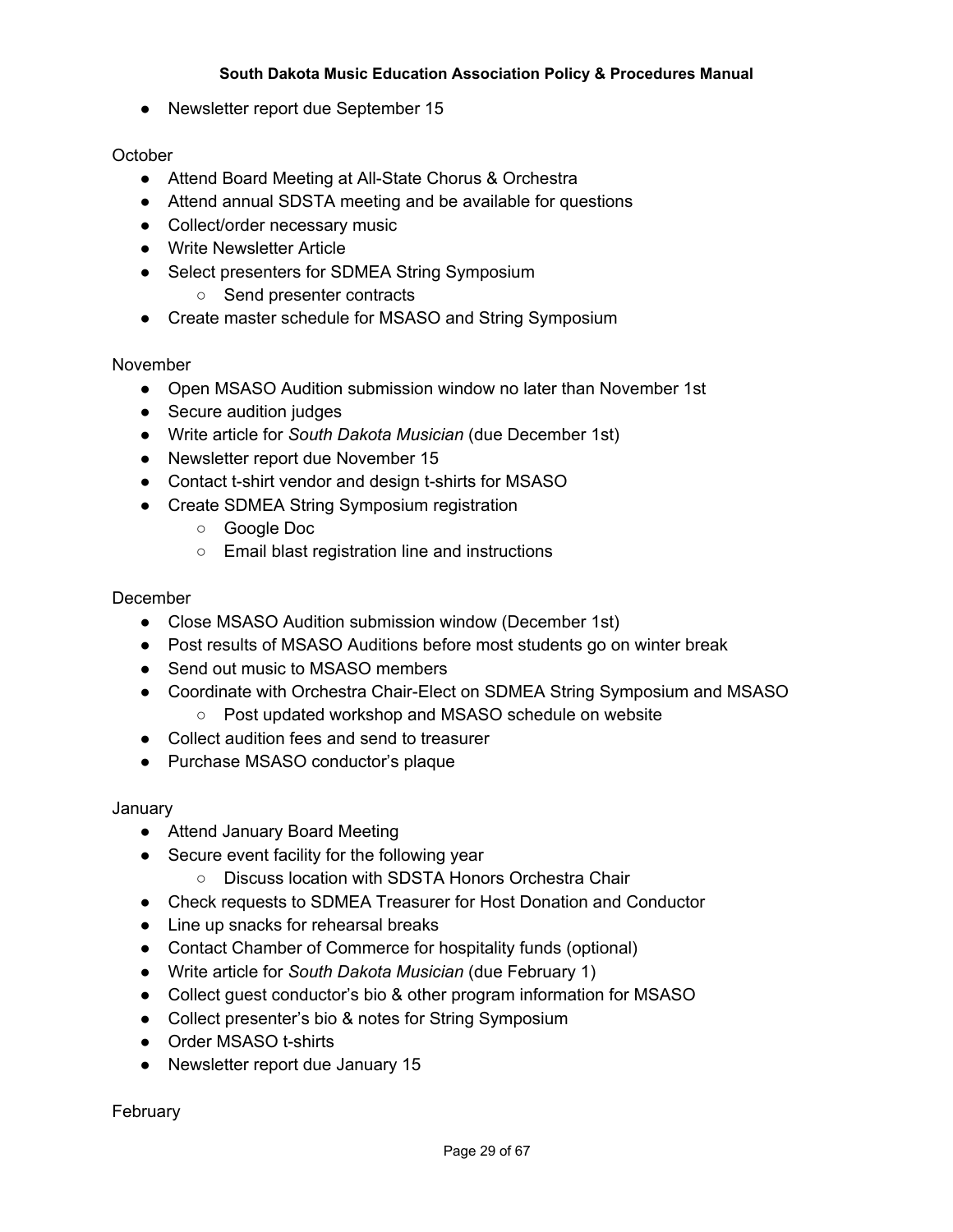- Collect registration and t-shirt fees and send to treasurer
- Publicity (press release) form letter for participating schools and sites to post and put in their local newspapers
- Create MSASO programs
- Create String Symposium handout
- Print MSASO name tags for stands
- Print 3 year MSASO certificates
- MSASO weekend:
	- Run registration table for Symposium
	- Run Symposium
	- Registration and t-shirts for MSASO
	- Organize Director's lounge
	- Present conductor's plaque
	- Get tax form from current MSASO conductor. Send to SDMEA Treasurer
	- Buy MSASO and Honors Orchestra combined dinner
	- Host director's meeting
		- Receive feedback from audition process and event planning
	- Collect audience admission fees at MSASO Concert

# March

- Newsletter report due March 15
- Write thank-yous for MSASO and String Symposium events
	- Venue facilitators
	- Guest conductor
	- Symposium presenters
	- Other as needed
- Find Conductor for next year's MSASO
	- Send contract
- Start Coordination audition material for next year's MSASO
- Reserve venue for next year's event

# April

- Begin preparing Final Report for May Board Meeting
- Write article for *South Dakota Musician* (due May 1)
- Contact Webmaster to post audition materials (post no later than May 1st)
- Post general information letter to website and email list of directors

# May

- Attend May Board Meeting
	- Turn in Final Report
	- Give SDMEA Historian a copy of the MSASO photos and program
- Newsletter report due May 15

June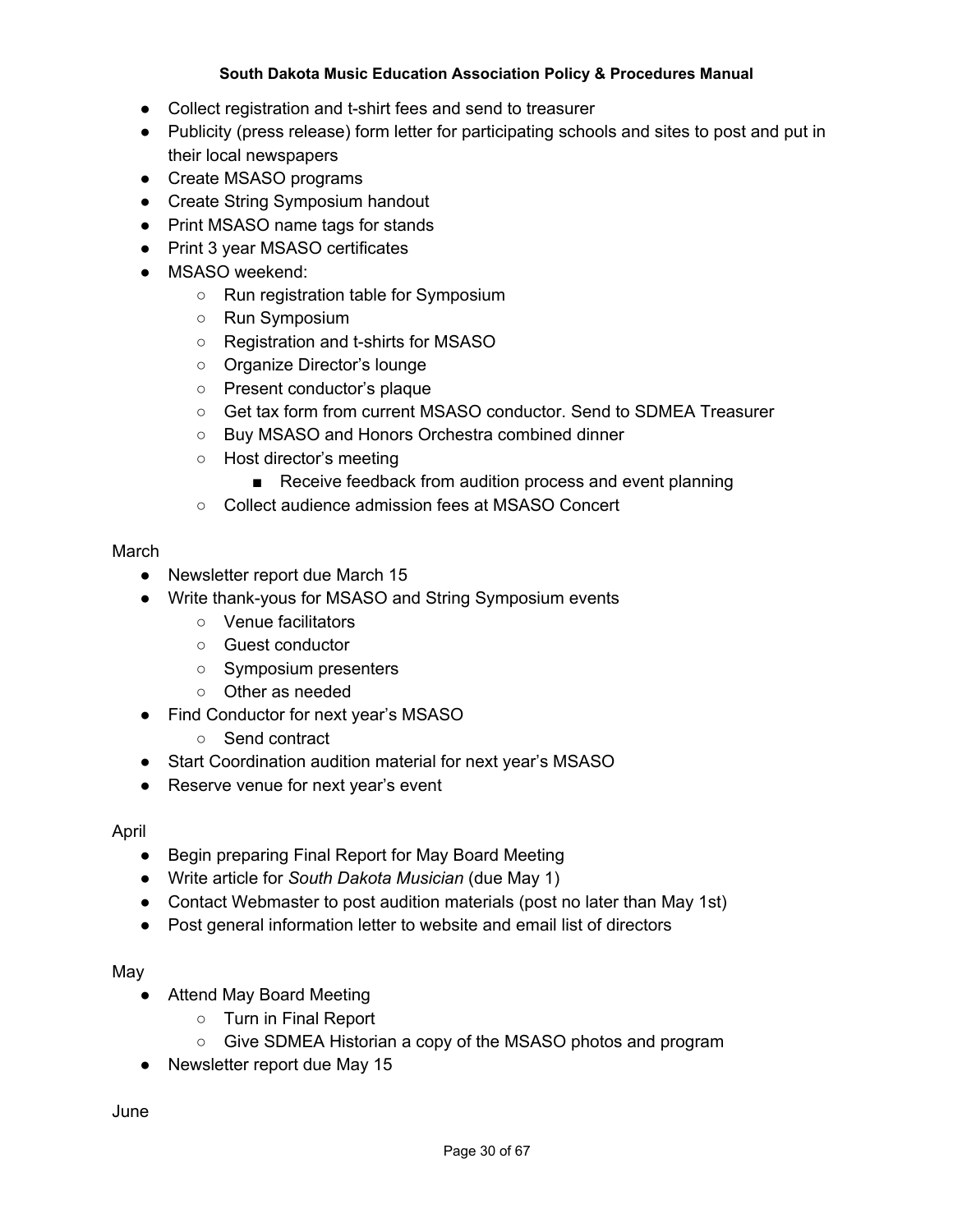- Finalize repertoire with guest conductor
- Work with Orchestra Chair-Elect to transition positions

# **ELEMENTARY CHAIR**

**Job Description:** The elementary chair is elected, according to the association's bylaws, by the President and is a voting member of the SDMEA Board. Elementary Chair serves as Elect for two years as a non voting member, and serves as Elementary Chair for two years, totalling to a four year commitment. Elect will be able to vote in the event Elementary Chair cannot attend a meeting.

#### **Qualifications:**

- 1. Is a member of SDMEA/NAFME.
- 2. Music educator or related field.

#### **Goals:**

- 1. The Elementary Chair will coordinate all elementary music functions of SDMEA.
- 2. To increase SDMEA membership through the elementary music functions offered.
- 3. To offer enriching opportunities to elementary students through SDMEA functions.

## **Responsibilities and Duties:**

- 1. Responsible for all aspects of the Elementary Honor Choir event
- 2. Writes columns and/or solicits articles and pictures for South Dakota Musician Magazine
- 3. Works with SDMEA Board to plan clinicians and exhibitors for SDMEA Conference
- 4. Responsible for finding a director for the Elementary Honor Choir (EHC)
- 5. Responsible for all aspects of regional Elementary Festival Choirs
- 6. Writes a letter asking the Governor to declare the month of March "Music in our Schools Month"
- 7. Attend and actively participate in SDMEA Board Meetings

# **TASK RESPONSIBILITY**

#### **Event Task Description**

# **1. Elementary Honor Choir**

EHC is a state activity for  $4<sup>th</sup>$ ,  $5<sup>th</sup>$  and  $6<sup>th</sup>$  grade students. Students work with their teachers to submit audition tapes/CDs. A judging panel selects singers from across the state to participate. The day is currently held in conjunction with the SDMEA Conference. A guest conductor is brought in for the day to work with the choir. After a day of intense rehearsal the choir puts on a late afternoon concert for the public.

# **TASK SPECIFICS FOR ELEMENTARY HONOR CHOIR**:

- 1. Revise Elementary Honor Choir audition form as necessary –
- 2. Have Webmaster post audition form, letter from Elementary Chair, and audition information and guidelines to website – post by January
- 3. Collect audition fees, then deposit and enter in accounting program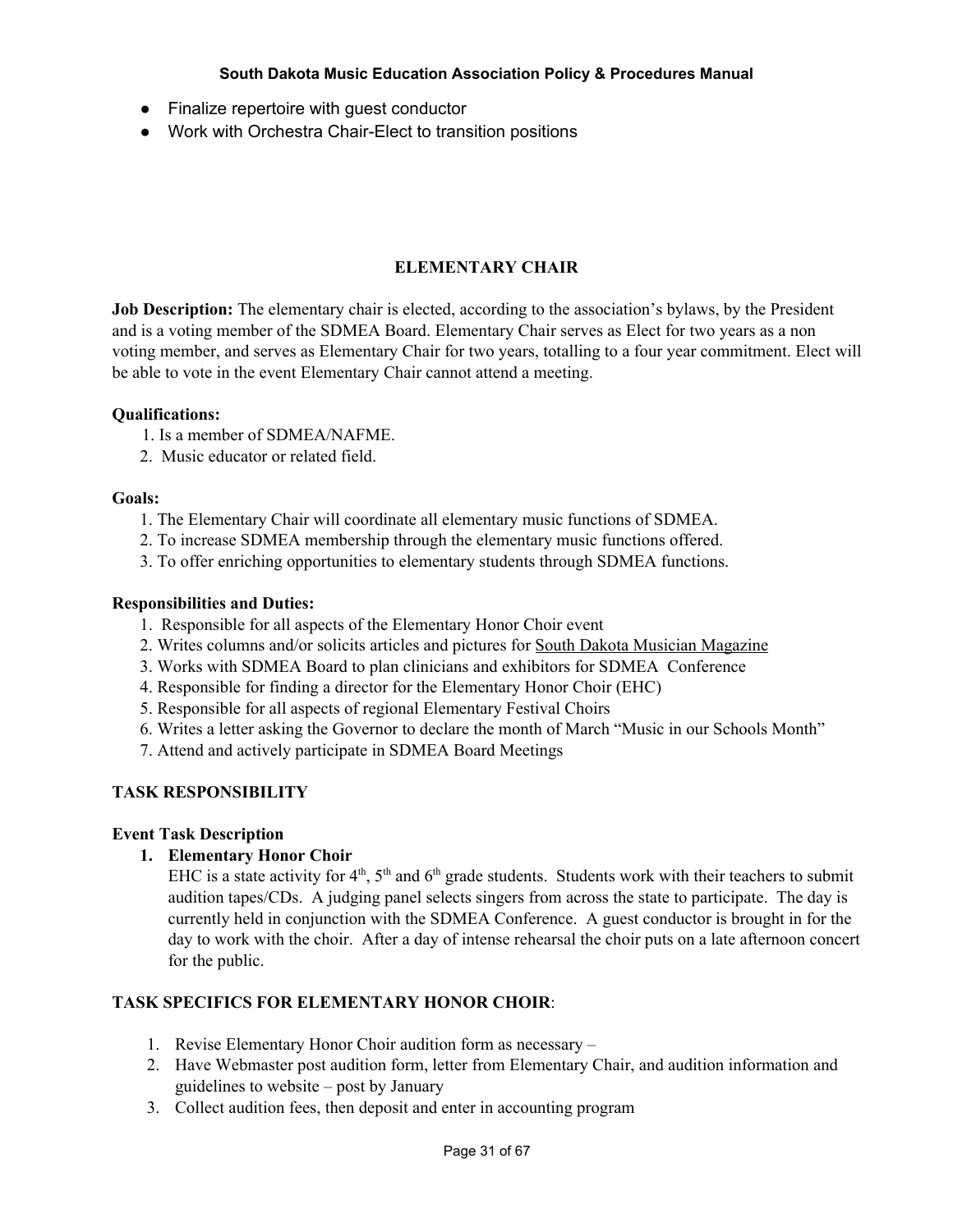- 4. Enter all entries (complete form information) into spreadsheet
- 5. Contact SDMEA members (qualified to adjudicate) and obtain 4 judges March
- 6. Conduct the final judging must be completed by mid-May via online auditions and judging.
- 7. Finalize EHC roster and verify that directors of those students are SDMEA members by submitting the list of directors to Membership chair.
- 8. Submit EHC roster and information to webmaster
- 9. Send music, information, rehearsal CD, etc. to directors of EHC students
- 10. Collect EHC participation fees. Follow the SDMEA Money Procedures found on the Website under Money Policy and Information.
- 11. Line up instrumentalists for the concert including accompanist—send music to all
- 12. Make certificates for EHC members and 3 year EHC members
- 13. Contact agencies to photograph and record the event. Discuss with site director
- 14. Make name tags (put t-shirt size on the name tag)
- 15. Produce programs for the event
- 16. Discuss food and snack arrangements for the event with site director
- 17. Contact the guest director
- 18. Pay guest conductor and accompanist
- 19. Coordinate the EHC rehearsal the day of the event
- 20. Secure a director to conduct the EHC for the following year

#### **Elementary Honor Choir Timeline:**

#### **July**

- Annual term of Board of Directors begins July 1
- Begin working with the President on the annual plan and budget

#### **August**

- Send music, information, rehearsal CD, etc... to directors of EHC students
- Collect EHC participation fees. Follow the SDMEA Money Procedures found on the Website under "About" and "Forms"
- Line up instrumentalists for the concert if needed—send music to them
- Write article for the SD Musician magazine and submit to the editor by September 1
- Final draft of annual plan and budget due
- Attend Board Meeting as scheduled by the President

#### **September**

- Organize directors/collegiate NAFME members to help with EHC event
- Make certificates for EHC members and 3 year EHC members
- Make name tags and shirt lists for event
- Produce programs for the event
- Contact with the guest director

#### **October/November**

- Attend board meeting at Conference
- Write article for the SD Musician magazine and submit to the editor by December 1
- Coordinate the EHC rehearsal on the day of the event
- Work on mid-year written report on the position of the activities

**January**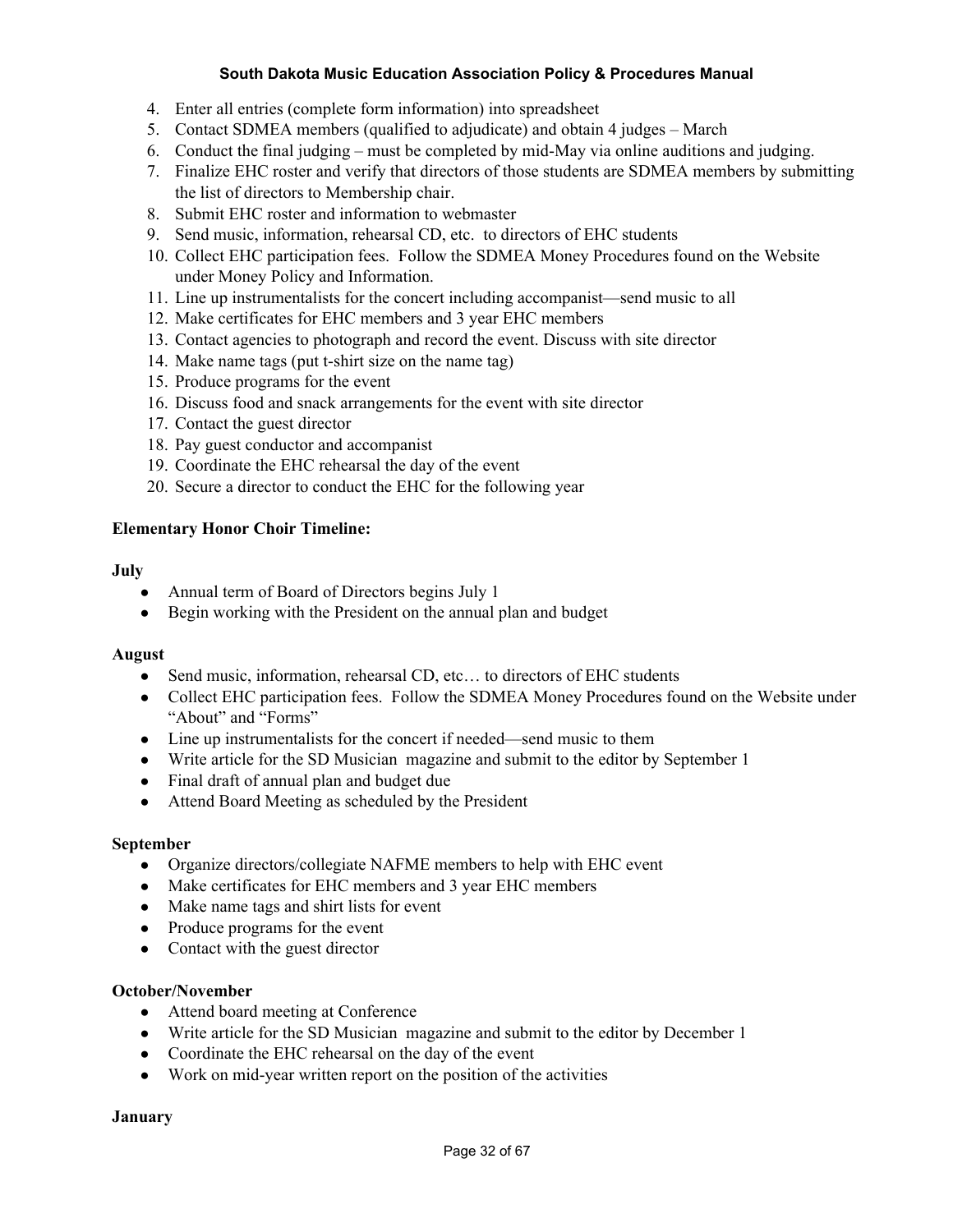- Make contact with nominations for next EHC director
- Write to the Governor for MIOSM Proclamation
- Write article for the SD Musician magazine and submit to the editor by March 1

## **February**

- Get EHC performance music from guest director
- Send letter, audition form, and information to State President to include in the fall mailing and/or to webmaster to put on the SDMEA website
- Find judges to listen to EHC auditions

## **March**

## **April**

- Begin preparing final report for May board meeting
- Order EHC music
- Talk to guest director about making a rehearsal CD
- Begin working on annual plan and budget
- Deadline to submit EHC auditions
- Send auditions to judging panel for preliminary judging
- Finalize EHC roster and verify directors if those students are SDMEA members

## **May**

- Organize audition information (number audition materials, compile a database of directors that submitted auditions)
- Secure accompanist and send them music
- Talk with site director about handling food and snack arrangements for the event (revisit in August if necessary)
- Submit budget to Treasurer at May board meeting; then, following review by the treasurer and State Executive, budget will be submitted for approval by Board of Directors at August meeting
- Attend SDMEA board meeting
- Turn in final report
- Submit EHC roster and information to webmaster

#### **June**

- Discuss venue specifics and event schedule with venue manager
- Contact agencies to photograph and record the event—may be the same as All-State Chorus and Orchestra, discuss with site director
- Order Music for EHC
- Obtain guest director for EHC for the next year.

# **Event Task Description**

# **2. Music In Our Schools Month**

During the month of March schools across America celebrate Music In Our Schools Month (MIOSM). The theme is determined by NAFME and the World's Largest Concert is held to celebrate. This is a month dedicated to the importance of music as a vital part of a child's education. South Dakota requests that our governor write a proclamation declaring the month of March as "Music In Our Schools Month."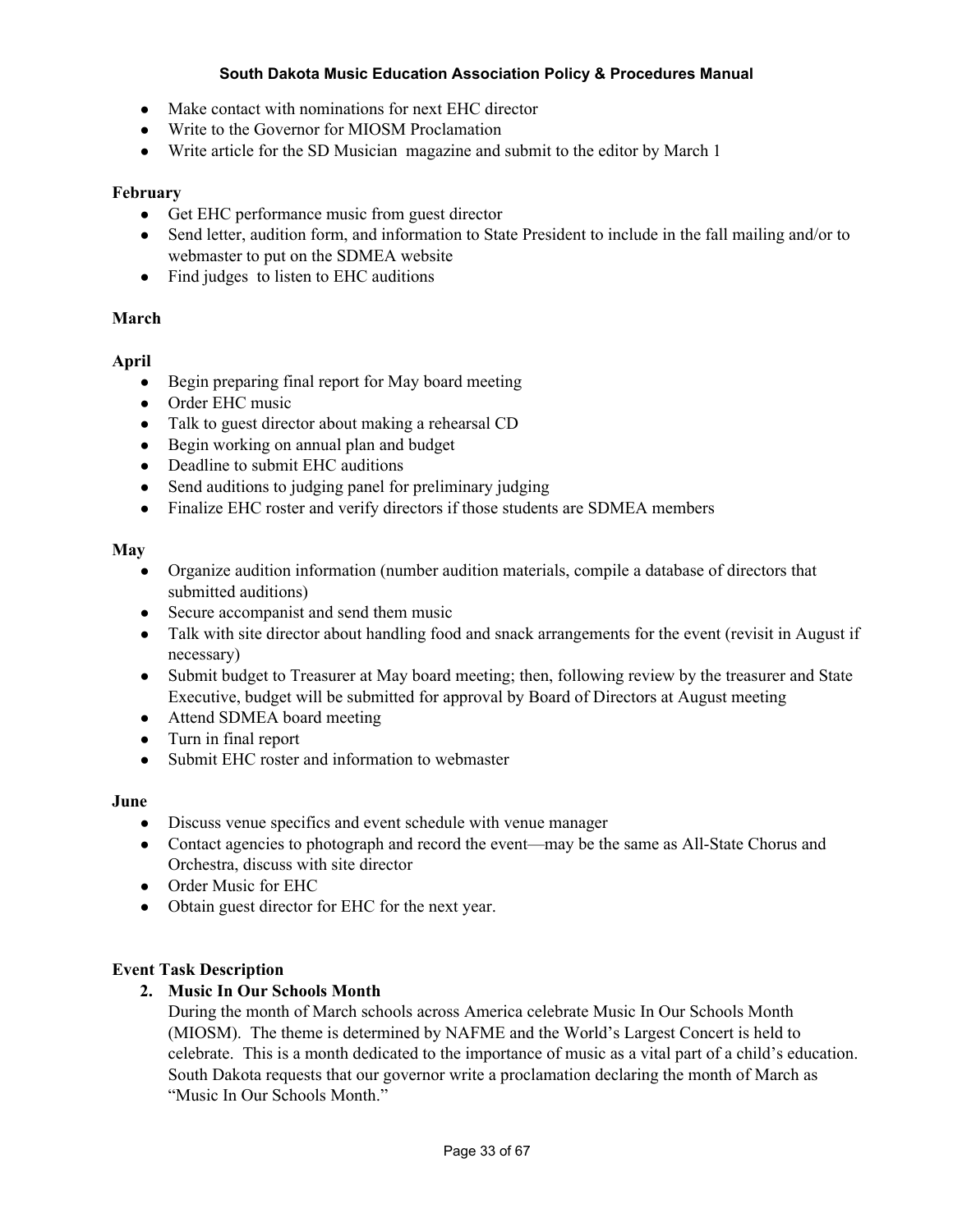# **TASK SPECIFICS FOR MUSIC IN OUR SCHOOLS MONTH**:

- 1. Write a letter to the Governor asking him to declare March "Music In Our Schools" month. (January)
- 2. Fax the letter to the Governor.
- 3. When proclamation is received, e-mail a copy to the webmaster for display on the website.
- 4. Write an article to be posted on the website containing information about MIOSM and activities that can be used to celebrate MIOSM.
- 5. E-mail article to the webmaster for display on the website.

#### **Event Task Description**

## **3. SDMEA Festival Choir**

FC is a state activity for  $4^{\text{th}}$ ,  $5^{\text{th}}$  and  $6^{\text{th}}$  grade students. Teachers can select up to 20 singers per grade to participate in this event. Students must meet the following criteria:

- Be in grades  $4, 5$ , or  $6$ .
- Sing on pitch consistently.
- Maintain musical part independently.
- Spend extra time LEARNING and MEMORIZING MUSIC BEFORE THE FESTIVAL.
- Exhibit SELF-DISCIPLINE and appropriate behavior in rehearsals and concerts.
- Sing in the treble vocal range with pleasing vocal qualities that blend well with others.

Multiple Festival Choirs are held in different regional sites throughout the state, occurring on the first Monday of March. The Festival Choirs are held in March to coincide with MIOSM. A guest conductor is brought in for the day to work with the choir. After a day of intense rehearsal the choir presents a late afternoon concert for the public.

# **TASK SPECIFICS FOR SDMEA FESTIVAL CHOIR**:

**CURRENT STATUS**: The overall responsibility for the Festival Choir lies with the Elementary Chair.

- Secure sites  $(7+)$
- Ask someone at each site to serve as site chair
- Complete any contracts necessary to secure facilities
- Secure guest directors, send contracts
- Secure accompanists, send contracts
- If needed, secure a registration chair for each location
- Site chairs should obtain contract for food services for FC
- Site chairs coordinate lodging for the guest conductor.
- Form a committee to suggest selected repertoire to the guest conductors
- Order music
- Request rehearsal notes from directors
- Site chairs create a schedule, distribute to all involved
- Elementary Chair secures a volunteer to make the practice CD and mails it with
- Secure instrumentalists if needed
- Create an entry form and post on the website
- Collect entry forms and registration fees. Follow the SDMEA Money Procedures.
- Form a database of the participating schools and directors and students
- Mail music and information to the directors in the database (assign music parts)
- Designate someone to be in charge of T-shirts, forward them t-shirt sizes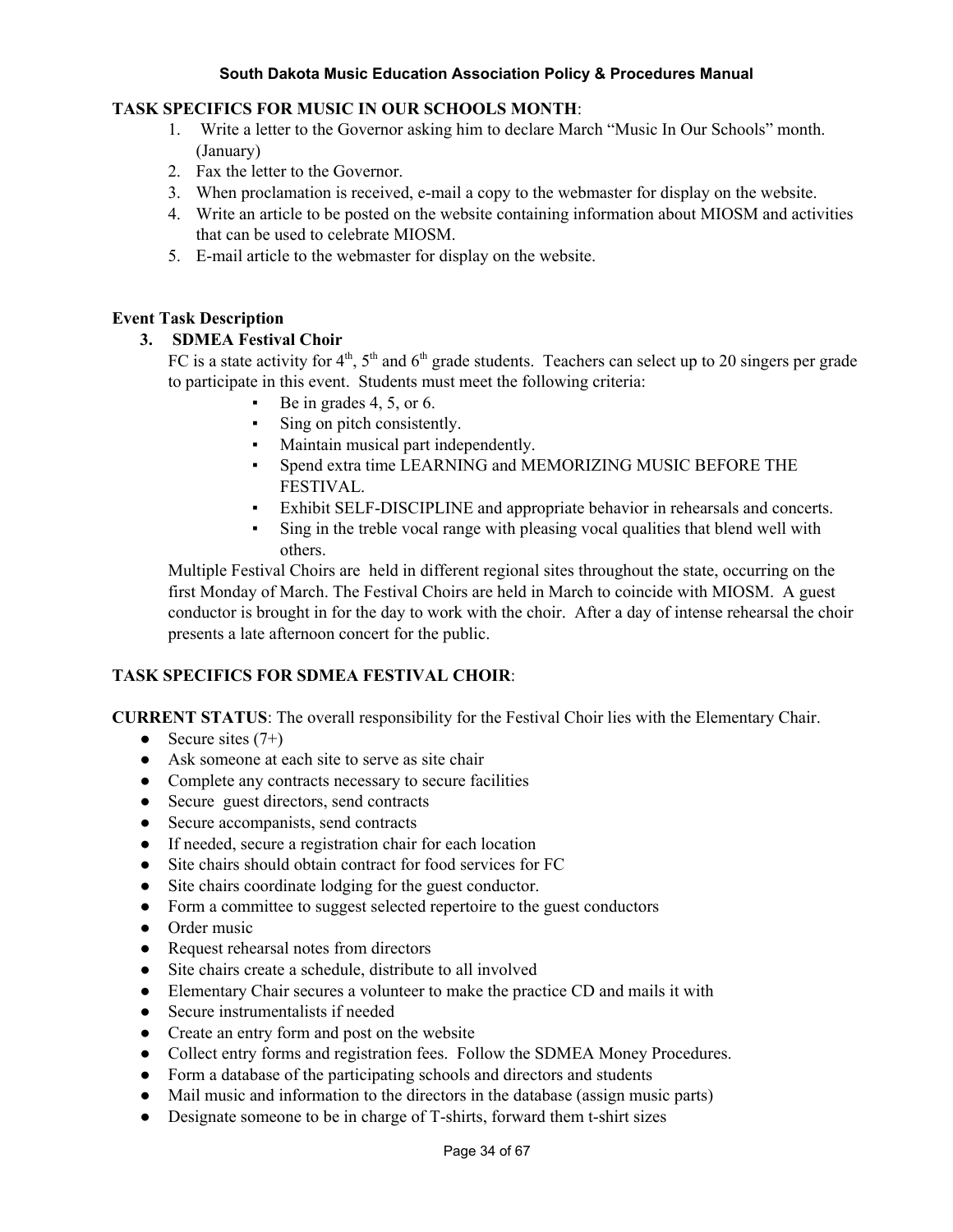- Designate someone on the committee to make name tags
- Designate someone to make certificates
- Make programs, print them and give them to SDMEA representative to take to each site
- SDMEA representative also takes t-shirts to each location
- Pay accompanists and guest conductors
- Site chair should organize the layout/logistics of the site.
- Work with site chairs to figure out workers needed for the day and assign people to do those duties.
- SDMEA member should emcee/host the event with the site chair.

#### **Festival Choir Timeline:**

# **July**

#### **August**

● Get repertoire selections from repertoire committee

#### **September**

● Prepare information about FC to be presented at EHC in October and at the SDMEA booth at the State Music Education Conference

#### **October**

● Forward the information for Elementary Festival Choir and the Registration Form to the webmaster.

#### **November**

#### **December**

- Registration chairs receive registration info and money. Follow SDMEA money procedures and turn in income to Treasure.
- Use registration info to order music
- Volunteer makes practice CD
- When music arrives, distribute to participating directors with schedule, director's notes, letter, division of parts, and practice CD.
- Forward information to those ordering t-shirts, making name tags, printing certificates, printing programs, etc…

#### **January**

● Order T-shirts

#### **February**

- **●** Produce name tags
- **●** Produce certificates
- **●** Produce programs
- **●** Publicity form letter for participating schools and sites to post and put in their local newspapers.

#### **March**

- Attend FC, emcee the day, help site chair carry out the schedule
- Collect admission fees; follow SDMEA money procedure and turn into the Treasurer
- Secure sites for next year's FC. Set a date and put it on the site's activities calendar as well as on the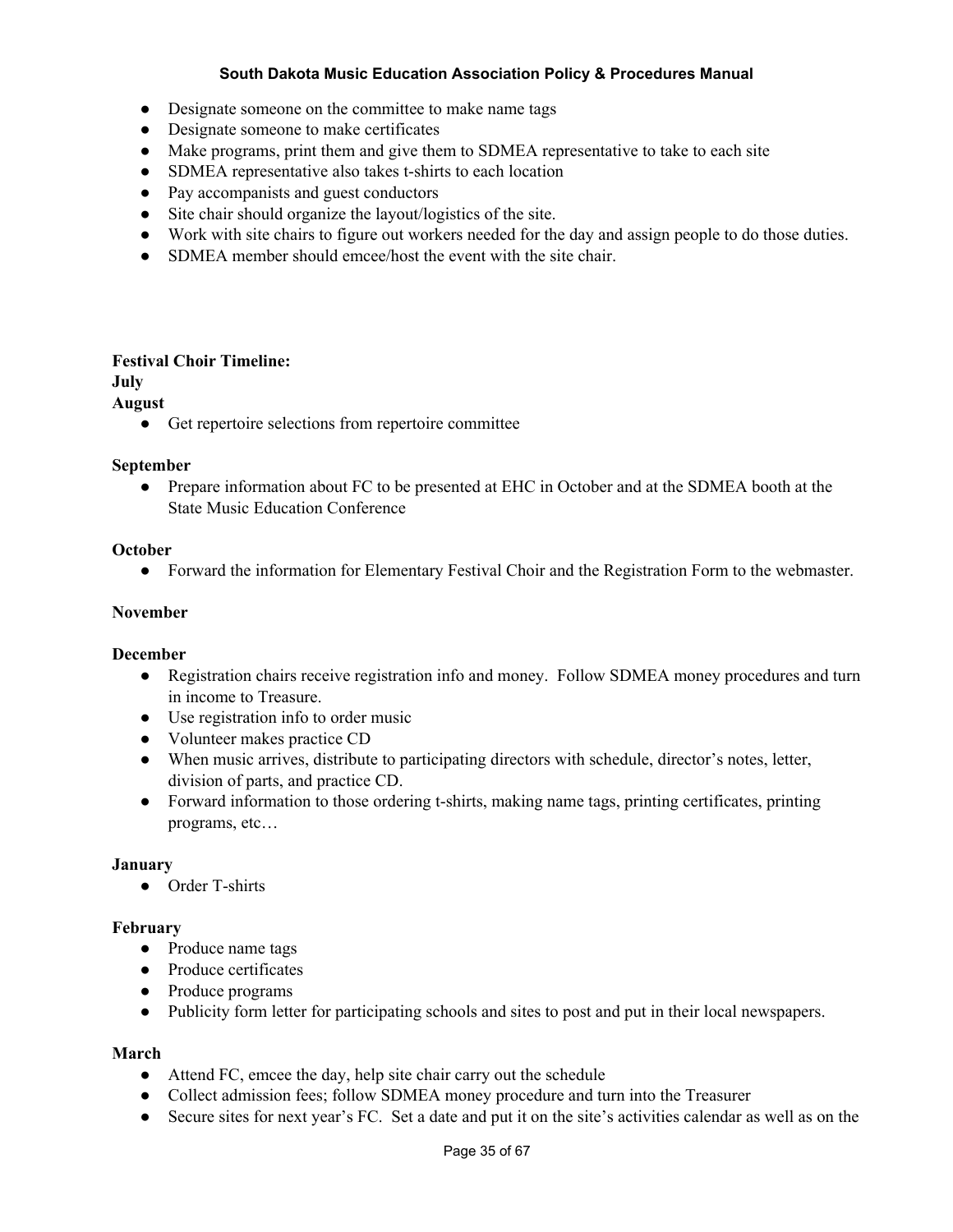SDMEA calendar.

● Begin forming a committee composed of but not limited to 3 site chairs, 3 registration chairs, others to help with name tags, certificates, programs, t-shirts, etc…

# **April**

- Seek guest conductors for the next year's FCs. Send contracts after verbal commitment
- Gather repertoire suggestions from guest conductors.

## **May**

Form a repertoire committee to peruse and suggest repertoire

## **June**

# **MIDDLE SCHOOL BAND CHAIR**

**Job Description:** The Middle School Band Chair is elected according to the Association's Bylaws, by the SDMEA Membership, and is a voting member of the SDMEA Board of Directors. In the event that the Middle School Band Chair cannot attend a meeting, the Middle School Band Chair-Elect may vote in their stead.

# **Qualifications:**

- 1. Member of SDMEA/NAFME
- 2. Music educator or related field
- 3. Experience teaching middle school band
- 4. Good organizational skills
- 5. Ability to choose and lead a committee
- 6. Ability to delegate tasks
- 7. Previously served 2 years as Middle School Band Chair-Elect

#### **Goals:**

- 1. To coordinate all Middle School Band functions of SDMEA
- 2. To increase SDMEA membership through the Middle School Band functions offered
- 3. To offer enriching opportunities to Middle School band students through SDMEA functions
- 4. To organize and oversee the Middle School All-State Band event which will provide a unique opportunity for middle school band students from programs of all sizes and locales on both sides of the state; provide challenging, excellent musical experiences and opportunities to meet other students from around the state who have similar interests and abilities.
- 5. To include as many schools in the event as possible while maintaining the integrity of the band.
- 6. Train the Middle School Band Chair-Elect to succeed them in all duties.

# **Responsibilities and Duties:**

- 1. Head a committee to help with the organization and execution of the MSASB, and delegate responsibilities to committee members.
- 2. Oversee the preparations for the MSASB.
- 3. Keep accurate records about the details of the event which will be given to the next MSB chair.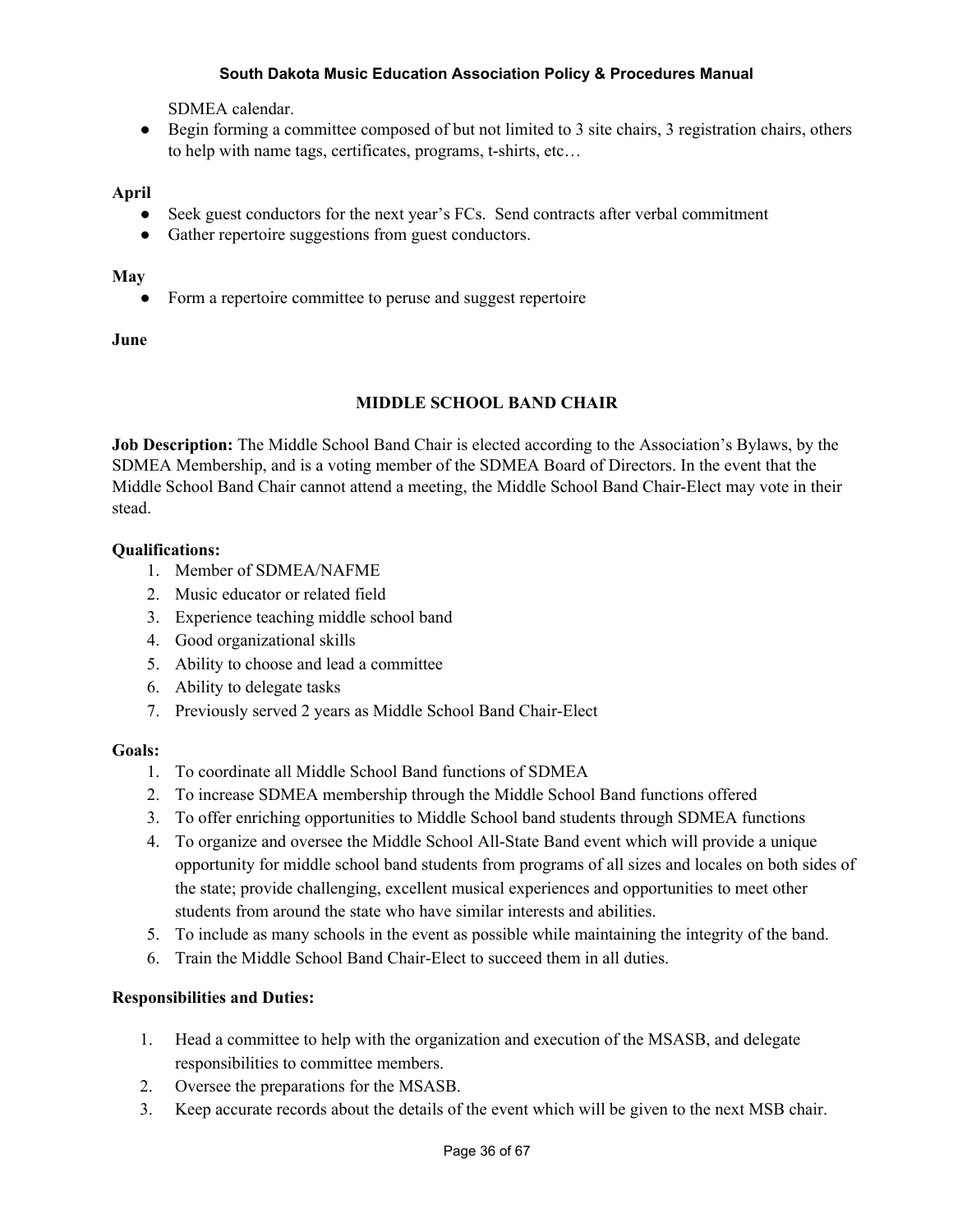- 4. Gather feedback from directors, judges, conductors, and all involved in the process to make the event better.
- 5. Mentor the Middle School Band Chair Elect
- 6. Contribute three articles annually to *The SD Musician* magazine.
- 7. Attend SDMEA Board meetings throughout the year.

# **Activities Timeline:**

# **July**

• Annual term of Board of Directors begins July 1

## **August**

- Write article for the South Dakota Musician magazine
- Final draft of annual plan and budget due
- Attend Board Meeting as scheduled by the President

#### **September**

- Send email to distribution list of directors reminding of MSASB and deadlines
- Contact new directors and add to distribution list
- Reserve hotel rooms for guest conductors
- Make contact with venue coordinator
- Confirm building reservation with venue coordinator

#### **October**

● Attend Board Meeting at All State Chorus and Orchestra

#### **November**

- Open audition site no later than November 1st.
- Contact t-shirt vendor.
- Secure judges
- Post audition form on website
- Get repertoire lists from guest conductors
- *●* Write article for *SD Musician*

#### **December**

- December 1 deadline for audition entries
- Audition deadline is the second Friday in December
- Contact photographer, issue contract
- Code recordings and send to judges by December 20
- Order and/or collect necessary music
- Coordinate with SDMEA Band Chair on details of director workshop
- Collect audition fees and send to Treasurer. Be sure to include credit card and checks from online payments. Follow the SDMEA Money Procedures found on the Website under Money Policy and Information

#### **January**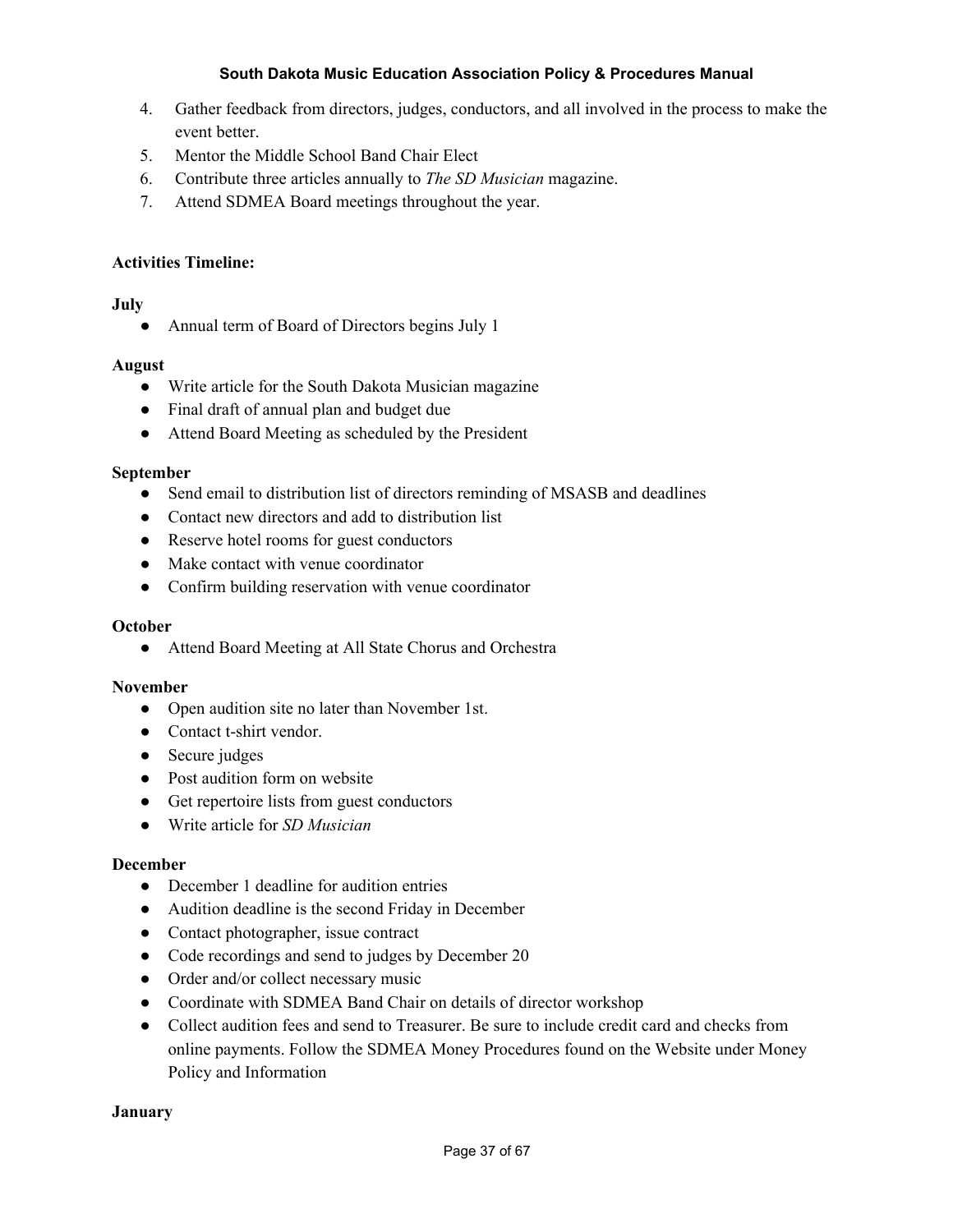- Post all MSASB information on website on or before January 15
- Provide access to music by January 25
- Send music to schools by January 25
- Contact t-shirt vendor to place orders
- Get guest conductor bios and program information
- Post schedule including SDMEA workshop on website
- Write article for SD Musician
- Order pencils
- Contact Chamber of Commerce for hospitality funds

#### **February**

- Contact venue coordinator for hospitality
- Acquire percussion equipment for two bands
- Collect and place t-shirt orders
- Type program
- Send program to printer
- Seek volunteers to help with tasks during the event
	- a. Cookie break/water break servers
	- b. T-shirt table
	- c. Hand out programs
	- d. Ticket sellers
	- e. Check in table
	- f. Leading students to and from stage for performance
	- g. Percussion assistants
- Print name tags for the stands
- Print three year certificates, buy frames

#### **March**

- Event held first Saturday in March
- Collect registration fees and send to Treasurer. Follow the SDMEA Money Procedures found on the Website under Money Policy and Information
- Reserve venue for next year's event
- Thank-you notes

#### **April**

- Hire guest conductors for two years in advance
- New audition material posted on website on or before May 1
- Post general information letter on website
- Check etudes for any edits

#### **May**

• Submit budget to Treasurer at May board meeting; then, following review by the treasurer and State Executive, budget will be submitted for approval by Board of Directors at August meeting

#### **June**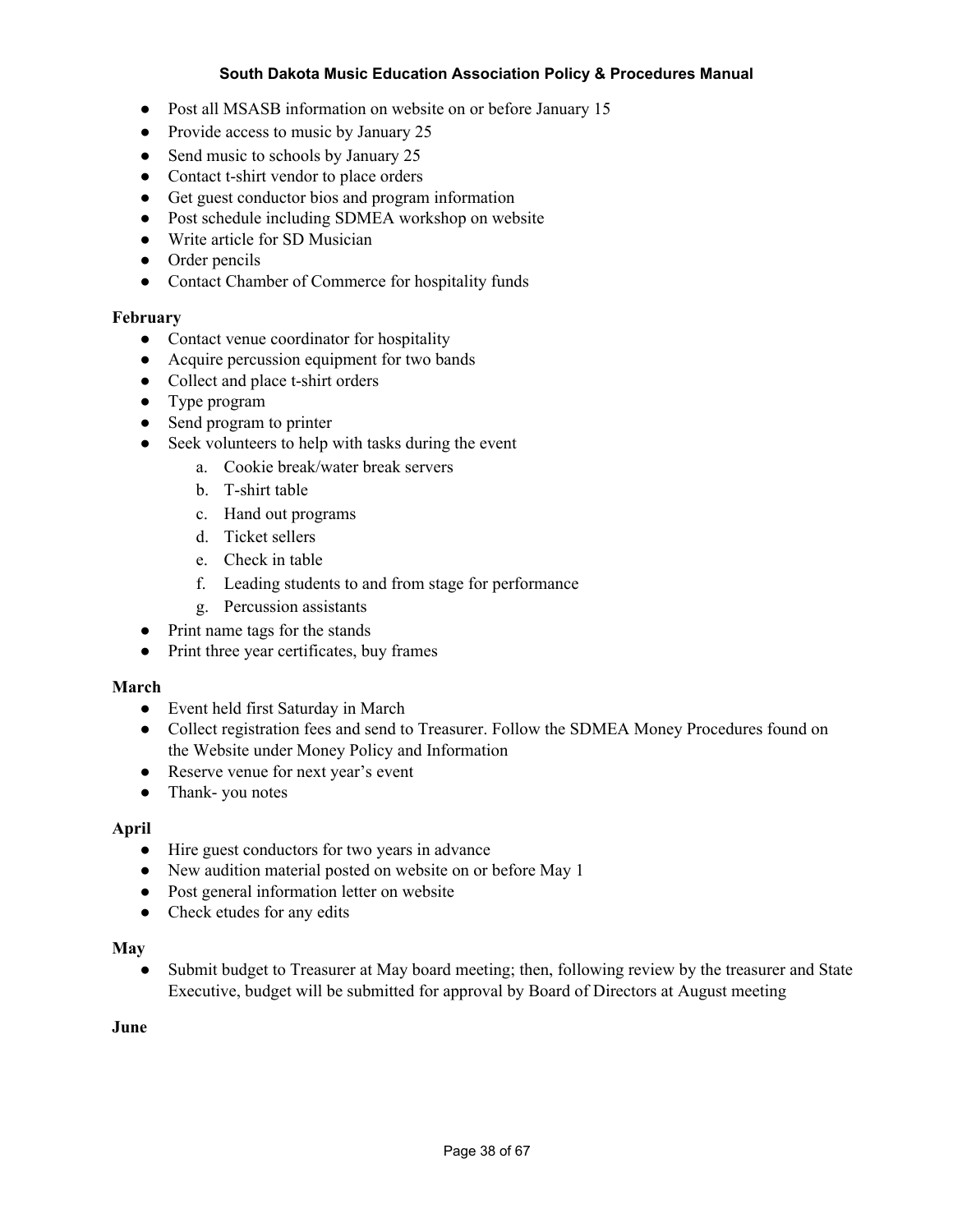# **MIDDLE SCHOOL VOCAL AND GENERAL MUSIC CHAIR**

**Job Description:** The Middle School Vocal Chair is elected according to the association's bylaws, by the SDMEA Membership, and is a voting member of the SDMEA Board of Directors.

## **Qualifications:**

- 1. Member of SDMEA/NAfME.
- 2. Music educator or related field.
- 3. Experience teaching middle school vocal music
- 4. Ability to choose and lead a committee
- 5. Ability to delegate tasks

## **Goals:**

- 1. To coordinate all Middle School Vocal music functions of SDMEA.
- 2. To increase SDMEA membership through the vocal music functions offered.
- 3. To offer enriching opportunities to middle school students through SDMEA functions.

## **Responsibilities and Duties:**

- Oversee the organization and execution of the SDMA Kids Music Exploration Camp.
- ●
- Oversee the organization and execution of the SDMEA Middle School Festival Chorus.
- Maintain accurate records about the details of the events and compile them to be given to the next Middle School Vocal Chair.
- Gather feedback from directors, judges, and all involved in the process to improve the events.
- Write a column and/or solicit articles and pictures for the SD Musician.
- Work with SDMEA Board to plan clinicians and exhibitors for SDMEA Conference.
- Serve as site coordinator for one of the sites for Middle School Festival Chorus.
- Attend and actively participate in SDMEA Board Meetings.
- Communicate with webmaster any necessary changes to web pages.

#### **Activities Timeline:**

#### **July**

• Annual term of Board of Directors begins July 1st.

#### **August**

- Write article for the SD Musician magazine and submit by September 1.
- Find date for Middle School Festival Chorus in spring.

#### **September**

- Find sites for Middle School Festival Chorus.
- Pick site chair for each site for the Middle School Festival Chorus.
- Communicate all information that must be posted to the web to the webmaster.
- Secure a site for Kids Music Exploration Camp.

#### **October/November**

● Attend board meeting at All-State Chorus and Orchestra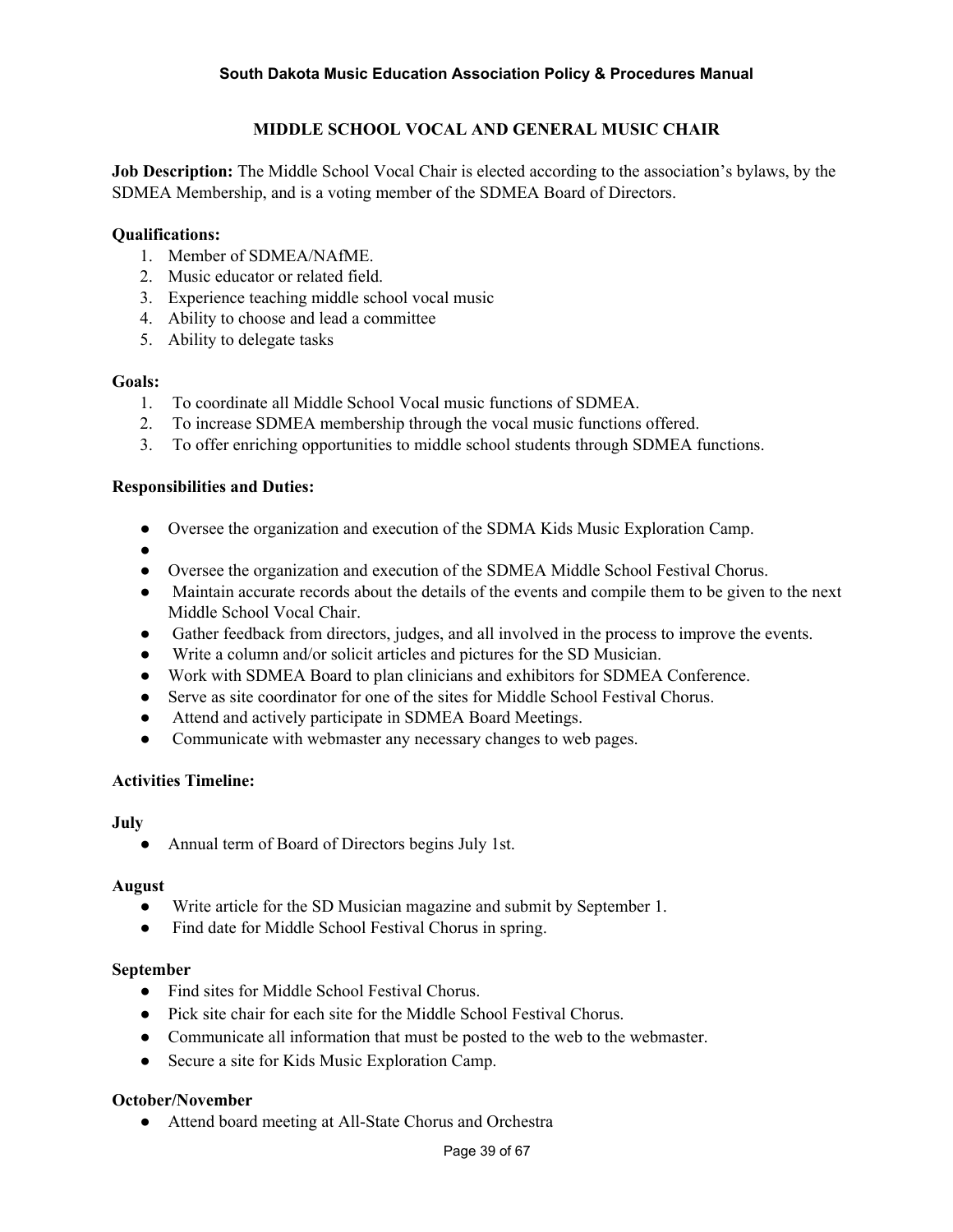● Advertise and get word out about the Middle School Festival Chorus.

### **December**

- Contact middle school teachers about Middle School Festival Chorus.
- Pick music for Middle School Festival Chorus.
- Pick directors for each site for Middle School Festival Chorus and send contracts.
- Find someone to record piano practice tracks for Middle School Festival Chorus.

#### **January**

- Attend SDMEA Board meeting.
- Send out reminder of Middle School Festival Chorus.
- Find accompanists for each site for Middle School Festival Chorus.
- Contact webmaster to put registration form on the SDMEA website for the Middle School Festival Chorus.
- Ask Poppler's Music about distributing music for Middle School Festival Chorus.
- Start publicizing for SDMEA Kids Music Exploration Camp.

#### **February**

- Continue publicizing for SDMEA Kids Music Exploration Camp.
- Create t-shirt design for Middle School Festival Chorus and find a vendor to make them.
- Secure lunch at all sites for Middle School Festival Chorus.

#### **March**

- Contact teachers to find people willing to direct and teach at the SDMEA Kids Music Exploration Camp; it is recommended to ask the people who performed these duties the previous year before searching elsewhere.
- Contact the advisors of the state Collegiate NAfME chapters as well as local high school teachers to make them aware of the internship opportunity for their students at the SDMEA Kids Sing Camp. Include the intern application in your communications.

#### **April**

● Attend a site of Middle School Festival Chorus.

#### **May**

- Attend SDMEA board meeting
- Turn in final report.
- Submit budget to Treasurer at May board meeting; then, following review by the treasurer and State Executive, budget will be submitted for approval by Board of Directors at August meeting

#### **June**

- Schedule a meeting with the director and teachers of the SDMEA Kids Music Exploration Campto decide on repertoire for the final concert as well as any possible activities throughout the week. Decide who will teach which groups, who will accompany, etc.
- Send communication letter to parents with children attending the SDMEA Kids Sing Camp detailing where to meet, hours of the camp, any items to bring, and details about the final concert.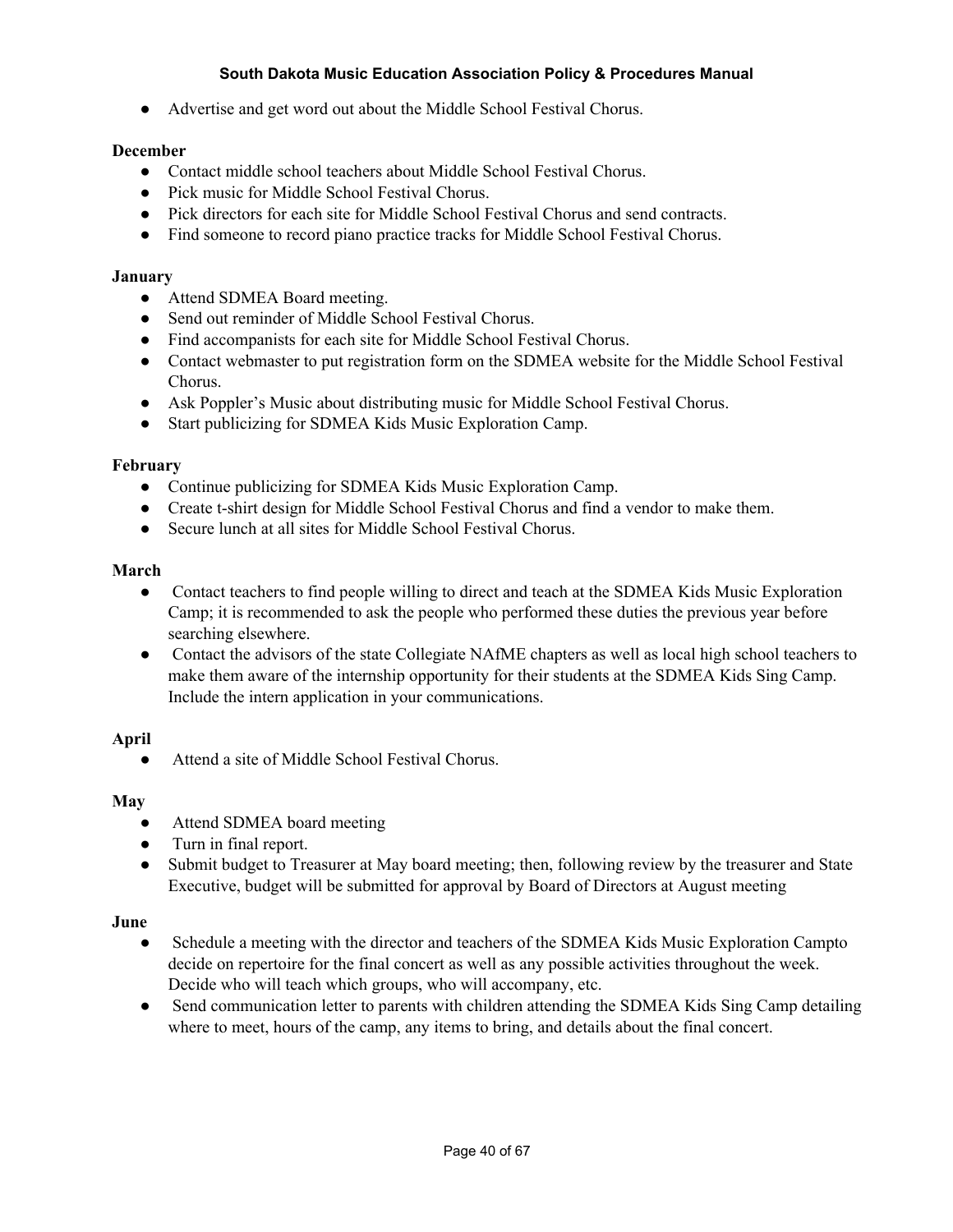# **MEMBERSHIP CHAIR**

**Job Description:** The Membership/Advocacy Chair is appointed, according to the association's bylaws, by the SDMEA President and is a voting member of the SDMEA Board of Directors.

#### **Qualifications**:

- 1. Is a member of SDMEA and NAFME.
- 2. Music educator or music related field.

#### **Goals:**

- 1. Encourage continued growth in SDMEA membership.
- 2. Monitor existing membership database
- 3. Improve membership participation in association activities. Arrange for the preparation of reports or articles by different members for publication in the SD Musician Magazine. Utilize all available means to achieve member contributions.
- 4. Work with various committees to more effectively publicize SDMEA activities.
- 5. Accomplish an ongoing monitoring and review of state legislative activities and actions that may affect the goals and objectives of SDMEA.

#### **Responsibilities:**

- 1. Receive monthly report from National office.
- 2. Send updated membership list to *SD Musician* editor for each issue
- 3. Spearhead ways to promote SDMEA membership growth.
- 4. Keep the SDMEA membership informed and interested in Association programs and activities via social media.
- 5. Promote member, association and NAFME interests to all educational institutions within the state, the community and as appropriate, other related professional societies and trade groups, using social media when appropriate.
- 6. Coordinate publicity matters internally and with NAFME.

- 1. Provide updated mailing list upon request by Executive Committee
- 2. Inform NAFME headquarters of any change affecting membership or member data such as change of address
- 3. Work with NAfME regarding membership drive.
- 4. Identify non-members and encourage their participation
- 5. Effectively communicate with President, President-Elect, Executive Director and the Board of Directors about trends in membership
- 6. Comprehensive database will be maintained to be able to generate labels for all sub organizations
- 7. Submit final membership report of increase or decrease in membership.
- 8. Assist other board members to solicit new members and grow the membership.
- 9. Send email reminders to non-renewal members
- 10. Write articles for *SD Musician* magazine.
- 11. Communicate with webmaster any necessary changes to web pages.
- 12. Communicate Publicity programs, procedures, schedules and deadlines to all Officers, Committee Chairs and the membership at large. Encourage their participation and written contributions to publications.
- 13. Attend, have reporters attend, or otherwise obtain information to suitably publicize and report on all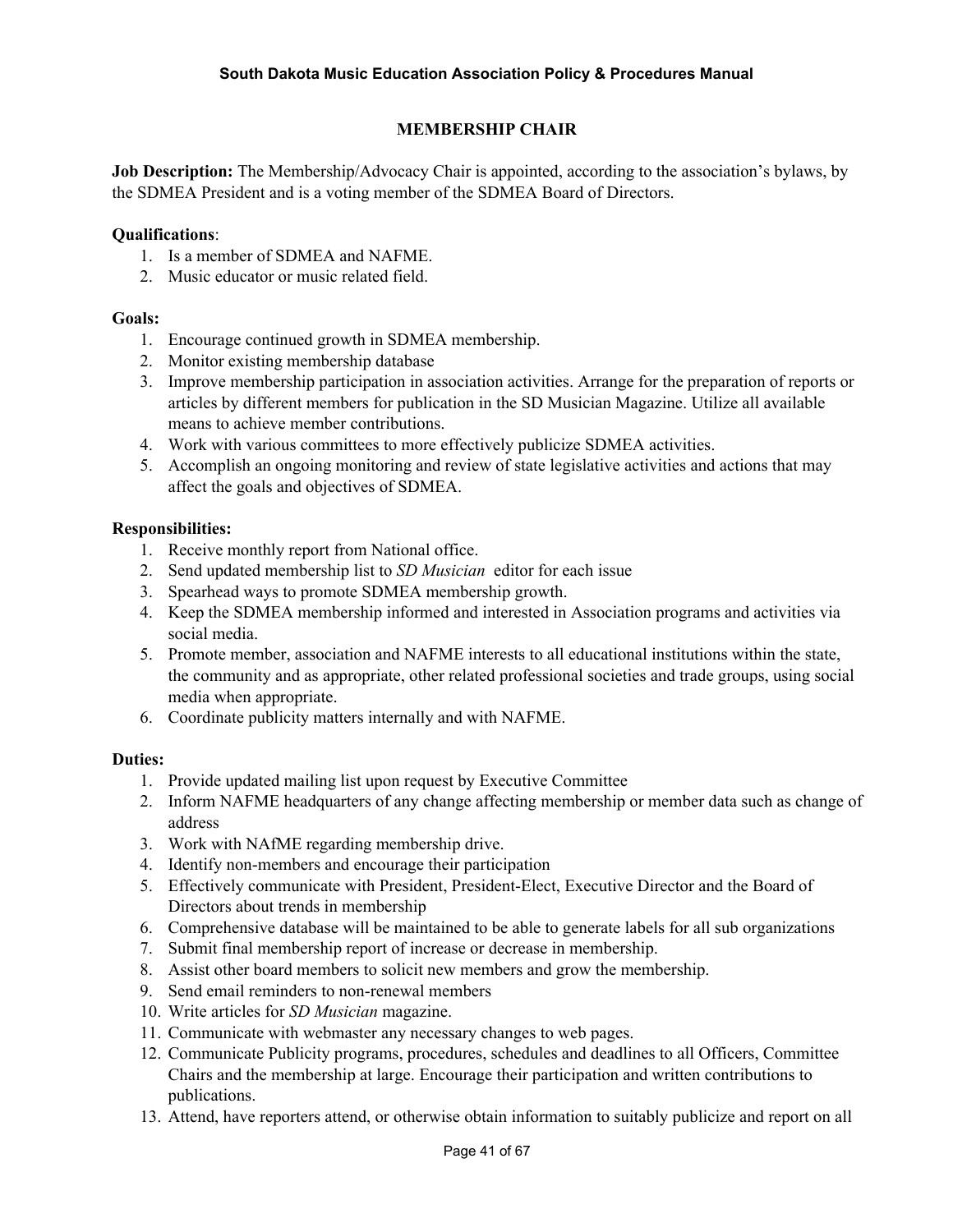Association official events. Arrange for desired photographs for printing.

- 14. Remain informed of all NAFME programs and activities for necessary description and other treatment in publications. Submit necessary news releases and other publicity materials to NAFME.
- 15. Construct and maintain a file (scrapbook) on Association Publicity. Organize and maintain files of all Newsletters, other publication, Publicity correspondence and records for the reference and use of the Association and succeeding Publicity Chairs. Maintain a clip file, listing publication and date that article was published.
- 16. Recruit and develop an effective Publicity committee. Delegate to the optimum limit to ensure coverage of all responsibilities. Arrange and conduct Publicity Committee meetings as required. Appoint an assistant chair capable of assuming next term's committee leadership responsibilities.
- 17. Educate the membership in the processes of public relations.
- 18. Contribute articles to the South Dakota Musician.
- 19. Prepare an operating budget for the Publicity Committee and submit to Treasurer.
- 20. Submit written progress reports of all Publicity Committee activities to the Board at each Directors meeting.
- 21. Communicate with webmaster any necessary changes to web pages.

# **Activities Timeline**

## **July**

• Annual term on Board of Directors begins July  $1<sup>st</sup>$ 

## **August**

● Attend Board Meeting as scheduled and present budget

# **September**

• Send updated membership list to SD Musician magazine editor

#### **October**

- Attend State Music Education Conference
- Attend Board Meeting at State Music Education Conference

# **November**

# **December**

• Send updated membership list to SD Musician magazine editor

# **January**

● Attend Board Retreat as scheduled by President

# **February**

● Send updated membership list to *SD Musician* magazine editor

# **March**

# **April**

• Begin preparing Final Report for May Board meeting

# **May**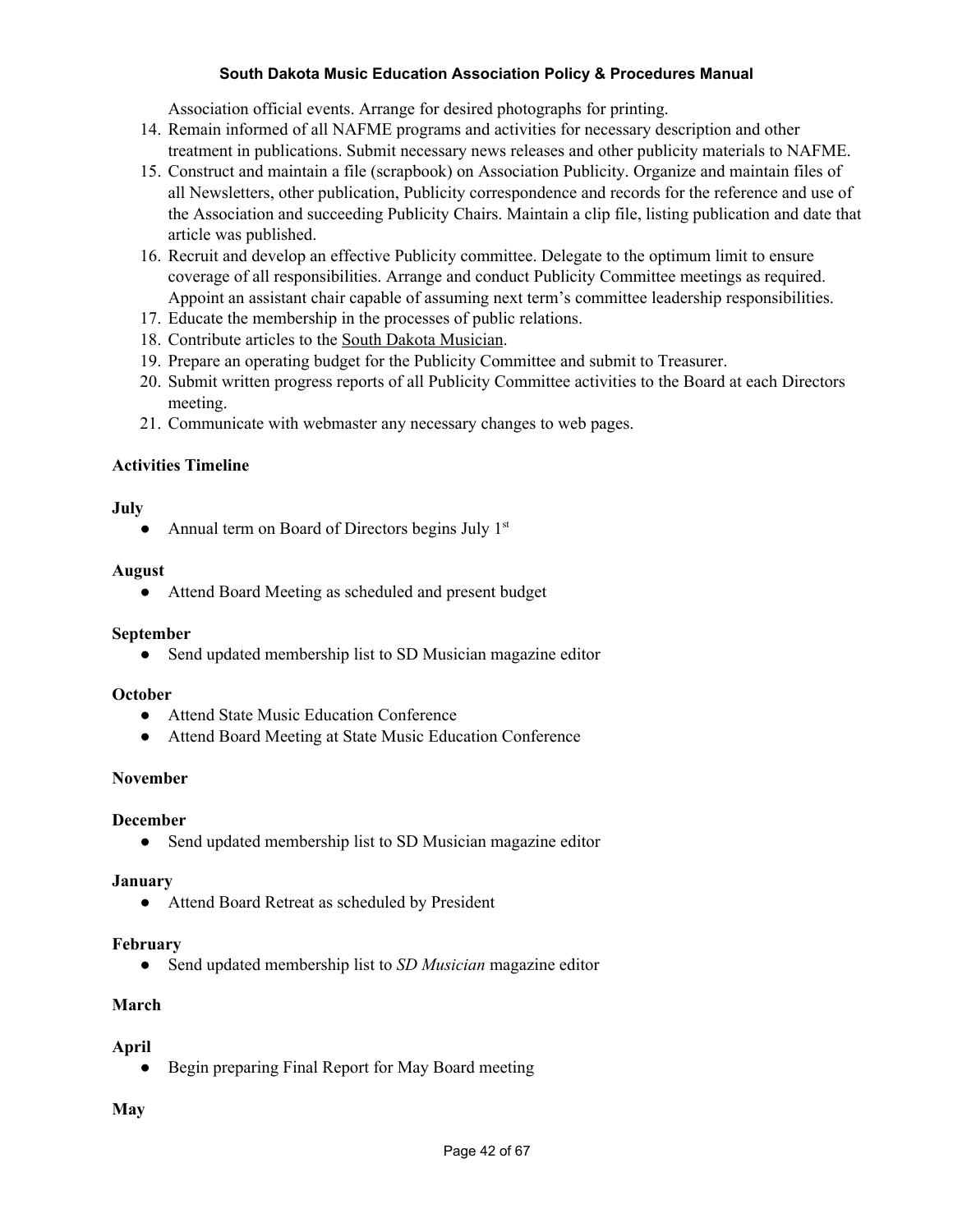**●** Attend Board Meeting

## **June**

## **AWARDS CHAIR**

**Job Description:** The awards chair is appointed, according to the association's bylaws, by the President and is a voting member of the SDMEA Board.

## **Qualifications:**

- 1. Is a member of SDMEA/NAFME.
- 2. Music educator or related field.

## **Goals:**

1. The Awards Chair will coordinate all awards aspects of SDMEA.as related to recipients of years of service awards, Distinguished Service to Music Awards, Distinguished Administrator Awards, and High School Participation Awards. The awards chair will also arrange plaques for performers at the SDMEA convention in conjunction with all state chorus and orchestra.

## **Responsibilities and Duties:**

- 1. Attend Board Meetings
- 2. Serves as coordinator for all awards for SDMEA.
- 3. Collects and updates database for candidates for awards and informs the webmaster of award deadlines and recipients.
- 4. Determines candidates for Staff Recognition Awards (40, 35, 30, 25); Distinguished Service to Music Awards, Distinguished Administrator Award, Outstanding Young Music Educator, HS Music Participation Recognition.
- 5. Prepares and sends to SDHSAA office information regarding Outstanding Young Educator, High School Participation Recognition, Distinguished Service to Music and Distinguished Administrator award recipients for the All State Chorus and Orchestra program.
- 6. Communicates with SDHSAA to secure 2 tickets for each recipient of the Distinguished Service to Music, Outstanding Young Music Educator, and Distinguished Administrator to the All State Chorus and Orchestra Concert.
- 7. Communicates with conference chair to secure tickets for recipients and their guests to the banquet. Each recipient receives 2 tickets to the banquet.
- 8. Secures photographer for the banquet and the All State Chorus and Orchestra concert.
- 9. Co-plans with conference chair (may include arranging background music) and officiates at the SDMEA Awards Banquet or Reception held during the State Music Conference in honor of the recipients of SDMEA Awards.
- 10. Officiates at the Distinguished Service to Music, Outstanding Young Music Educator and the Outstanding Administrator Award presentations during the All State Chorus and Orchestra Concert
- 11. Solicits recommendations from high school directors for the Distinguished Service to Music Awards, Outstanding Young Educator Award and the Outstanding Administrator Award and presents the nominees to the SDMEA Board for consideration at the fall meeting.
- 12. Notifies award recipients and administrators of recipients of timetable of events for the presentation of awards.
- 13. Maintains records of recipients and when appropriate submits records to the SDMEA archives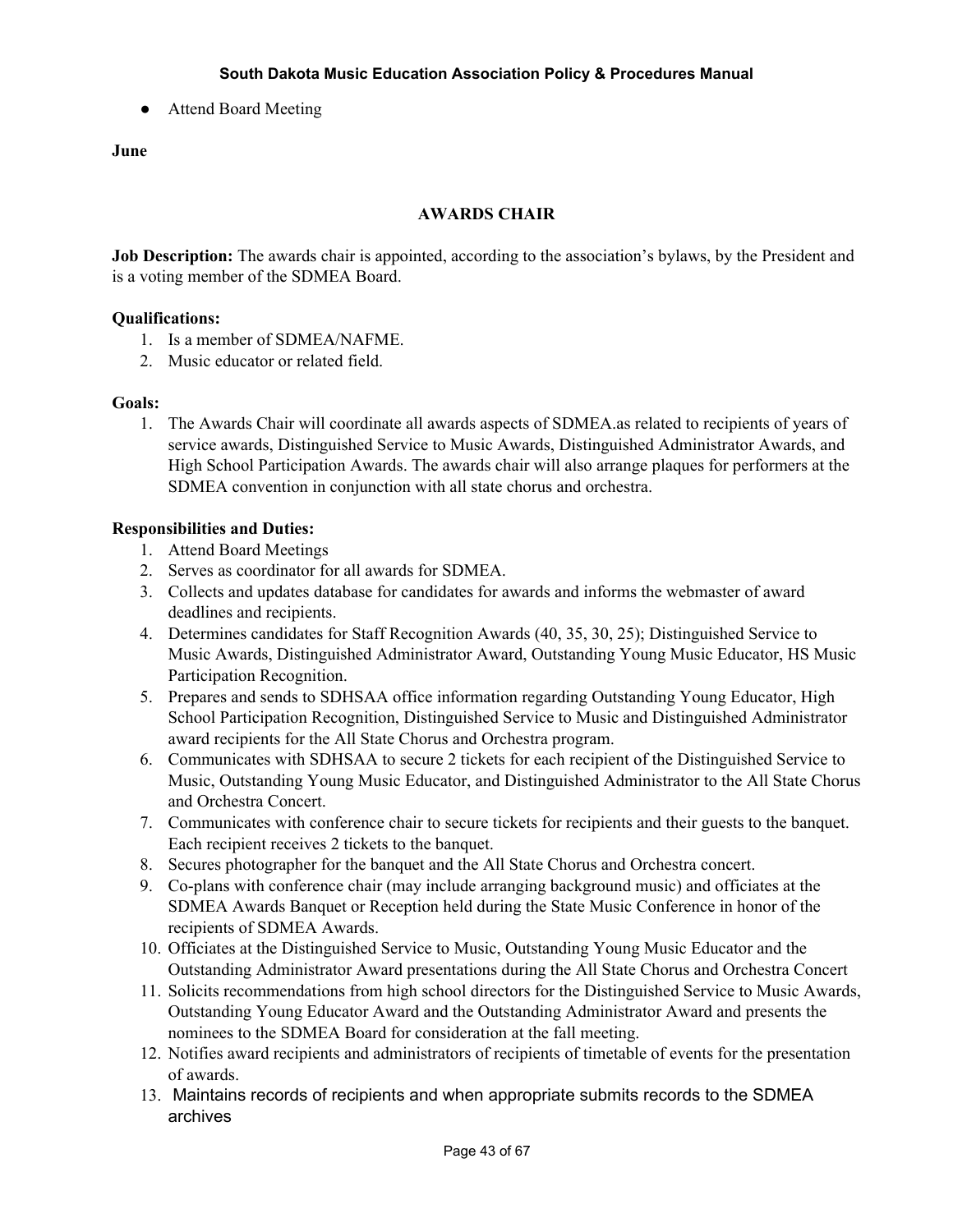- 14. Write an article for each of the 3 issues of the SD Musician.
- 15. Train other board members and non board members for leadership replacement
- 16. Communicate with webmaster any necessary changes to web pages.
- 17. Submit items for SDMEA newsletter
- 18. Sends labeled photographs from the event to the award recipient and their administrator, the SDHSAA office, the SDMEA webmaster and the SD Musician editor after the conference.

# **Activities Timeline:**

# **July**

- Contact years of service award winners to confirm years and name spellings.
- Co-plan SDMEA Awards Banquet or Reception(With SDMEA Conference Chair-conference chair plans venue, food, and guest speaker)
- Finalize SDMEA booklet
- Plan SDMEA Awards Banquet or Reception
	- a. Arrange for guest speaker
	- b. Arrange for dinner music (contract if necessary)
	- c. Begin to create the Program
	- d. Determine seating arrangement
	- e. Arrange for pictures to be taken of the awardees
	- f. Select menu for Awards Banquet or Reception with caterer (With SDMEA President)

# **August**

- Early August--Send SDMEA Awards Banquet or Reception letter and Years of Experience Letter to SDHSAA Fine Arts Executive Director. This will be sent out to all High School Directors in South Dakota.
- Write article for SD Musician.
- Invite Music Educators to SDMEA Awards Banquet or Reception
- Late August—years of service award winners are given presentation information with RSVP.
- Early--Board approves nominations for Distinguished Administrator, Distinguished Service to Music, Young Music Educator and High School Music Participation Recognition.

# **September**

- Award Nominations are due by September 1st.
- Order plaques for award recipients. (seek sponsorship for reduced rate on the plaques and the booklet)
- Plan order of the SDMEA Awards Banquet program
- Early-Contact Distinguished Administrator and Distinguished Service to Music recipients.
- Late-Contact Distinguished Administrator, Distinguished Service to Music and Young Educator recipients for bios, banquet attendees, and seat requests for the concert.
- Contact Years of Service Award Winners to confirm years and name spellings.

# **October**

- Early—Bios for Distinguished Award winners, Young Educator, and names for Years of Service Awards, and High School Participation Recognition, to SDHSAA Fine Arts Executive Director
- Early—Seat requests for SD All-State Chorus &Orchestra to SDHSAA Fine Arts Executive Director
- Early-- Complete Awards display of award winners for SDMEA Conference.
- Order flowers for Distinguished service recipients.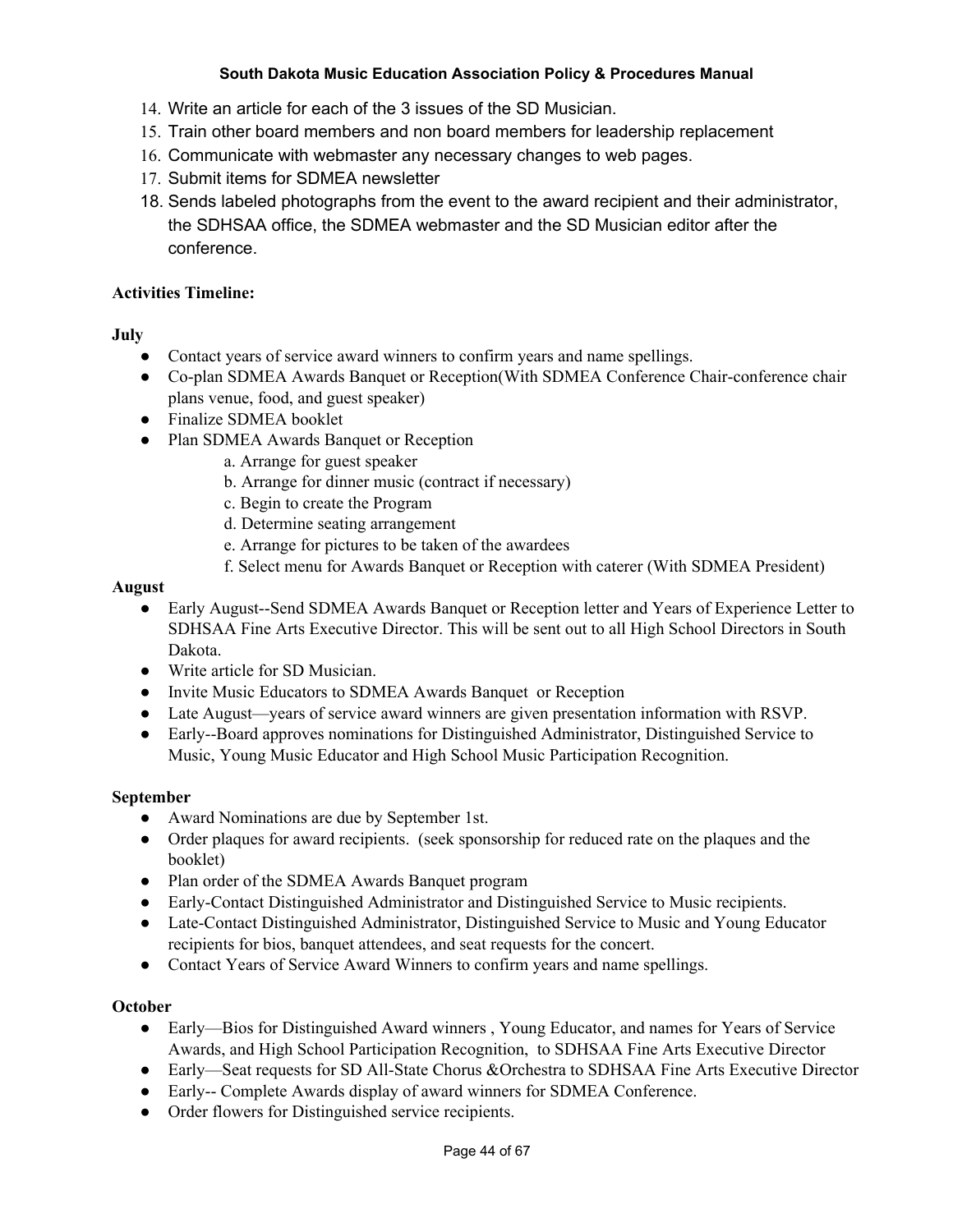- Host SDMEA Awards Banquet or Reception
- Photographer in place
- Collect tickets and money
- Order flowers for Distinguished service recipients
- 72 hours prior to the event confirm the number of banquet meals needed
- Make nametags for participants and centerpieces for the tables
- SD All State Chorus/Orchestra
- 35 minutes prior to the concert—announce the years of service award winners and the HS Participations Awards to the audience
- During concert present plaques to Distinguished Award Winners
- Fall Board Meeting during SD All State Chorus/Orchestra weekend
- Early—Order plaques for award recipients.
- Early—Years of Service award winners are given presentation information with RSVP.
- Early—Finalize Banquet or Reception Program

#### **November**

- Mail Award plaques that were not presented & enclose an SDMEA Award Program.
- Inform administrators of award winners  $\&$  enclose a program.
- Write article for SD Musician (December 1 deadline)
- Pictures of SDMEA Awards Banquet or Reception with Distinguished Award winners and Years of Service Award recipients.
- Article with bios of distinguished recipients and list of Years of Service Award recipients.
- Article with information about HS Participation Recognition and Young Educator Awards

#### **January**

- Winter Board meeting
- Write article for SD Musician. (February 1 deadline)
- Requests for nominations for Distinguished Award winners.
- Remind music teachers to register on database.

#### **March**

● Awards display at MS All State Band and the Elementary festivals if possible

### **May**

- Attend Board meeting
- Determine recommendations for SDHSAA awards.
- Submit budget to Treasurer at May board meeting; then, following review by the treasurer and State Executive, budget will be submitted for approval by Board of Directors at August meeting

#### **June**

- Generate recipient list for Staff Recognition Awards (25, 30, 35, 40 year service awards)
- Acknowledge receipt of nominations with a thank you note for Distinguished Administrator, Distinguished Service to Music, Outstanding Young Music Educator, and HS Music Participation Recognition.

## **Yearly Awards Given**

- 1. Distinguished Administrator Award
- 2. Distinguished Service to Music Award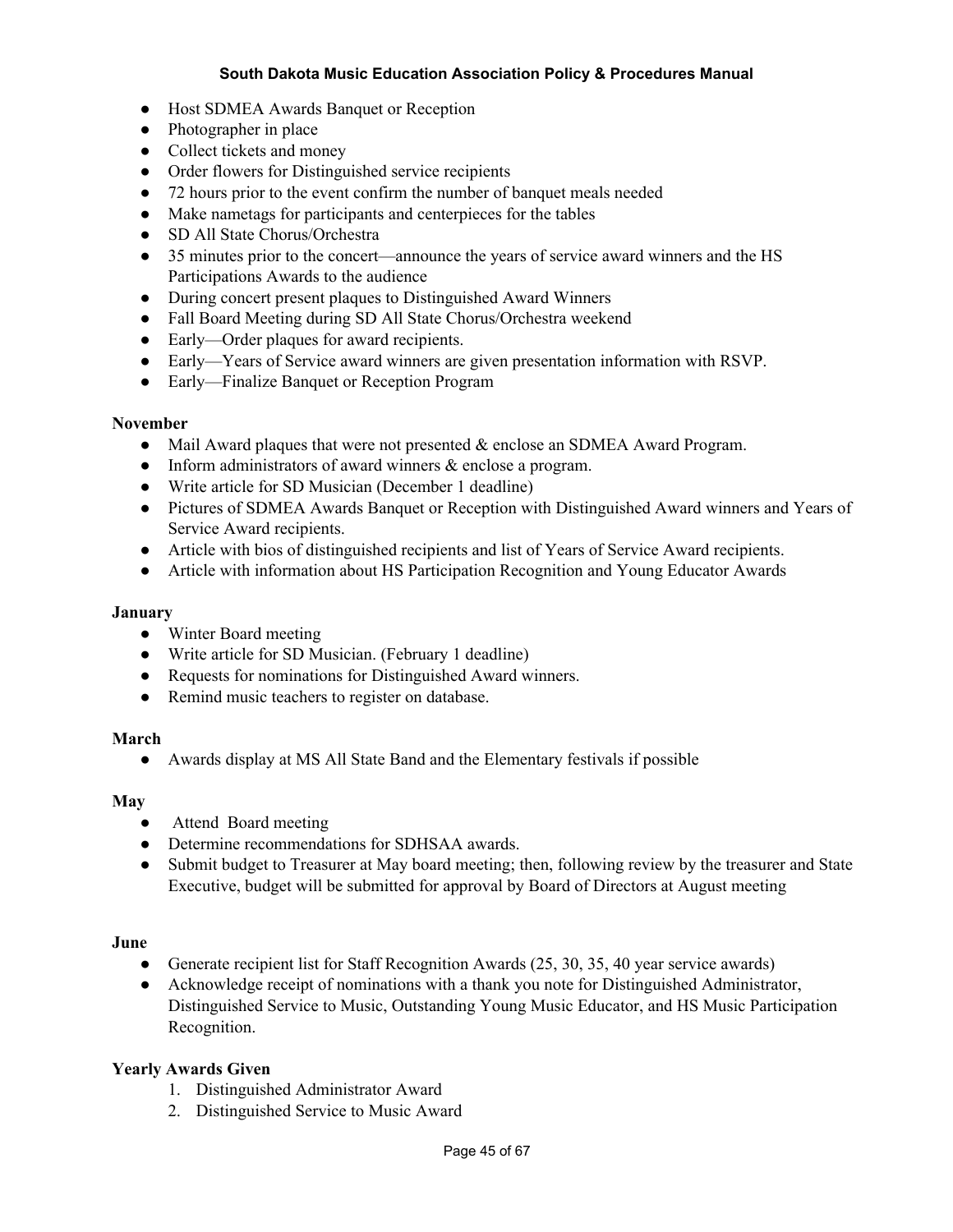- 3. Years of Service Award
- 4. Outstanding Young Music Educator Award HS Music Participation Recognition
- 5. HS Music Participation Recognition

# **WEBMASTER**

**Job Description** Maintains and updates all materials found within SDMEA.net including all webpages, sub-pages, links, images, documents, and videos. Webmaster also maintains email addresses: [www.webmaster@sdmea.net](http://www.webmaster@sdmea.net/) and [info@sdmea.net](mailto:info@sdmea.net) Webmaster along with treasurer are in charge of paying for and maintaining sdmea.net and server fees. And is a paid position within the SDMEA Board.

# **Qualifications**

- Excellent computer skills
- Knowledge of web design, maintenance, and Concrete5
- Preferably member of SDMEA/NAFME
- Preferably music educator or related field

#### **Goals**

• Maintains the official SDMEA Website

## **Responsibilities**

- Receive information from each Board member for their respective responsibility
- Format, enter, and upload information to the website as necessary
- Receives, forwards, distributes email to applicable board members as necessary
- Email board members to update specific areas of concern
- **●** Submit budget to Treasurer at May board meeting; then, following review by the treasurer and State Executive, budget will be submitted for approval by Board of Directors at August meeting

# **Duties**

● Update all SDMEA web pages as necessary

#### **Honorarium:**

The Webmaster shall receive an honorarium to be paid bi-annually with the amount to be reviewed yearly by the Board at the August meeting.

# **The Following is a comprehensive web policy adopted by the board January 9, 2009**

# **PURPOSE**

The South Dakota Music Education Association owns and operates this website as an information service to its members and to the public generally. This Website is a supplement to, and not a replacement for information available from the South Dakota Musician magazine. The Association reserves the right to determine what information shall and shall not be placed on this Website. The target audience of the Website is the members of the South Dakota Music Education Association and its affiliate organizations, members' schools, administration, and students. All materials posted on the Website shall be intended to serve this audience only.

# **USE**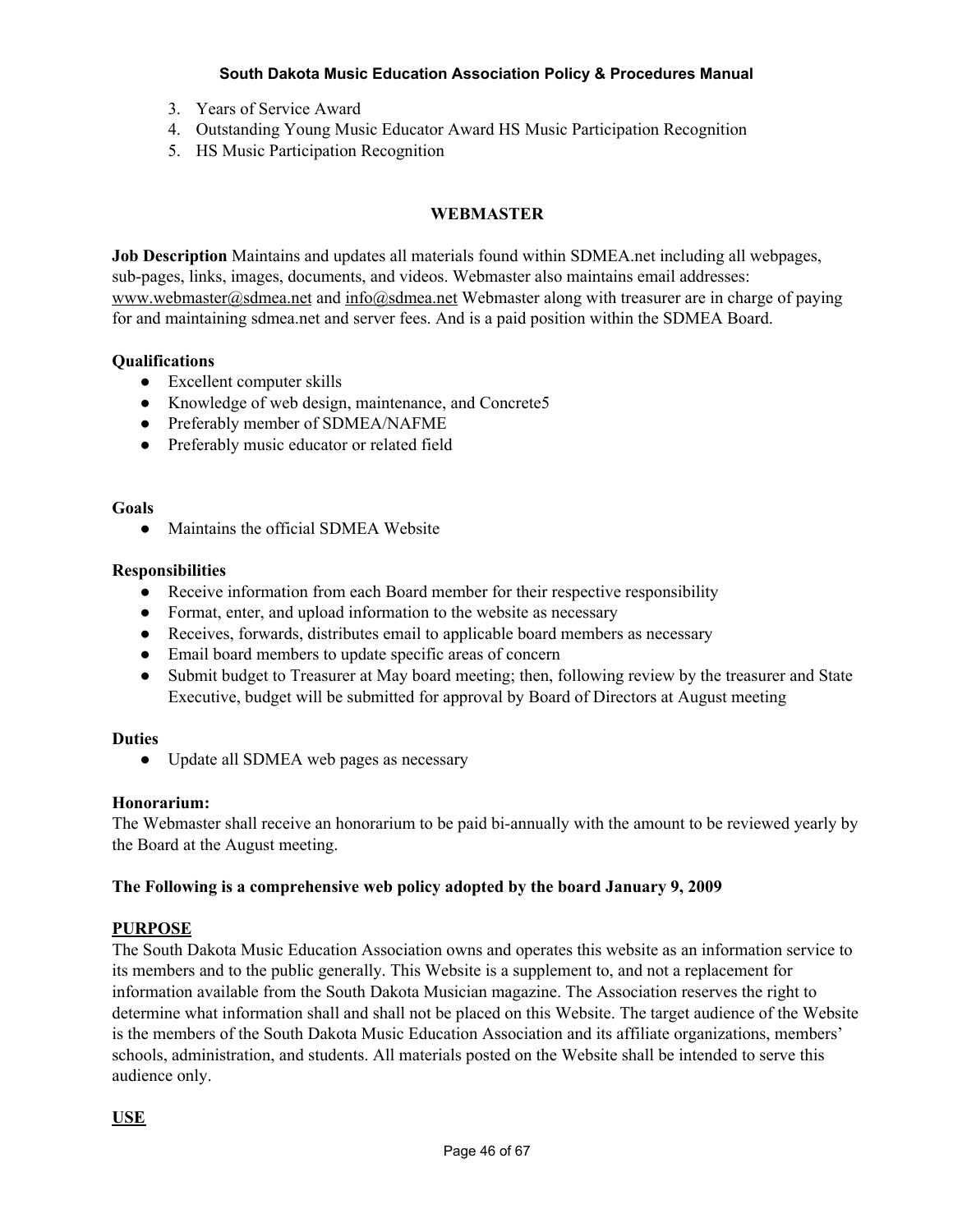The SDMEA Website will be designed and implemented so that users with minimal computer configurations will be able to effectively use the Website. Every effort will be made to ensure that the site is optimally accessible to all major web browsers with minimal disruption to appearance and operation. We do not collect personal information on our users in the records we keep to compile our Website statistics. Electronic mail questions, comments, or web forms submitted to SDMEA that contain personally identifiable information will only be used for informative purposes and can be removed by request. We may redirect any inquiry to another person in order to better answer a question.

# **MAINTENANCE**

Maintenance of the SDMEA Website requires an internet connection and use of Concrete5. It will be the webmaster's responsibility to keep track of all SDMEA owned software licenses and media. All SDMEA owned software will be registered and licensed in the name of the Association. The Website must not contain any written information or contain any logo indicating the site is best viewed with any specific web browser(s); or that the website has been a recommended or featured site by any organization, or point to any particular search engines, or recommend any commercial software.

## **PRIVACY**

All members who hold positions within the SDMEA leadership will have their contact information posted at pertinent locations throughout the website. Any of the above information, with the exception of the email address, will be removed from the Website upon the request of the individual concerned. The SDMEA Website Policy is intended to respect and protect the privacy of members and students while allowing the members to freely share information. The privacy of our students will be upheld to the fullest extent possible. This information will be limited to students involved with the SDMEA State Festival Honor Groups, SDMEA Competitions, SDMEA Scholarships, and any other SDMEA-affiliated student program.

# **WEB AUTHORITY**

It is the responsibility of the Webmaster to determine the content of the site. Furthermore it is their responsibility to ensure the website information is accurate and complies with the SDMEA website Policy. The formulation of HTML styles and graphic logos shall be maintained by the SDMEA webmaster and made available to the SDMEA membership for their use and implementation. The SDMEA website will not be used to facilitate any online interaction at any level. The SDMEA Webmaster shall have compliance authority which is intended to ensure a uniform internet presence among the members of the Association.

#### **COPYRIGHTS**

The images on this website are copyrighted and may not be downloaded. Written permission is required from the owner of copyrighted material (including graphics, video, audio, and text) before copyrighted information can be placed on the SDMEA website.

# **HYPERLINKS**

SDMEA will not be held responsible for content on any site not on the SDMEA server. Should hyperlinked information to another website violate any SDMEA Policy, all hyperlinks to that location will be removed immediately.

### **HYPERLINK POLICY**

The following will serve as the contractual agreement between SDMEA and any party requesting a link from, or to, the SDMEA website. SDMEA is not responsible for any commercial or personal links provided by any organization which has a link on the SDMEA website. In order to receive a hyperlink from SDMEA your site must at least fulfill the following criteria:

- The site must NOT include offensive, obscene and/or libelous material or any other material that may lead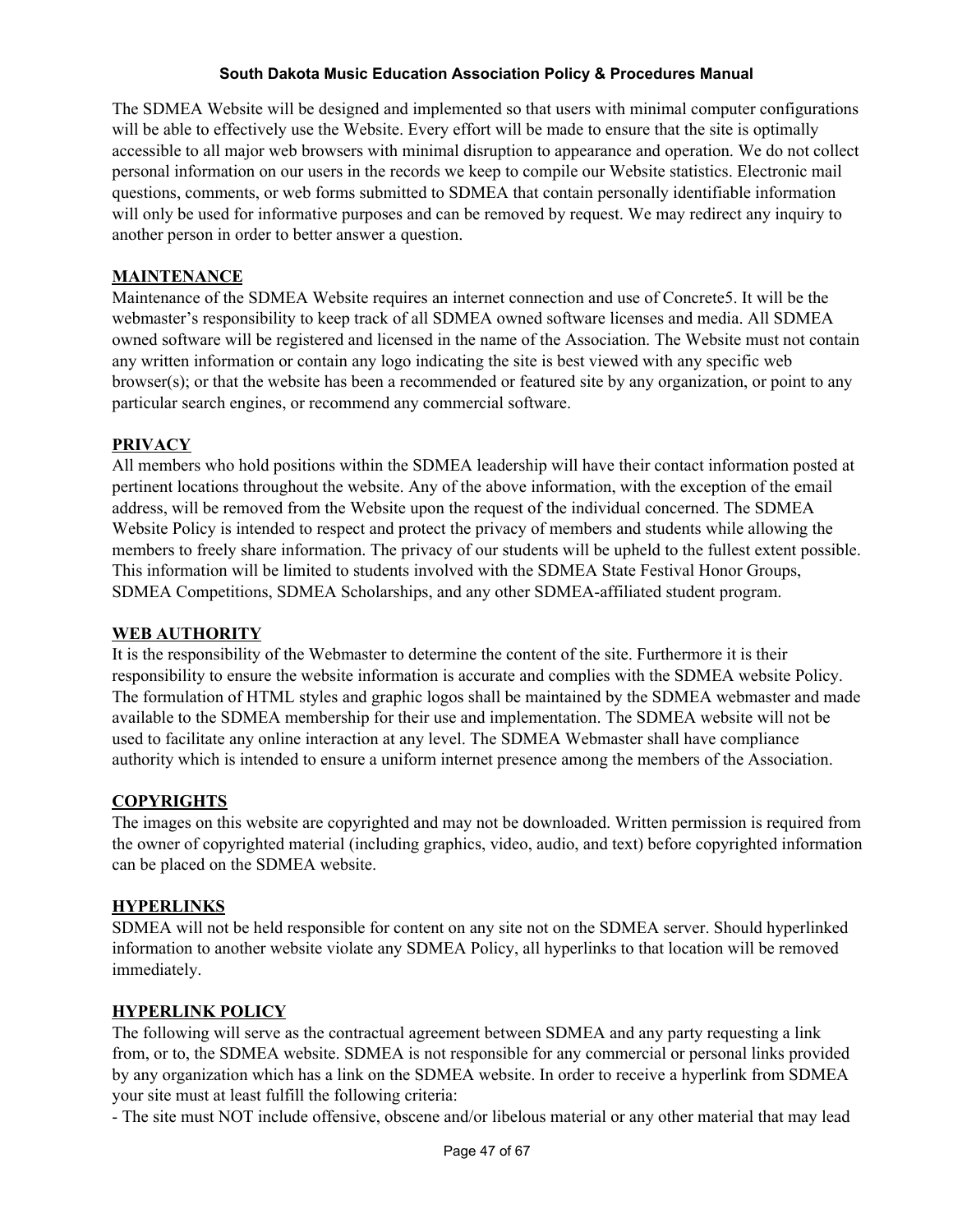to civil or criminal liability and cannot be directly linked to any other sites that may include offensive, obscene and/or libelous material or any other material that may lead to civil or criminal liability.

- The site may hyperlink back to SDMEA from the site using either a text link with the Association's full name, "South Dakota Music Education Association," or by using a graphic image provided by SDMEA upon request

- The site must not be a personal website. SDMEA will not link directly to any personal web pages maintained by individuals.

- The site has not been made a party to or threatened by any suits, actions, claims or any other liability for any negligent misstatement or infringement of intellectual property rights or libelous or obscene publication or any other cause whatsoever arising from the publication of its Website.

# **TERMS AND CONDITIONS OF HYPERLINK**

SDMEA does not necessarily endorse Websites that link to any of SDMEA's pages. SDMEA will not be held liable for the content of any site from which its site is hyperlinked. Anyone permitted to hyperlink from or to SDMEA must accept and acknowledge the following terms and conditions:

- May only use the text and images provided by SDMEA in the manner specified by SDMEA.

- Acknowledge and agree that SDMEA's trademarks, name, and website and its contents, are and shall remain the sole property of SDMEA.

- Shall not now or in the future contest the validity of the SDMEA's trademarks and copyrighted information.

- Shall not take any action that would impair the value or goodwill associated with SDMEA's image or reputation and in particular you shall not use SDMEA's logo in any way that might be misleading or seek to promote any goods or services not certified or endorsed by SDMEA.

Subject to the terms and conditions of this Agreement, SDMEA gives the site a non-exclusive, limited license to use the SDMEA Logo on the Website solely for the purpose of providing a hyperlink to SDMEA's website. The site may not use the Logo for any other purpose whatsoever including the promotion, advertising or publicity of the website. Any link established must transfer the user directly to the home page of SDMEAs website to enable viewing of the site as posted by SDMEA without the imposition of any frames, browser windows or third party content.

The site shall not state or imply in any way that SDMEA has endorsed the products, service or website. SDMEA reserves the right to terminate this Agreement with or without cause at any time, If SDMEA terminates this Agreement, the site shall remove any and all links to the SDMEA website within twenty- four hours of receipt of notice from SDMEA. The site host agrees to defend, indemnify and hold SDMEA, its trustees, officers, employees and agents from and against any claims, demands, damages, causes of action, loss or judgments arising from your breach of this agreement or the hyperlink to SDMEA's website. The site host expressly agrees that the use of SDMEA's services is at its sole risk. SDMEA does not warrant that its website will be uninterrupted or error free, SDMEA provides this website without warranty of any kind.

SDMEA disclaims all warranties, expressed or implied, including, but not limited to, the implied warranty of merchantability and fitness for a particular purpose. Requests from other websites to link to SDMEA's website will be reviewed by the Webmaster on a case by case basis for approval. All changes to the web page will be approved by the SDMEA President.

# **WEB POLICY REVIEW**

Changes to aforementioned policies and procedures can be made as often and as necessary in accordance with the SDMEA By-laws. Policies and procedures will be reviewed regularly by the governing board and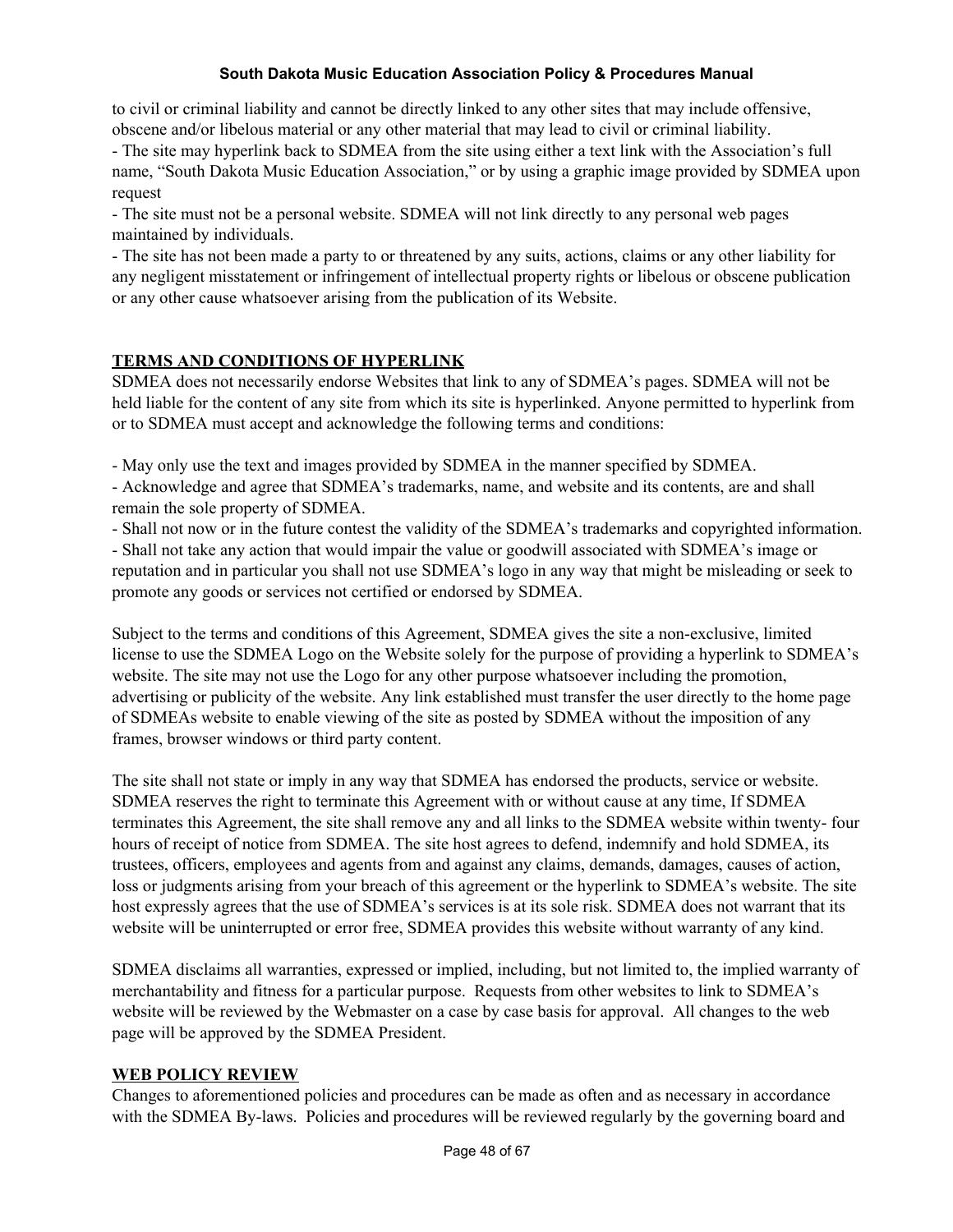all proposed changes must be approved by the executive board.

## **RETIRED MUSIC EDUCATION CHAIR**

**Job Description:** The retired music Education chair is appointed, according to the association's bylaws, by the President and is a voting member of the SDMEA Board.

#### **Qualifications:**

- 1. Is a member of SDMEA/NAFME
- 2. Music educator or related field.

**Goals:** Establish communication and networking among retired educators to encourage mentoring

#### **Responsibilities:**

- Coordinate events for retired music Education
- Work with Collegiate Chair and Mentor Chair

#### **Duties:**

- 1. Informs retirees of state, regional, and national special sessions and activities.
- 2. Maintain list of retired music educators in cooperation with the membership/advocacy chair
- 3. Order All-State Chorus and Orchestra comp tickets for retired music educators from SDHSAA by October 1.
- 4. Submit notices and articles to the *SD Musician* Magazine and the newsletter

#### **SOUTH DAKOTA MUSICIAN EDITOR**

**Job Description:** The Business Manager of the *South Dakota Musician* is appointed, according to the association's bylaws, by the President and does not vote on the board.

#### **Qualifications:**

- 1. Member of SDMEA/NAFME.
- 2. Music educator or related field.

#### **Goals:**

- 1. The Editor will edit and compile the *South Dakota Musician.*
- 2. Solicit and secure advertisers.

#### **Responsibilities and Duties:**

- 1. Serves as liaison with the SDMEA Board.
- 2. Responsible for all financial matters of the magazine.
- 3. Responsible for securing advertising for the *South Dakota Musician.*
- 4. Prepares and presents an annual financial statement to the Executive Board and membership.
- 5. Responsible for proper maintenance of funding for the magazine.
- 6. Presents to SDMEA Board suggestions for advertising rate changes when necessary.
- 7. Communicate with web editor any necessary changes to web pages.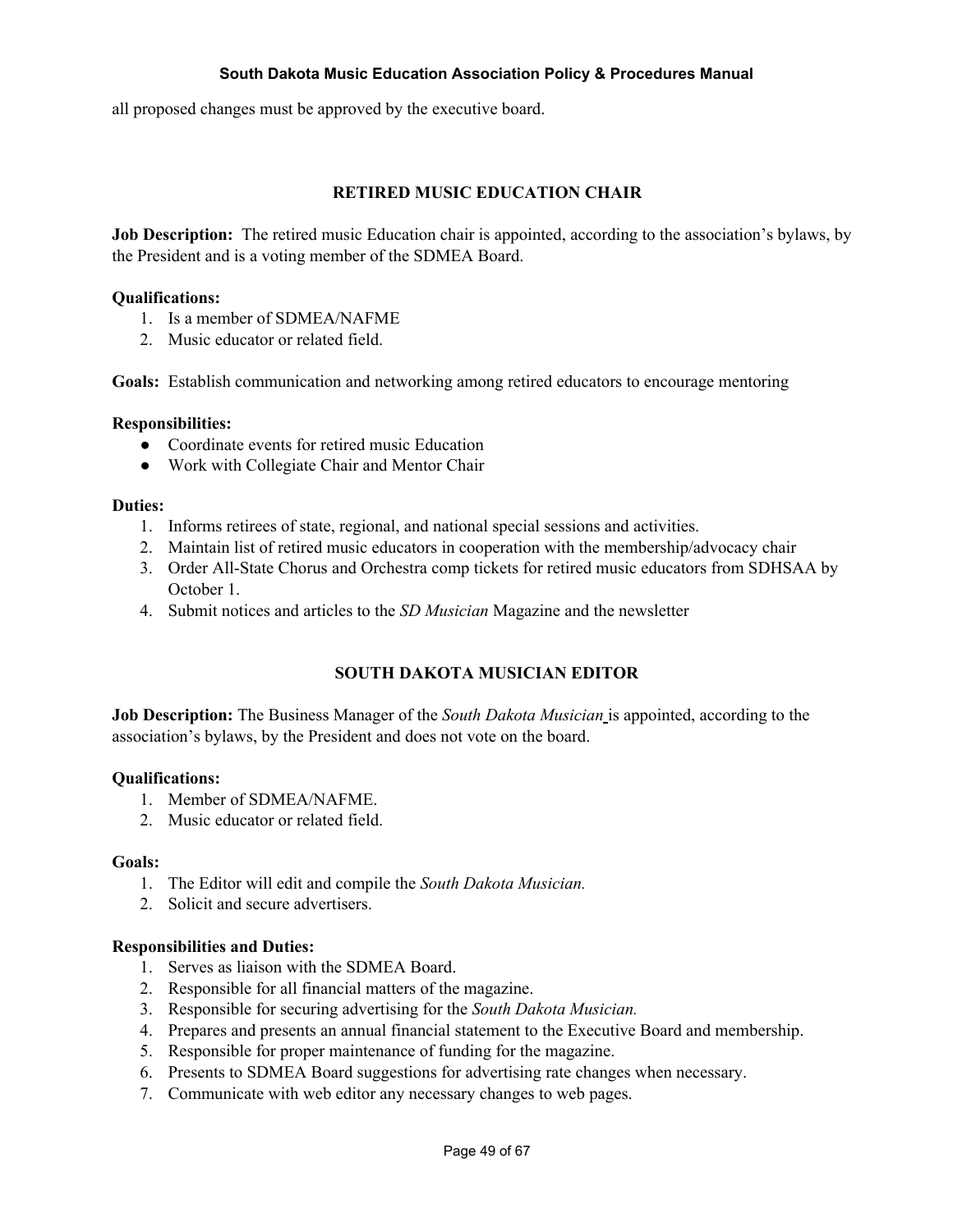## **Activities Timeline**

#### **July**

● Send advertising rate information and invitations for advertising to current and potential clients.

## **August**

● Submit all advertising to editor for fall issue.

#### **September**

• Deadline for advertising for fall issue September 1

# **October**

#### **November**

• Submit all advertising to editor for winter issue

#### **December**

● Deadline for advertising for winter issue December 1

#### **January**

• Submit all advertising to editor for spring issue

#### **February**

• Deadline for advertising for spring issue February 1

#### **March**

#### **April**

- Pay bills,
- Send assessment notices to organization treasurers

#### **May**

- Remit payment for services to Editor, Bus. Mgr., Secretarial.
- Begin work on financial statement for the year.
- **●** Submit budget to Treasurer at May board meeting; then, following review by the treasurer and State Executive, budget will be submitted for approval by Board of Directors at August meeting

#### **June**

● Finalize financial statement and remit to SDMEA board with recommendations for advertising rates

#### **Honorarium:**

The Webmaster shall receive an honorarium to be paid bi-annually with the amount to be reviewed yearly by the Board at the August meeting.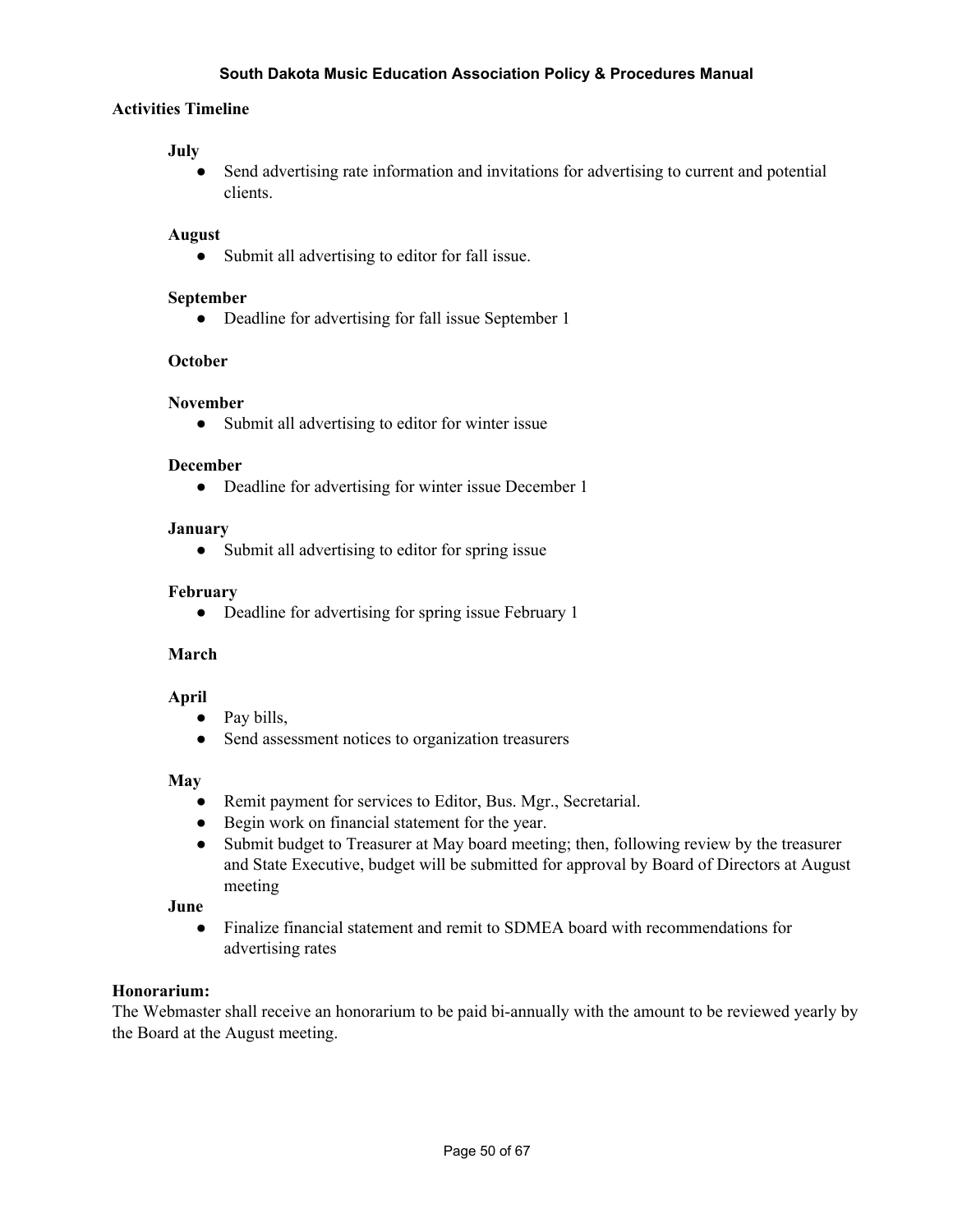# **TRI-M CHAIR**

**Job Description:** The Tri-M Chair is appointed, according to the association's bylaws, by the President and is a voting member of the SDMEA Board.

#### **Qualifications:**

- 1. Member of SDMEA/NAFME.
- 2. Music educator or related field.
- 3. Advisor of a Tri-M chapter

#### **Goals:**

- 1. Encourage the growth of Tri-M chapters within the state.
- 2. Encourage the recognition of and respect for Tri-M among SD Education and administrators.
- 3. Work with NAFME collegiate chapters to educate future music Education about Tri-M.

#### **Responsibilities:**

- 1. Include a Tri-M information letter with fall SDMEA mailings.
- 2. Regularly highlight Tri-M in SDMEA magazine publications.
- 3. Have Tri-M information available at SDMEA booth at All State events and SDMEA sponsored in-services.
- 4. Provide mentorship to new Tri-M chapter advisors and NAFME collegiate chapters.
- 5. Provide support and encouragement for all Tri-M chapters.
- 6. Provide information to Education about Tri-M happenings throughout South Dakota.
- 7. Communicate with web editor any necessary changes to web pages.
- 8. Prepare the SDMEA newsletter as directed by the Executive Committee

#### **Duties:**

- 1. Attend Board of Directors and Executive Board meetings.
- 2. Increase awareness among SD music Education of what Tri-M is all about and the benefits of starting/maintaining a Tri-M chapter within their school music programs.

#### **Activities Timeline**

#### **July**

#### **August**

- **●** Send out Tri-M activation information in fall SDMEA mailings
- Submit article/promo. ad to SD Musician Magazine editor (Sept. 1 deadline)

#### **September**

• Remind advisors to activate/renew their chapter memberships

#### **October**

- Chapter activation or renewal form/fees are due by end of this month
- Prepare information for All-State and State Music Education Conference

#### **November**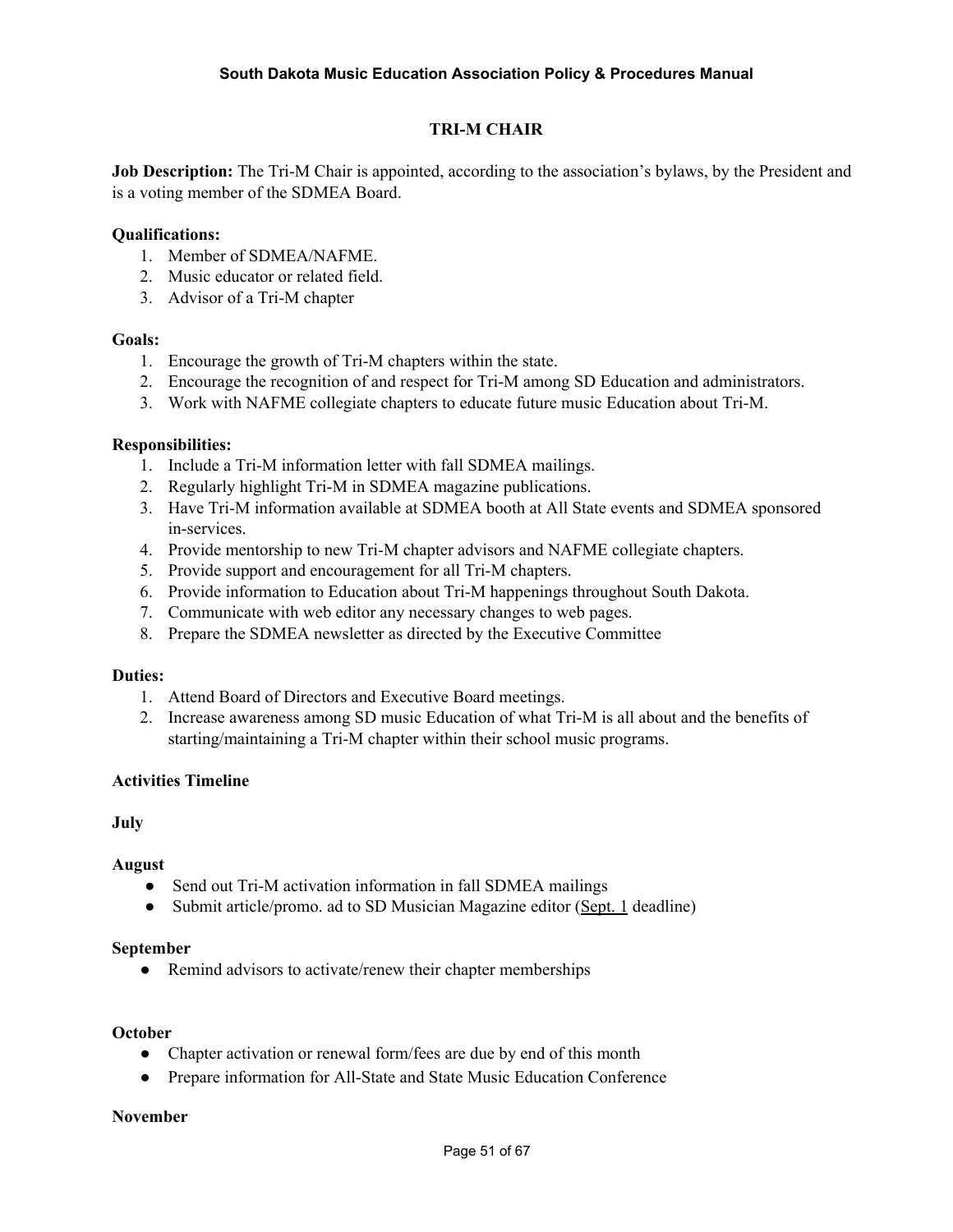**● S**ubmit article/promotional ad *to SD Musician* Magazine editor (Dec. 1 deadline)

### **December**

#### **January**

Submit article/promo. ad to SD Musician Magazine editor (*Feb. 1* deadline)

## **February**

## **March**

## **April**

• Remind advisors to order graduation honor cords, senior pins, etc.

**May**

**June**

# **COLLEGIATE CHAIR**

**Job Description:** The Collegiate Chair is appointed, according to the Association's bylaws, by the President and is a voting member of the SDMEA Board.

#### **Qualifications:**

- 1. Member of SDMEA/NAFME.
- 2. Music educator or related field.
- 3. Currently an Advisor to a college or university student NAFME chapter in South Dakota.

#### **Goals:**

- 1. The Collegiate Chair will encourage establishment of student chapters at colleges and universities.
- 2. Disperse information received from national NAFME office.
- 3. Attempt to bring unity focused on music education through recognition of NAFME chapter activities throughout the state.
- 4. Foster, encourage and recognize chapter growth and communication within existing chapters and to encourage the development of lapsed or non-existent chapters.
- 5. Encourage collegiate members to attend SDMEA and NAfME conferences.

# **Responsibilities:**

- 1. Communicate with South Dakota state collegiate chapters.
- 2. Write articles (3) for SD Musician.
- 3. Coordinate and organize "Collegiate Day" as a part of the State Music Education Conference and the All-State Orchestra and Chorus event.
- 4. Communicate with webmaster any necessary changes to web pages.

- 1. Attend Board of Directors meetings.
- 2. Plan the Collegiate Day of the State Music Education Conference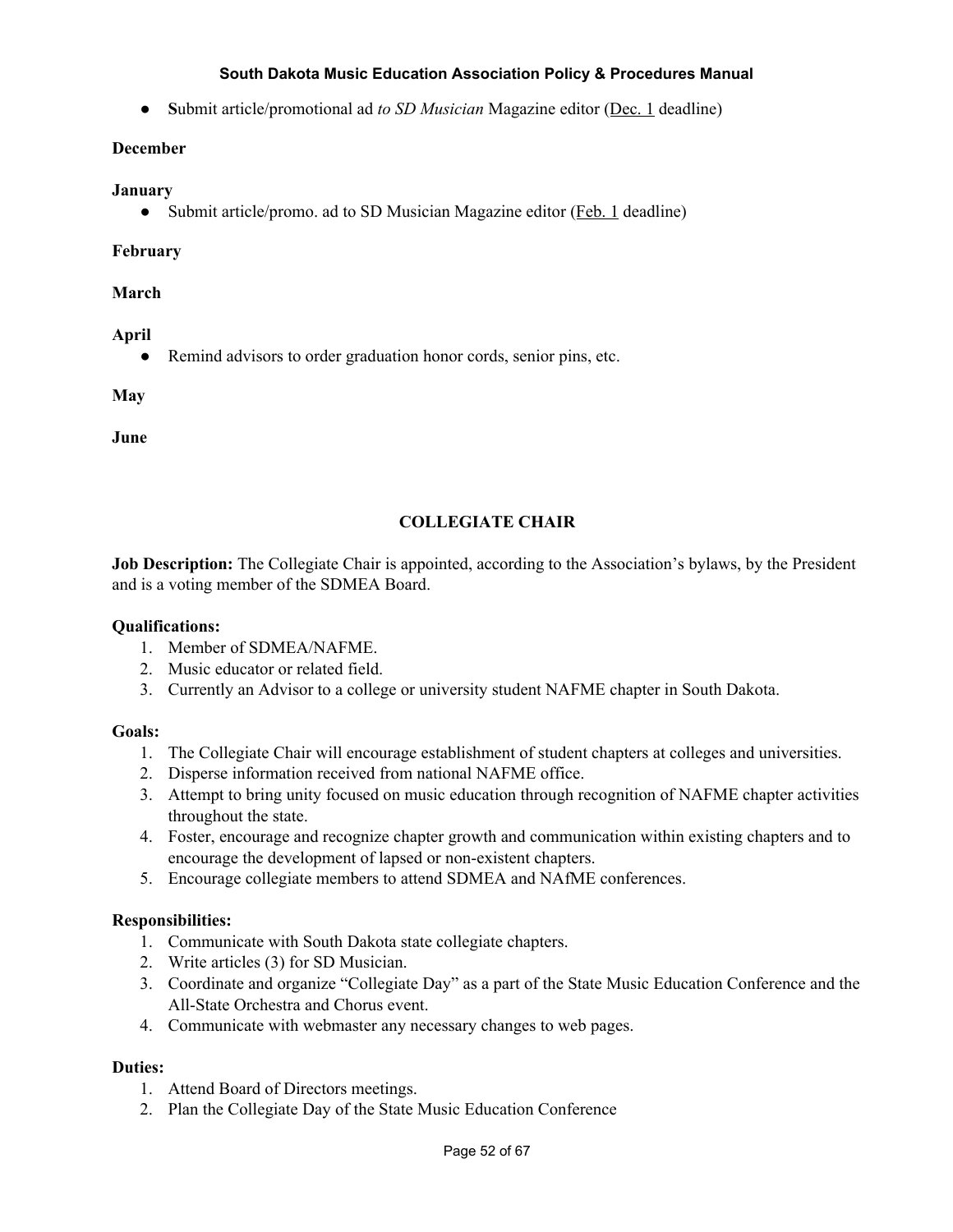# **Activities Timeline**

## **July**

#### **August**

**●** Write article for *South Dakota Musician* (due September 1).

#### **September**

#### **October**

#### **November**

● Write article for *South Dakota Musician* (due December 1).

#### **December**

#### **January**

**●** Write article for *South Dakota Musician* (due February 1).

#### **February**

#### **March**

# **April**

#### **May**

● Begin developing the SDMEA Collegiate Day - ONGOING

#### **June**

#### **NEW MUSIC TEACHER MENTORSHIPS CHAIR**

**Job Description:** The **New Music Teacher Mentorships (Mentors) Chair** is appointed, according to the Association's bylaws, by the President and is a NON- voting member of the SDMEA Board.

#### **Qualifications:**

- 1. Member of SDMEA/NAFME.
- 2. Music educator or related field.

#### **Goals:**

- 1. Disperse information received from national NAFME office.
- 2. Disperse information to administrators and teachers throughout the state of South Dakota encouraging participation in the program for new teachers and mentors.
- 3. Keep accurate and up-to-date records of mentors and mentees.
- 4. Maintain updated versions of the Mentors documents.
- 5. Provide timely contact and assistance to all mentors and mentees.

#### **Responsibilities:**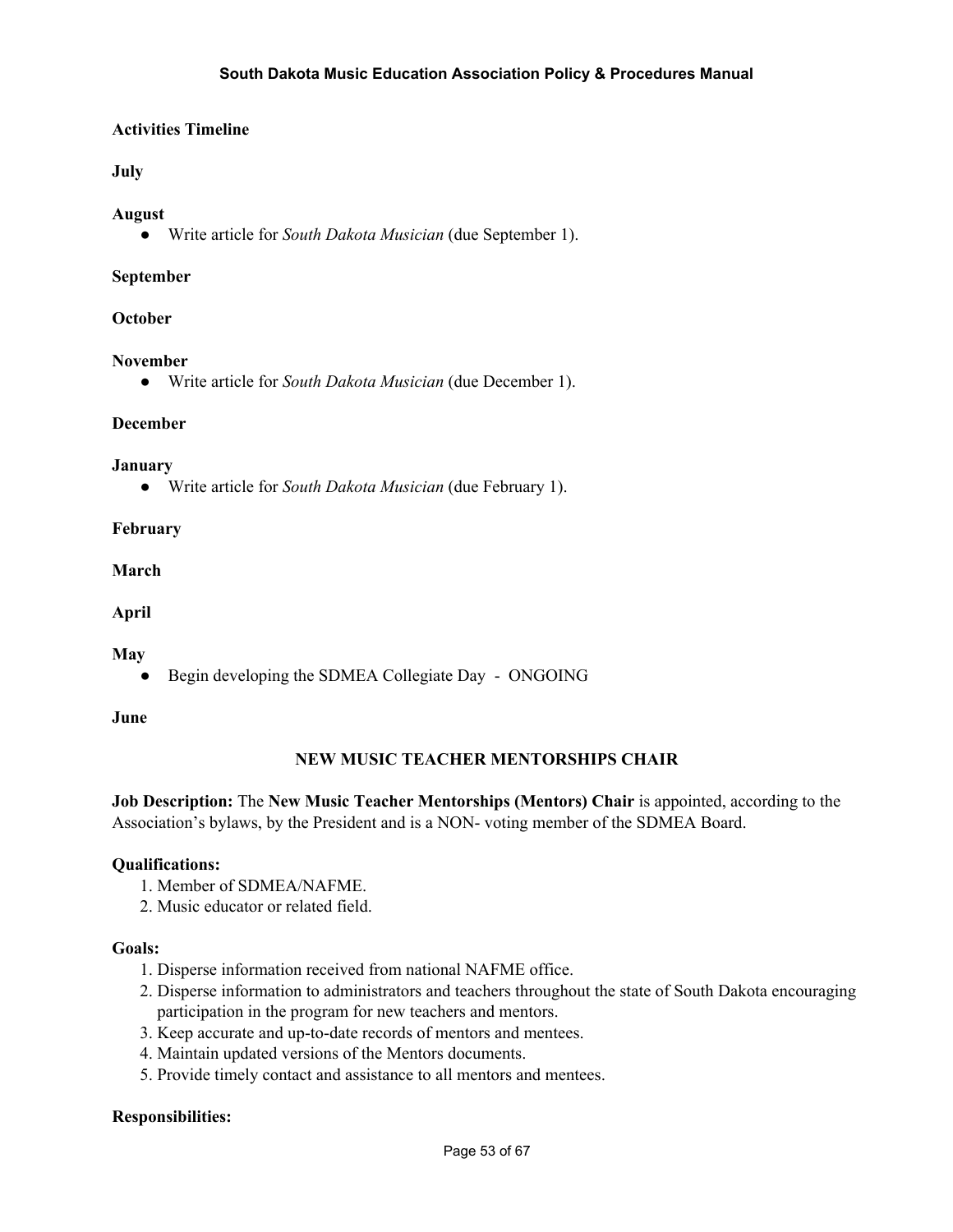- 1. Report activity and progress of the Mentors to the SDMEA Board.
- 2. Write articles for SD Musician/Newsletter as appropriate.
- 3. Appoint additional members to assist in various aspects of the Mentors.
- 4. Communicate with webmaster any necessary changes to web pages.

#### **Duties:**

- 1. Attend Board of Directors meetings as requested.
- 2. Encourage communication with all participants in the Mentors Program.

#### **Activities Timeline**

#### **July**

**●** Prepare and mail brochures to all School Administrators in South Dakota

#### **August**

- **●** Assign mentors/mentees as needed.
- **●** Write article for *South Dakota Musician* (due September 1).

#### **September - June**

**●** Monitor Mentors and Mentees

## **SECTION 3 - FINANCE**

## EXPENSE REIMBURSEMENT POLICY

- 1. Reimbursement for Board of Directors
	- a. Board of Director Members are given an honorarium in the amount of \$25 per one half day BOD meeting and \$50 for a full day meeting.
	- b. Transportation to/from BOD meetings: BOD members are reimbursed for actual gas used. Member is to fill their vehicle immediately before leaving for the meeting. At the destination, the vehicle is to be filled and a receipt obtained. The amount of the gas purchase on the receipt is to be multiplied by 2, with the receipt attached to the expense voucher
	- c. Meals & Lodging: Meals are reimbursed at the current state rate (breakfast, \$5; lunch \$9; dinner, \$12). Typically the Treasurer will pay for the group meals and group lodging. In the event the individual incurs the cost, receipts must be attached to the expense voucher when submitted. Whenever possible the state rate for rooms shall be secured.
- 2. All expense vouchers must be signed in the space provided by the person incurring the expense. In the event a sub-committee member submits the voucher, the chair must also sign the voucher prior to submitting to the Treasurer.
- 3. A description of the activity involved and/or reason for incurring the expense is to be denoted in the "Explanation" column so that charges can be properly coded to the Functional Account.

# BUDGETS

Duties/Event/Task Responsibilities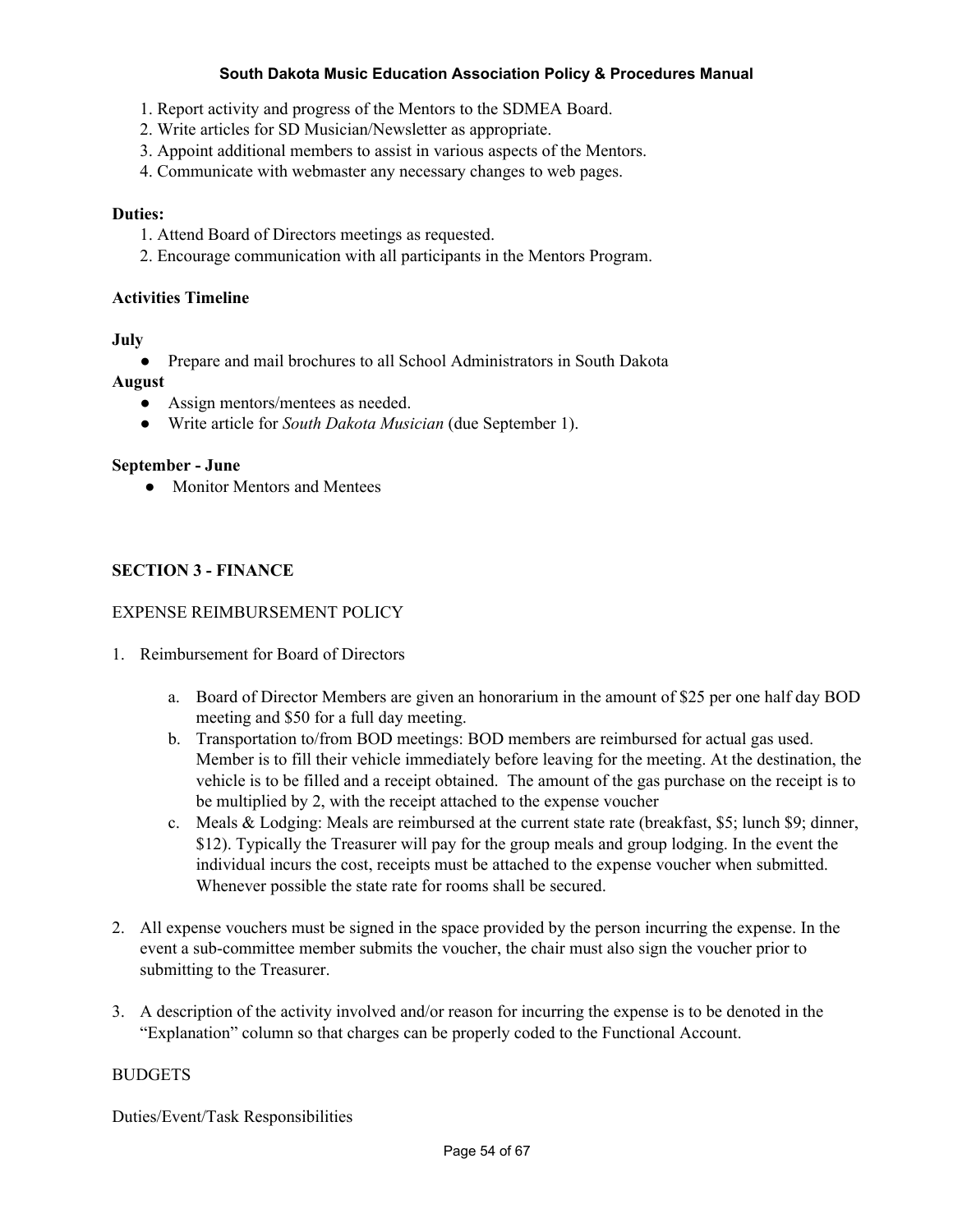Secretary/Treasurer

CURRENT STATUS: The duties of the Secretary and Treasurer are not combined into one position. In addition, each state has a designated "Executive Director" which serves as the liaison with NAFME. This responsibility has been placed within the position of Executive Director.

Treasurer's Duties:

- 1. Receives monthly membership reimbursement from NAFME. Deposit check and record in accounting software
- 2. Reimburse board members for meetings after receiving expense voucher
- 3. Pay all bills incurred for SDMEA expenses. Do appropriate accounting functions
- 4. Prepare financial statement for each board meeting.
- 5. Prepare annual financial statement.
- 6. Keep record of all transactions.
- 7. Maintain records, reports and corresponds with the Internal Revenue Service as requested.
- 8. Receives and deposits all checks and monies.

#### **SECTION 4 - RESOURCES**

Grants are necessary for the funding of specific events. Whenever possible, board members who are in charge of a specific task shall work to secure funding from granting agencies with board approval.

Partnerships may be necessary for the funding of specific events. Whenever possible, board members who are in charge of a specific task shall work to secure funding from corporate partnerships with board approval.

#### **SECTION 5 - EVENTS**

STATE MUSIC EDUCATION CONFERENCE IN CONJUNCTION WITH ASCO

FRESHMAN CHOIR FESTIVAL

MIDDLE SCHOOL CHORAL FESTIVAL

MIDDLE SCHOOL ALL-STATE ORCHESTRA

MIDDLE SCHOOL ALL-STATE BAND

MIDDLE SCHOOL ALL-STATE JAZZ BAND

INSTRUMENTAL WORKSHOP

STRING SYMPOSIUM

ELEMENTARY HONOR CHOIR

FESTIVAL CHOIR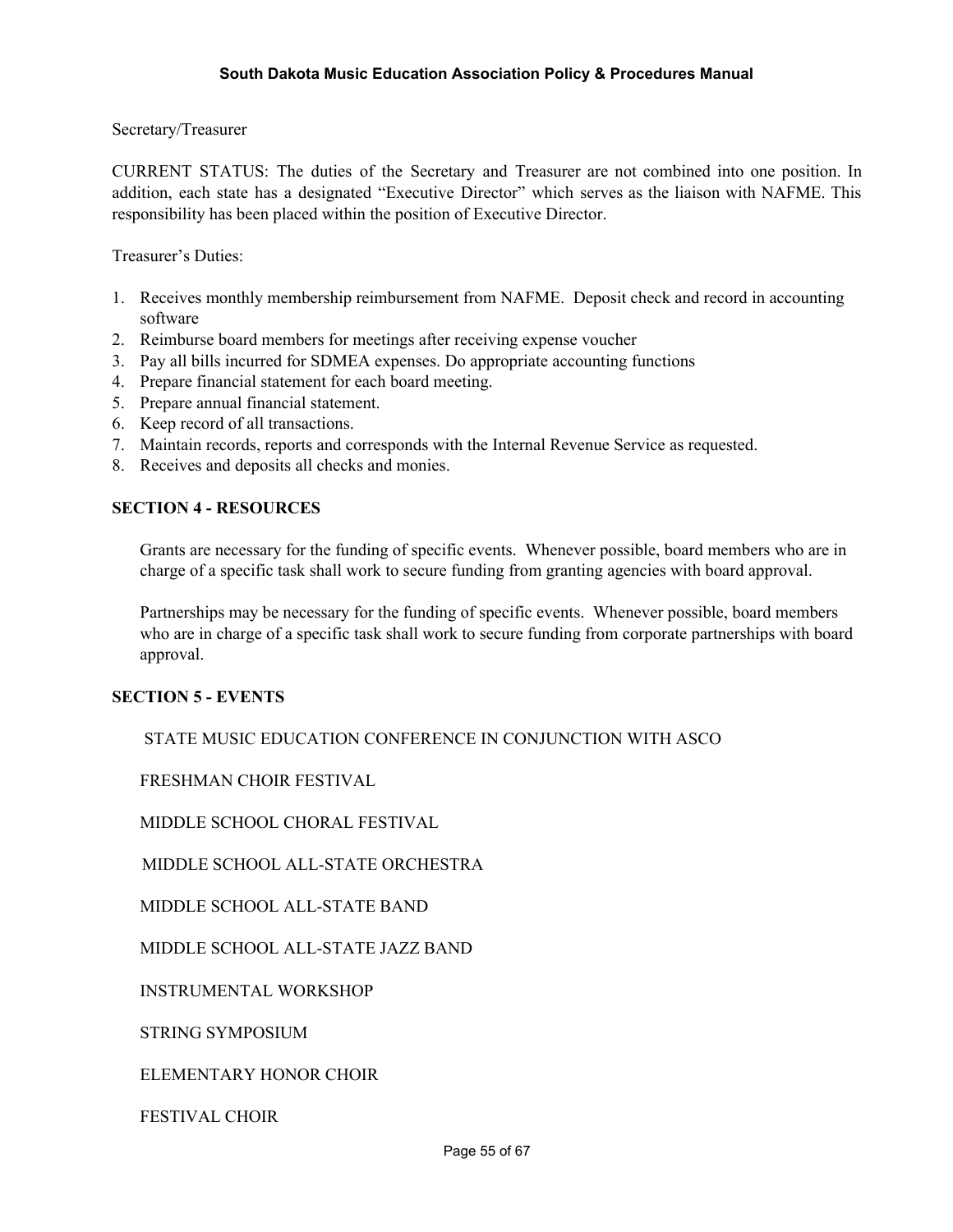SUMMER SESSION

KIDS SING CAMP

# **SECTION 6 - MEMBERSHIP**

All members of SDMEA shall also be members of the National Association for Music Education with all the privileges and courtesies as defined by NAFME with the exception of foreign membership.

## **SECTION 7 - COMMUNICATIONS**

#### SD MUSICIAN MAGAZINE

The *SD Musician* is the official printed publication of SDMEA and other state affiliates. It is published in fall, winter, and spring.

#### **WEBSITE**

The SDMEA website [\(www.sdmea.net\)](http://www.sdmea.net/) is the official standing information provider for SDMEA. It is maintained by the website manager and is to remain current. It is governed by the web policy found on pages 42-44 of this manual.

## EMAIL NEWSLETTER

The electronic newsletter of SDMEA is provided as needed for SDMEA members.

#### **SECTION 8 - CONSTITUTION**

# **Constitution and Bylaws South Dakota Music Education Association** *Adopted Spring 1989*

# **CONSTITUTION**

#### **ARTICLE I – NAME**

The organization shall be known as the SOUTH DAKOTA MUSIC EDUCATION ASSOCIATION, hereinafter designated either as "SDMEA" or the "State Association for Music Education."

#### **ARTICLE II – PURPOSE**

The purpose for which the SDMEA is organized and operated is exclusively literary and educational, as defined in Section 501(c)(6) of the Internal Revenue Code and its regulations as they now exist or as they may hereafter be amended. The purpose of SDMEA shall be the advancement of music education, and in specific furtherance thereof:

A. To conduct programs and activities to build a vital musical culture and an enlightened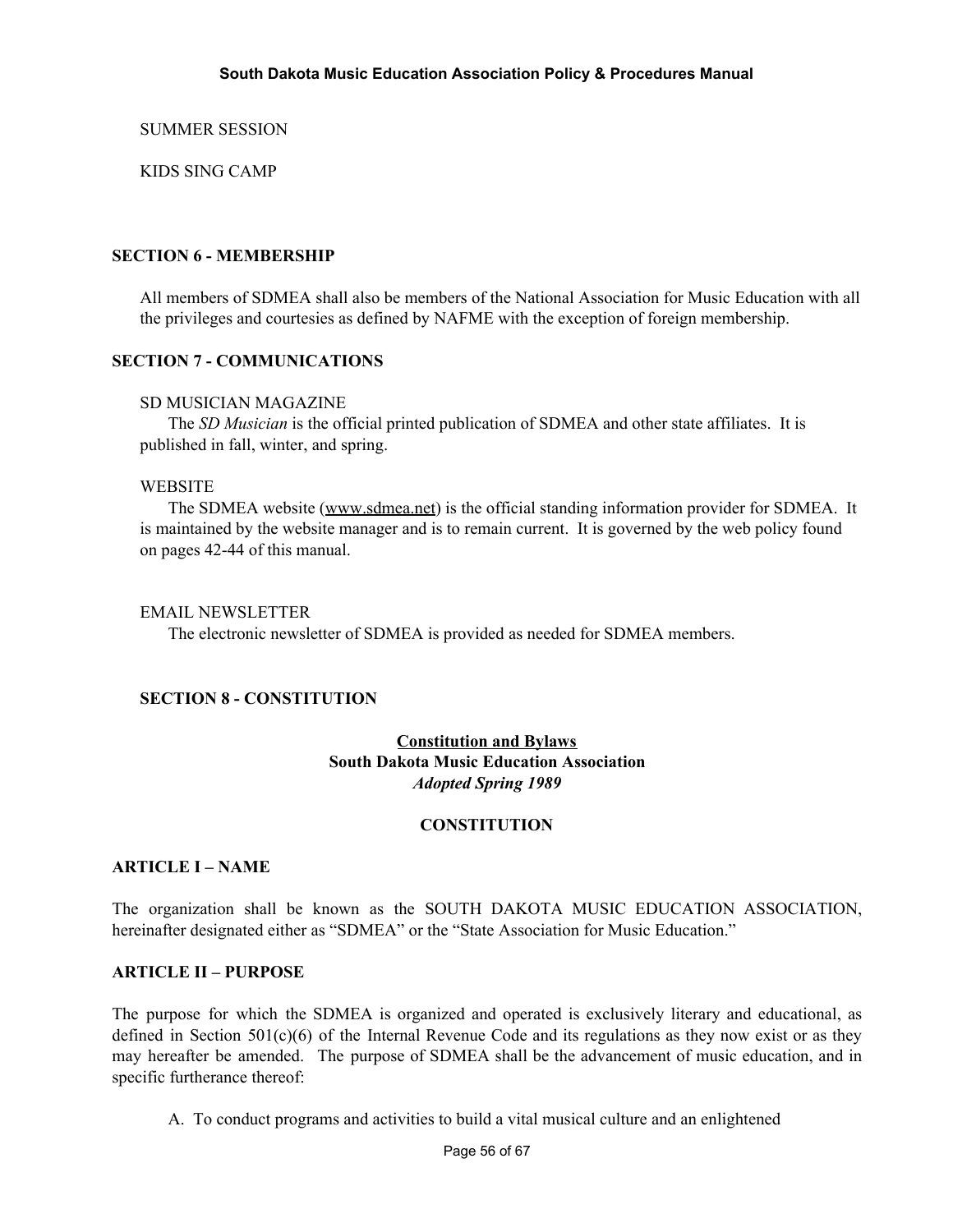musical public for the benefit and the general welfare of all persons.

- B. To ensure that every student shall have access in school to a balanced, comprehensive, and high-quality program of music instruction.
- C. To improve the quality of teaching, research, and scholarship in music.
- D. To promote the involvement of persons of all ages in learning music.
- E. To foster the utilization of the most effective pre-service and in-service preparation of music teachers.

In furtherance thereof, the SDMEA will hold conferences, symposia, and other meetings; publish journals, books and other publications; seek and accept grants, gifts, and contracts for any of the said foregoing purposes and:

Exclusively for the public benefit, use, publish and otherwise make available to the general public on a nondiscriminatory basis the results of its collection of information deriving from the foregoing activities.

The SDMEA may conduct any and all other activities in accordance with its Bylaws, which are designed to accomplish the foregoing purposes.

# **ARTICLE III – AFFILIATION/RELATIONSHIP WITH NAFME**

The South Dakota Music Education Association shall be affiliated with the national organization known as the NATIONAL ASSOCIATION FOR MUSIC EDUCATION – The National Association for Music Education (herein referred to as "NAFME") and shall prescribe to and adhere by the relationship criteria as identified in the NAFME Constitution and Bylaws.

#### **ARTICLE IV – GOVERNMENT**

The SDMEA Board of Directors shall be the legal representative of the association and as such shall have, hold, and administer all the property funds, and affairs of the association. The SDMEA Board is authorized and empowered on behalf of the association to receive by devise, bequest, donation, or otherwise, either real or personal property, and to hold the same absolutely or in trust, and to invest, reinvest, and manage the same and to apply said property and the income arising there from to the objectives of the association. The SDMEA Board also shall have power to allocate the funds of the association for the purposes of carrying out the objectives of the association. Provisions for the regulation of the internal affairs of the association shall be provided for in the Bylaws of the SDMEA.

### **ARTICLE V – MEMBERSHIP**

Membership in SDMEA shall be divided into such classifications for annual membership dues or for the election of members of the SDMEA Executive Board or for such other purposes as the SDMEA Bylaws may prescribe or as the SDMEA Executive Board may from time to time designate. The conditions, terms, privileges, rights, and duties of membership shall be stated or provided for in the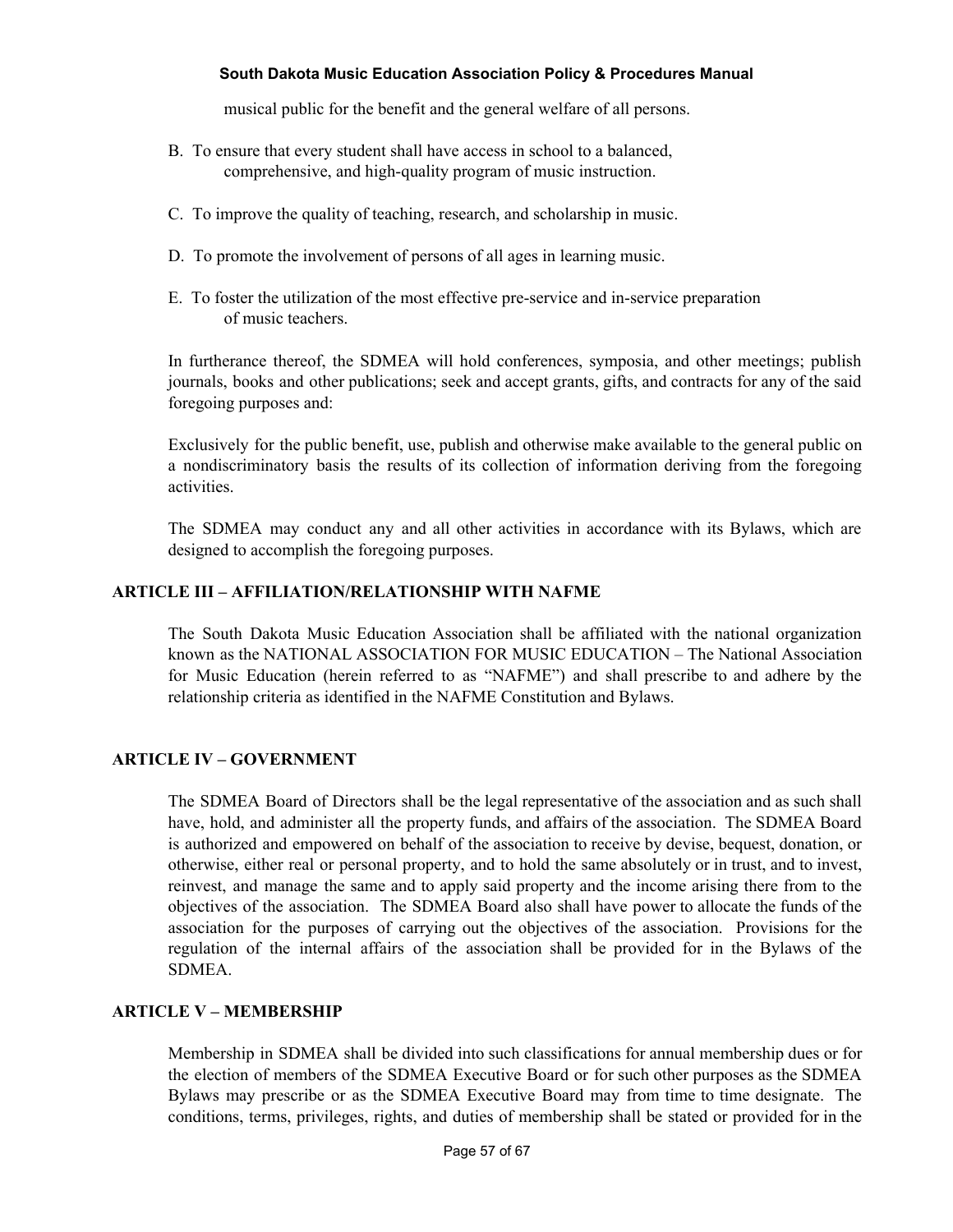Bylaws of SDMEA.

# **ARTICLE VI – ELECTIONS**

The manner of the election or appointment of the members of the SDMEA Executive Board shall be provided for in the Bylaws of the association.

## **ARTICLE VII – DISPOSITION OF ASSETS**

In the event of dissolution or termination of the SDMEA, the Executive Board shall, after the payment of all of the liabilities of the association, dispose of all of the assets of the association exclusively for the objectives of the association is such manner or to such organization or organizations organized exclusively for charitable, educational, or scientific purposes as shall at the time qualify as an exempt organization or organizations under Section 501 (c)(6) of the Internal Revenue Code of 1954 (or the corresponding provision of any future United States Internal Revenue Law) as the Executive Board shall determine. Any of such assets not so disposed of shall be disposed of by the court of proper jurisdiction exclusively for such purposes or to such organization(s) as said court shall determine which are organized and operated exclusively for such purposes.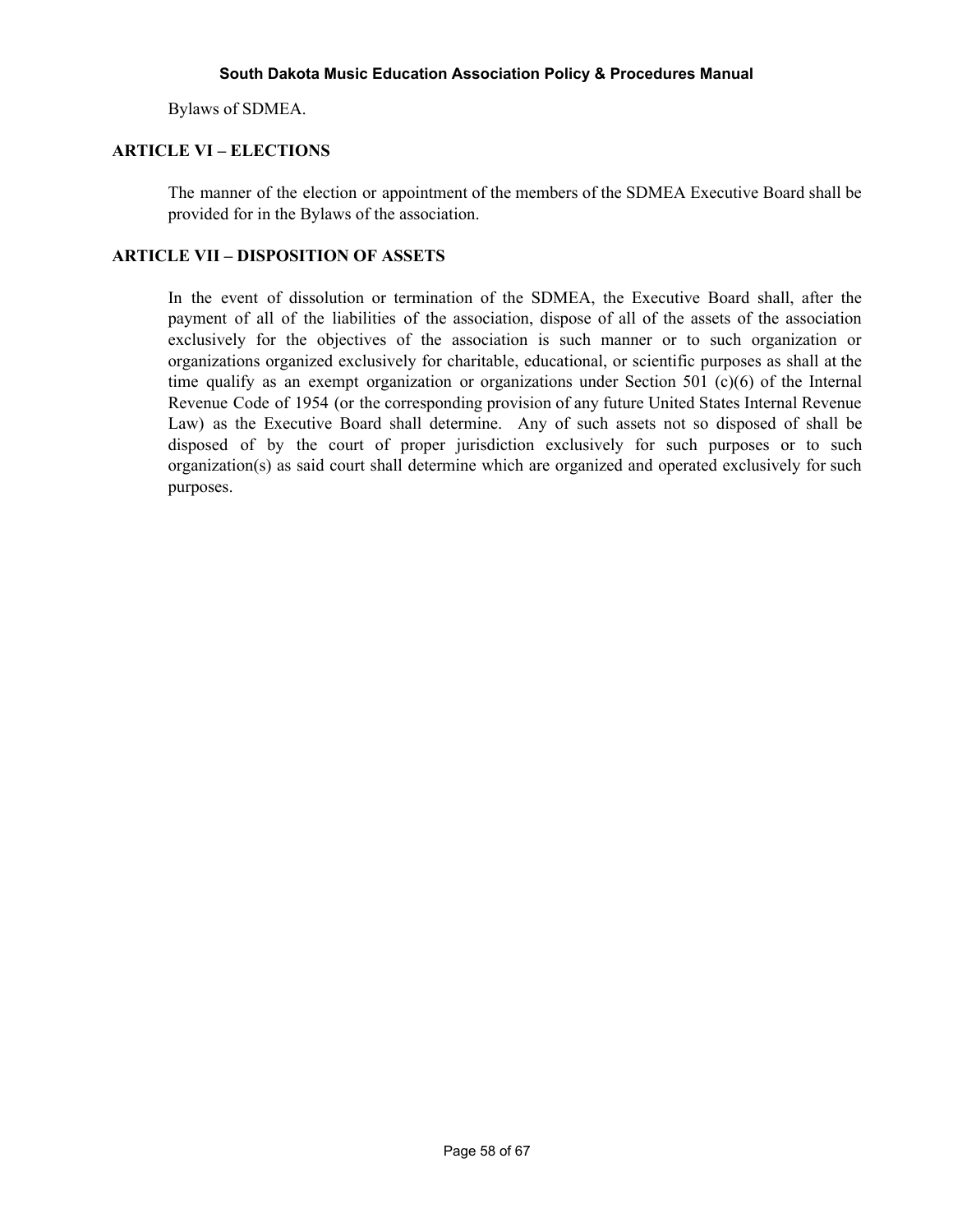## **BYLAWS OF THE SOUTH DAKOTA MUSIC EDUCATION ASSOCIATION**

## **ARTICLE I – DEFINITIONS**

The following words as used in these Bylaws shall have the meanings set forth in this Article:

- A. *Board of Directors* shall mean the entire governing Board of Directors of SDMEA.
- B. *Executive Board* shall mean the Board members authorized to act on behalf of the board in handling the interim affairs of the association.
- C. *Director* shall mean a member of the Board of Directors.
- D. *Executive Director* shall mean a member of the Executive Board.
- E. *Af iliated Organization Advisor* shall mean an official of a related organization designated to act as an advisor to the SDMEA Board of Directors.
- F. *Standing Committee* shall mean a committee that is required by the Bylaws.
- G. *Ad Hoc Committee* shall mean a committee that may be formed at the discretion of the President.
- H. *Policy* shall mean the stated position of SDMEA on a particular matter.
- I. *Procedure* shall mean the rules adopted by SDMEA and approved by the Board to carry out Policies.

# **ARTICLE II – MEMBERSHIP**

All members of SDMEA shall also be members of the National Association for Music Education with all the privileges and courtesies as defined by NAFME with the exception of foreign membership. Membership in SDMEA shall be divided into seven categories as follows:

A **Active Membership:** Active membership shall be open to persons engaged in music teaching or other music-related educational work in the state of South Dakota. Each active member shall have the right to vote and hold office. Each active member shall receive a subscription to the *Musician* (the official publication of SDMEA). Active membership may also be open to persons eligible for other membership categories upon payment of the prescribed active membership dues, subject to the provisions of these constitution and Bylaws. Active membership may also be open to United States citizens residing in foreign countries, subject to the provisions and conditions of these Bylaws.

B. **Introductory Membership:** Introductory membership shall be open to persons in their first year of full-time teaching or other music-related educational work who have been Student Chapter members during the preceding fiscal year. The membership shall be limited to one membership year. Introductory members shall have the same privileges as active members except the right to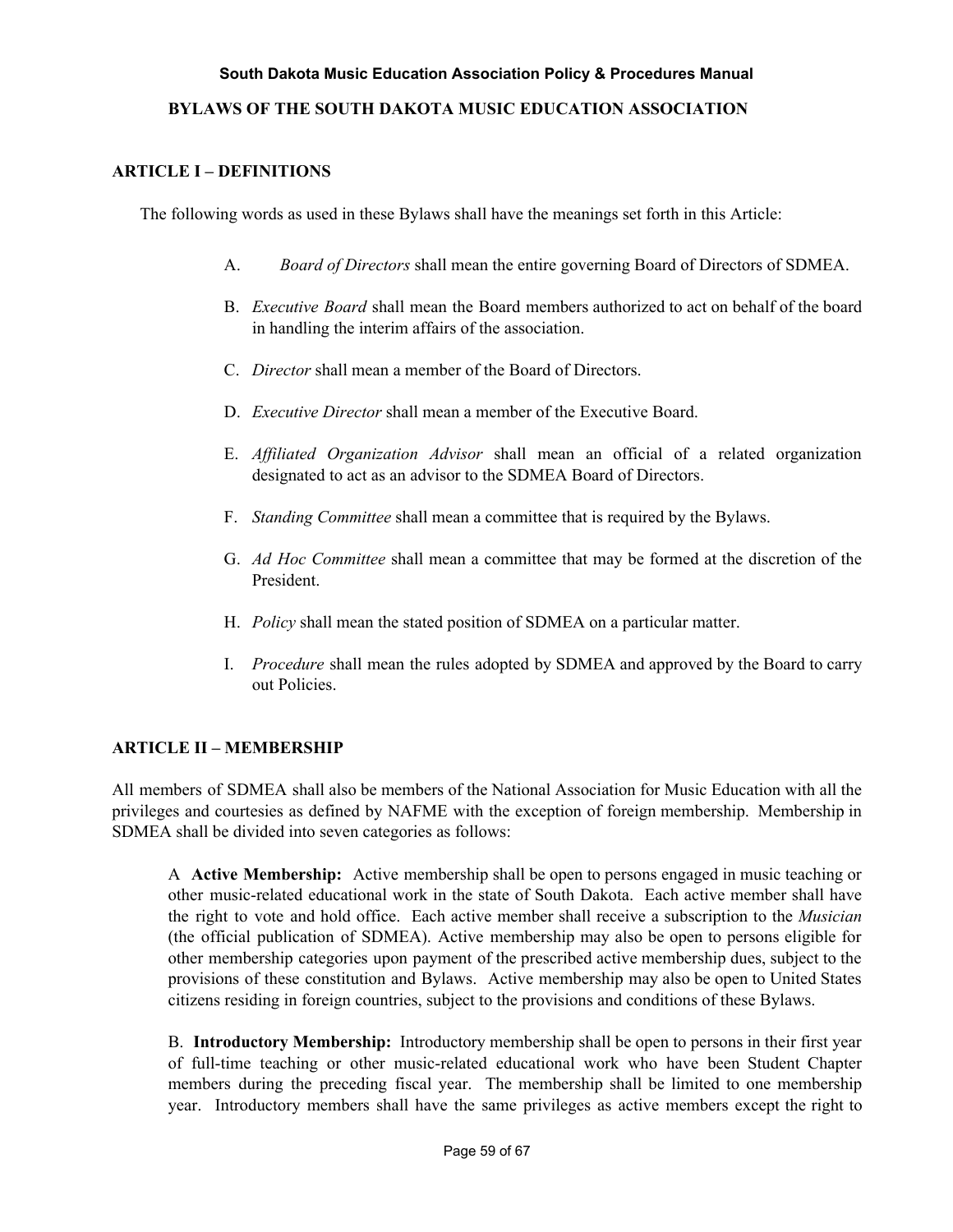hold elective office. Each introductory member shall receive a subscription to the *Musician.*

C. **Collegiate Membership:** Collegiate Membership shall be open to music students in teacher education programs at the college or university level who are not employed full time as teachers. Student Chapter members shall have the same privileges as active members except the right to vote or hold elective office. Each Collegiate member shall receive a subscription to the *Musician.*

D. **Retired Membership:** Retired membership shall be open to former music Education who have retired from teaching or other music-related educational work and who have been members of NAFME for at least ten (10) consecutive years prior to seeking retired membership status. Retired members shall have the same privileges as active members except the right to hold elective office. Each retired member shall receive a subscription to the *Musician.*

E. **Associate Membership:** Associate membership shall be open to any individual interested in the advancement of music education who is not primarily engaged in music teaching or other music-related educational work. As associate member shall have the same privileges as active members except the right to vote and to hold elective office. Associate members shall not receive a subscription to the *Musician.*

F. **Patron Membership:** Patron membership shall be open to any firm, institution or person desiring to support the educational activities of the SDMEA. A patron membership shall have the same privileges as active members except the right to vote and to hold elective office. Patron members shall receive a subscription to the *Musician.*

G. **Foreign Membership:** Foreign membership shall be open to nationals of other countries and American music Education located in foreign countries. Foreign members shall not be required to be a member of NAFME, and they shall not have the right to vote or to hold elective office. Each foreign member shall receive a subscription to the *Musician.*

# **ARTICLE III – MEMBERSHIP DUES AND FEES**

The SDMEA Executive Board shall set the amount of annual dues for each membership category based on the recommendation of NAfME. Changes in the amount of dues for membership may not be enacted more frequently than once per year. Membership dues are payable annually, collected by NAFME in accordance with procedures in the NAFME Bylaws (herein referenced and included in these SDMEA Bylaws).

# **ARTICLE IV – AFFILIATED ORGANIZATION ADVISORS**

For purposes of information and coordination of music activities in the state, an Affiliated Organization Advisory Committee may be established to act as an advisory committee to the SDMEA Board of Directors. The members of this committee may include:

- 1. SDMEA President
- 2. South Dakota High School Activities Association
- 3. South Dakota American Choral Directors Association (President)
- 4. South Dakota String Teachers Association (President)
- 5. South Dakota Bandmasters Association (President)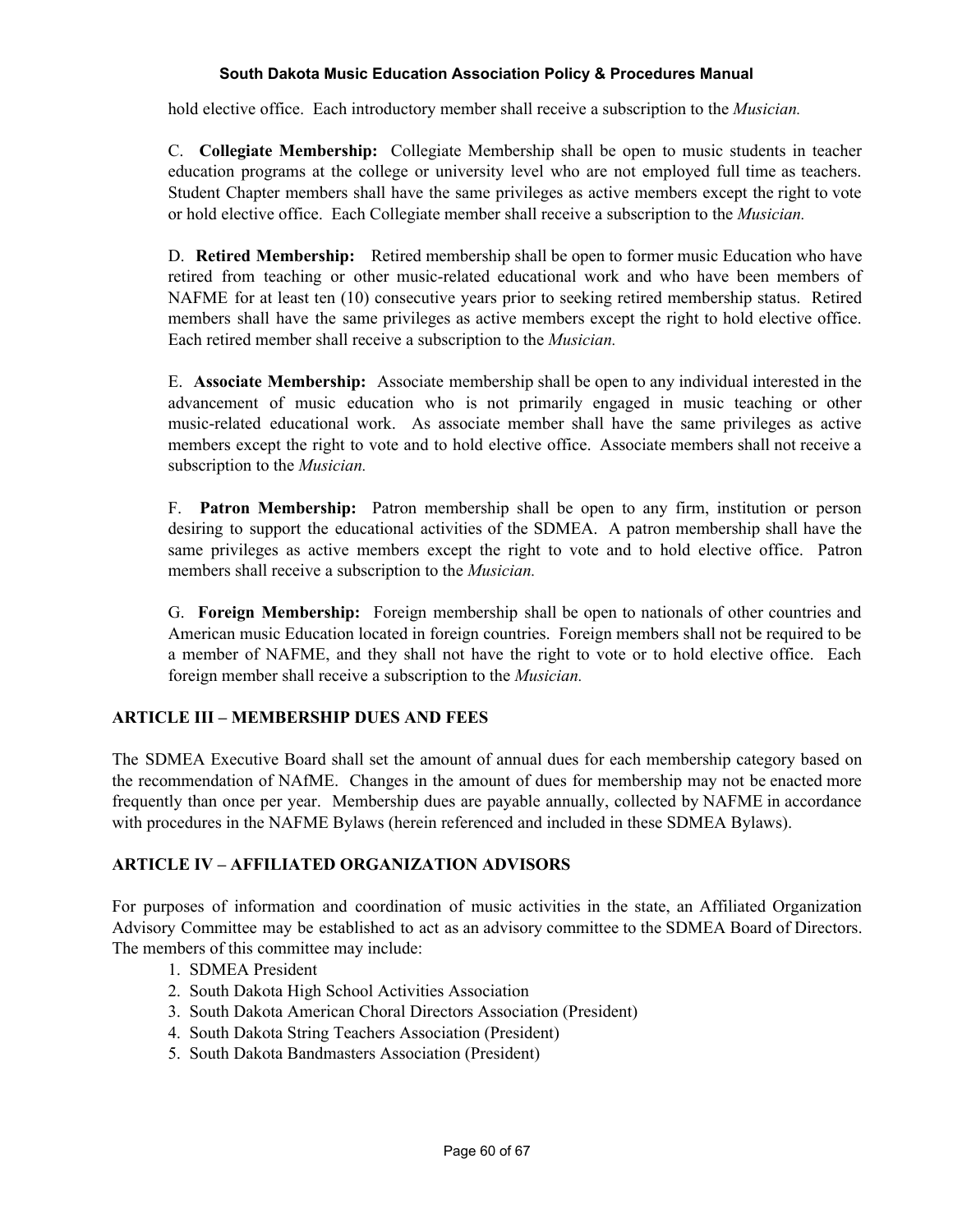## **ARTICLE V – BOARD OF DIRECTORS**

The authority for the management, policies, and actions of the SDMEA shall be vested in the SDMEA Board of Directors.

A. SDMEA Board of Director Members: The SDMEA Board shall consist of elected and appointed members as follows:

#### Elected:

- 1. President
- 2. President-Elect
- 3. Past-President
- 4. Elementary / MIOSM Chair
	- 4A. Elementary Chair Elect
- 5. Middle School Band Chair 5A. Middle School Band Chair Elect
- 6. Middle School Choral/General Music Chair
- 7. Band Chair
- 8. Orchestra Chair
- 9. Choral Chair

## Appointed:

- 10. State Executive Director
- 11. Membership Chair
- 12. Webmaster
- 13. Secretary
- 14. Treasurer
- 15. Awards Chair
- 16. New Music Teacher Partnerships Chair
- 17. Advocacy Leadership Force/Government- Relations Chair
- 18. Collegiate Chair
- 19. Tri M Chair
- 20. Technology Chair
- 21. Retired Music Educator Chair
- 22. Historian Chair
- 23. Editor for "Musician"
- 24. Business Manager for the "Musician" magazine
- 25. Conference Chair

B. The President and Past-President shall progress automatically to their positions. The President-Elect, ElementaryChair, Middle School Choral/General Music Chair, Middle School Band Chair, Band Chair, Orchestra Chair and Choral Chair shall be elected positions. The remaining Board of Director members shall be appointed as necessary by the President.

C. Additional Board of Director members may be required when specified by NAFME. In this event, such members will be elected or appointed at the beginning of the next fiscal year after notification by NAFME.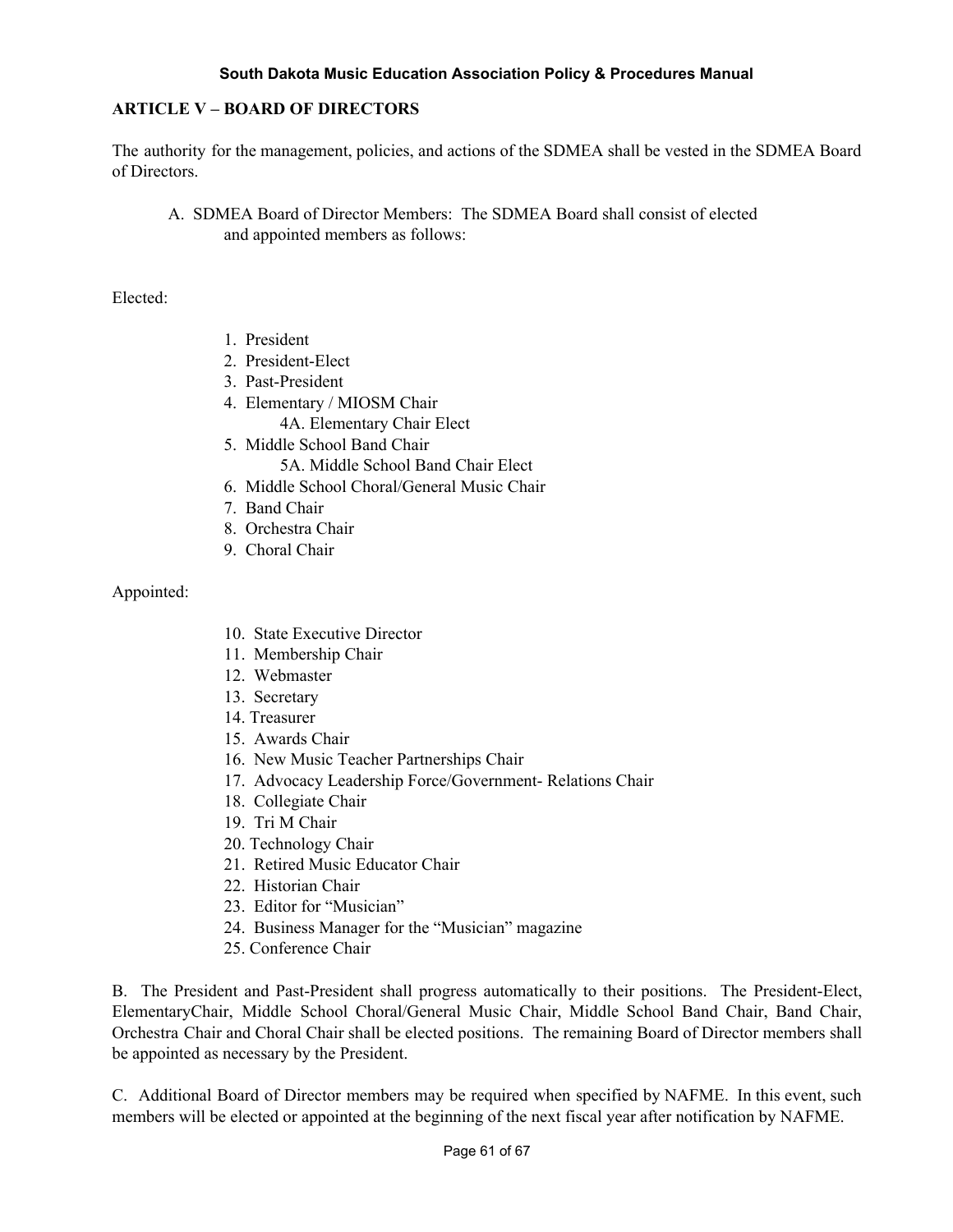D. A member of the SDMEA Board of Directors may hold multiple Chair position with a limitation to two such positions per member. In the event of multiple Chair positions, the total number of Board members not counting the president shall not be less than sixteen (16) members.

E. Each member of the SDMEA Board shall have one vote. During normal Board meetings, the President's shall be an abstaining vote except when required as a tie-breaking vote.

F. When the Board is not in session, power to act on all matters necessary for the administration of SDMEA shall be vested in the SDMEA Executive Committee and be subject to review and approval of the Board at its next meeting.

G. Meetings of the Board:

- 1. Regular meetings of the SDMEA Board shall be held four times per year in accordance with the following schedule:
	- A. The last weekend in August (not Labor Day Weekend)
	- B. In conjunction with the state music conference/All State Chorus and Orchestra
	- C. The first weekend after January  $1<sup>st</sup>$
	- D. The first weekend in June.
	- E. The President may change the dates/time of the above meetings based on extenuating circumstances by notifying the Board members by phone, letter or email 10 days in advance of the meeting
- 2. Special meetings of the Board may be called at any time by the President or by a majority of the Board.
- 3. The quorum of regular and special meetings shall consist of more than  $\frac{1}{2}$  of its members.
- 4. Written notice including the time and place of all regular and special meetings of the Board shall be given to each member of the Board 10 days in advance of the meeting. The 10 day notice of meeting may be waived by advance consent of one-half of the Board to conduct urgent business.
- 5. Any one or more members of the Board or any Committee thereof may participate in a meeting of the Board or any such Committee by means of a conference telephone, email or similar communications equipment. Participation by such means shall constitute presence in person at the meeting.
- 6. Any action taken without a meeting requires a written consent or email vote by one-half of the members of the Board or Committee.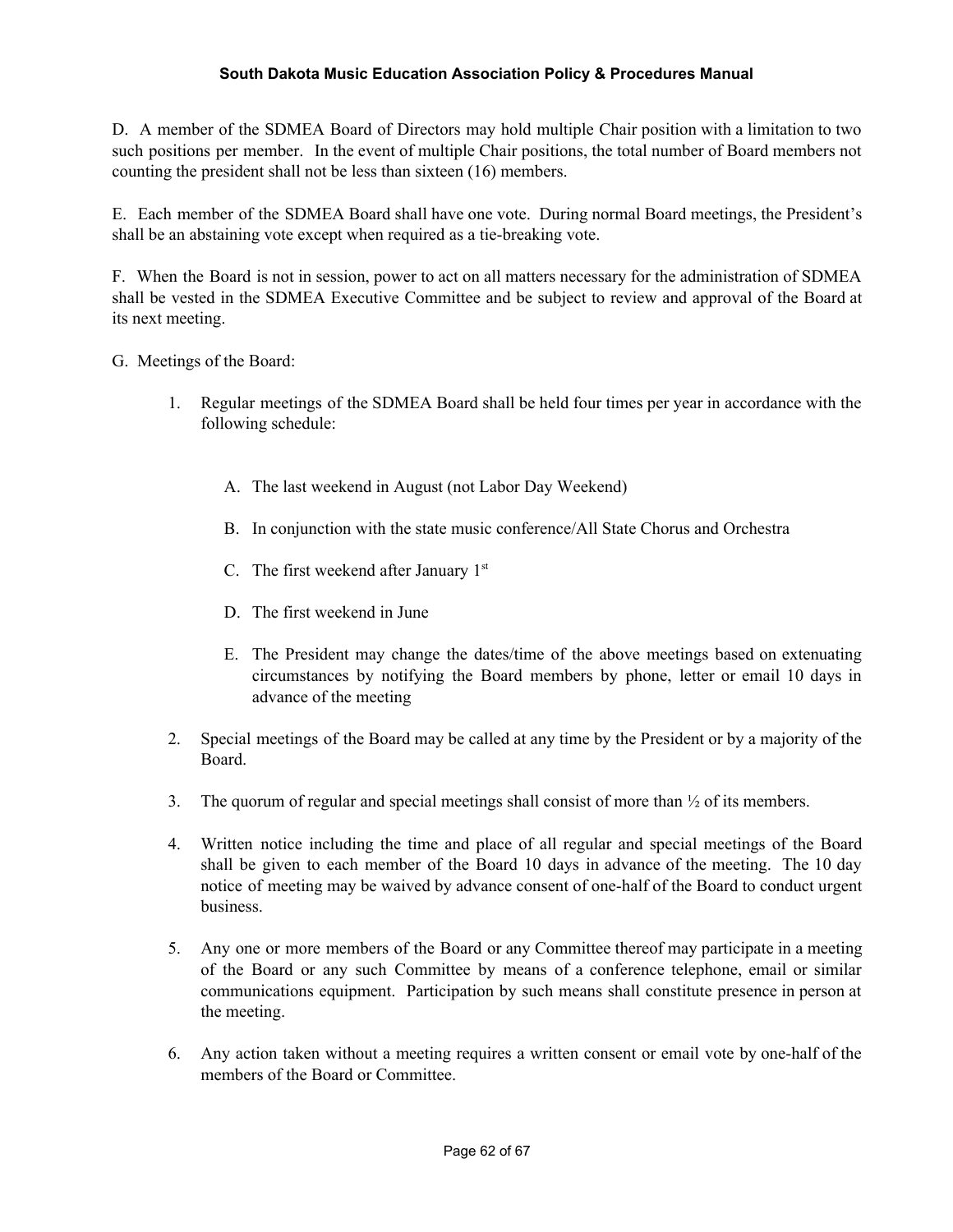# **ARTICLE VI – SDMEA EXECUTIVE BOARD**

- A. The SDMEA Executive Board shall be composed of the President, the immediate Past President, the President-Elect, the State Manager.
- B. The SDMEA Executive Board is authorized to act prudently on behalf of the Board in handling the interim affairs of SDMEA, subject to review and approval of the Board at its next meeting.
- C. Meetings of the SDMEA Executive Board:
	- 1. The President shall call meetings of the Executive Board as the business of SDMEA shall require.
	- 2. The quorum for a meeting of the Executive Board shall be a majority of its members.

## **ARTICLE VII – OFFICERS**

A. The Officers of SDMEA shall be the President, the immediate Past President, the President Elect, the Choral Chair, the Elementary Chair, the Middle School Chair, the Band Chair, the Orchestra Chair, and the Executive Director.

B. The term of each office shall be 24 months, commencing on July 1 and shall cease at midnight on June 30 of the second year following election. The choral and orchestra chair's term shall continue past the All-State event.

1. In the event an incumbent resigns his/her office, the term of the incumbent shall cease on the day of resignation, relinquishing all responsibilities while maintaining all regular membership privileges they would be entitled to.

2. In the event an incumbent is removed by the Board, the incumbent's term shall cease immediately along with all Board member privileges and responsibilities. Regular membership privileges shall remain in effect.

- 3. At the time of resignation the president may appoint a pro-temp board member.
- C. No elected officer shall serve more than two consecutive terms in the same office.

D. At a regular or special meeting of the Board, an officer may be removed for cause by a majority vote of the Board.

1. Removal for cause shall not be done until after the officer has been given an opportunity to explain the offending action.

2. The officer removed by the Board may be re-elected by the members, and if so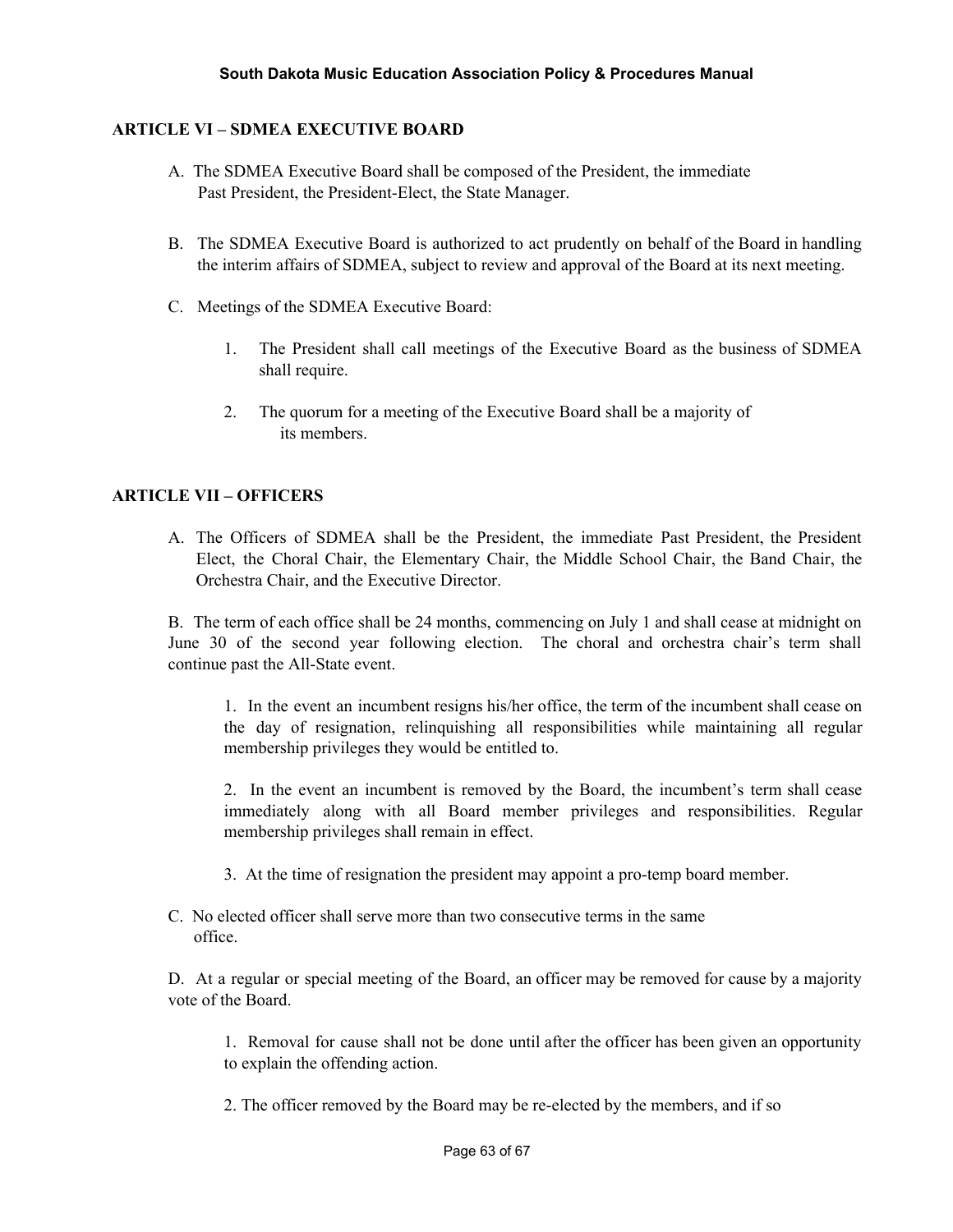re-elected, may not again be removed by the Board for the same incident.

# **ARTICLE VIII – ELECTION OF OFFICERS**

- A. Qualifications: Candidates for office shall be an active member of SDMEA and NAFME.
- B. Nominating Procedures: All candidates for office except those for President and Past President, shall be nominated by the Nominating Committee.
	- a. The SDMEA Executive Director must receive electronic nominations including a biographical sketch for all offices to be elected by (postmarked) February 1st. Biographical sketches of each candidate nominated must include but not limited to:
		- i. An identification of Educational Background (Degrees received and the granting institution(s).
		- ii. Professional experience and Employment history.
		- iii. Listing of membership in Professional Organizations and offices held, if any.
		- iv. Listing of Professional and Community involvement.
		- v. An electronic photo of the candidate.
	- b. A Candidate, not receiving a nomination from the Nominating Committee, may be placed on the ballot by said candidate submitting a petition signed by a minimum of twenty-five (25) percent of the voting membership of SDMEA.
		- i. The December 1st NAFME official membership list will determine the number of members required to sign the petition.
		- ii. Members desiring to have their names placed on the ballot under the provisions of this subsection must submit to the Secretary, an original petition form as provided by SDMEA of the required voting membership. The completed petition must be postmarked by February 1st.
	- c. Provisions shall be made on the mail ballot for a write in category in the event the voting member does not choose to vote for any of the candidates so listed on the ballot by the above procedures.
- C. Election Procedures: All offices shall be voted on by electronic ballot which shall be submitted to the total membership entitled to vote. Such ballots shall be mailed by March 1st and shall be received by the Executive Director for tally no later than April 1st.

1. Elections for all offices shall be by a plurality of those votes cast.

2. The February 1<sup>st</sup> NAFME membership list will determine the members entitled to vote under this section.

3. The following offices shall be elected in even-numbered years: President-Elect, Orchestra Chair Elect, Elementary Chair Elect, Middle School Choral/General Chair.

4. The following offices shall be elected in odd-numbered years: Choral Chair, Band Chair and Middle School Band Chair Elect.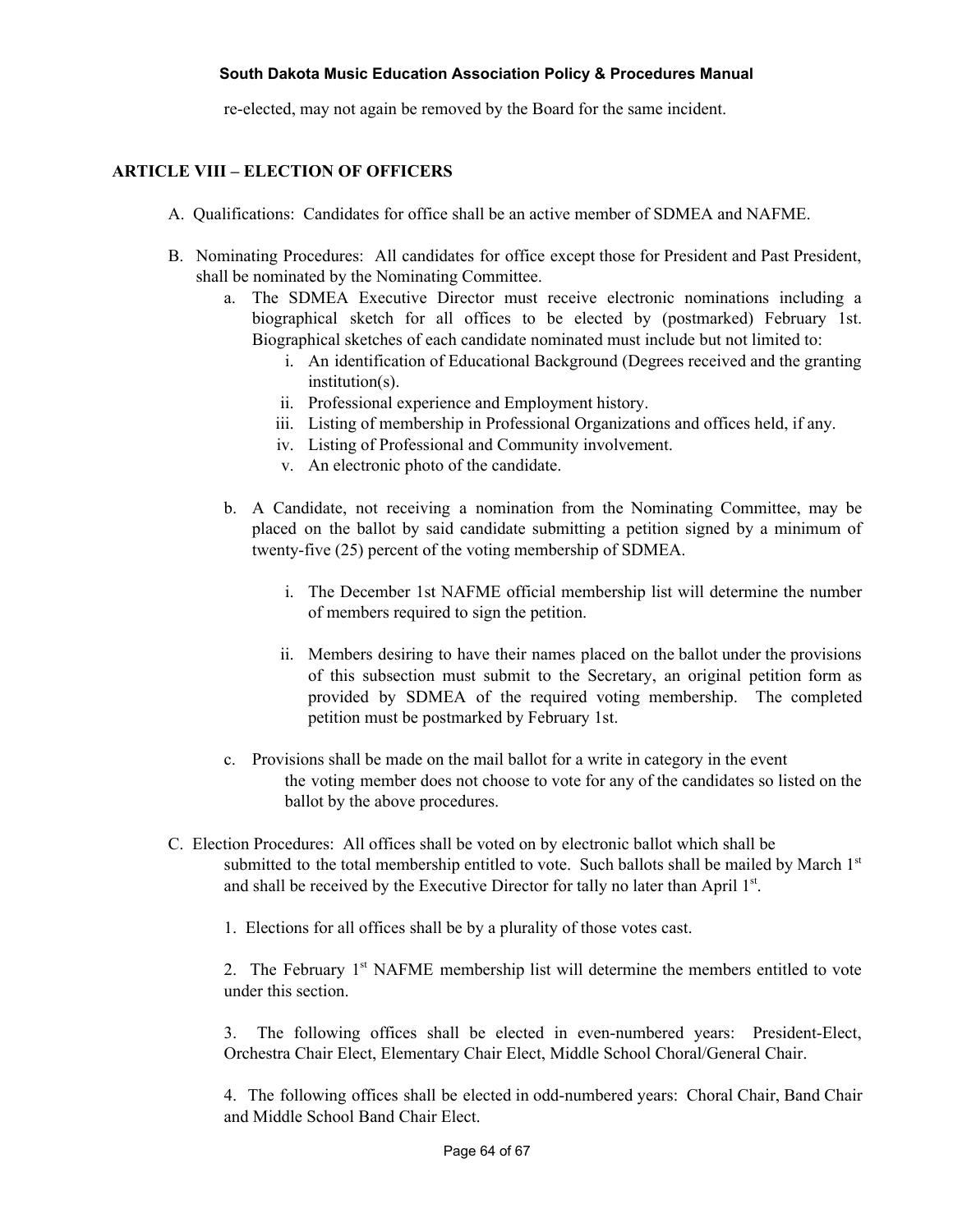# D. Vacancies

- 1. In the event of a vacancy in the office of the President, the President-Elect shall assume the office of President. As President he or she shall complete the balance of term remaining prior to commencing his or her normal term as President.
- 2. In the event of a vacancy in both the office of the President and President elect, the Past President and State Manager shall assume the duties of the president. The nominating committee shall be reconvened and a special membership election shall be held within 90 days.
- 3. Should there be vacancies in the President, President Elect and Past President assumption of the President's duties shall be in the following order: the Executive Director, the Band Chair, the Choral Chair, the Orchestra Chair and the Middle School Vocal/General Chair. In each case, the nominating committee shall be reconvened and a special membership election shall be held within 90 days.
- 4. In the event of any other Board of Director vacancy, the president shall appoint a replacement for the remainder of the term. Appointments in this event shall be confirmed by a majority of the Board.

## **ARTICLE IX – DUTIES OF OFFICERS**

A. The President shall be the Chief Executive Officer and shall preside at all annual and special meetings of the Membership, Board of Directors, and the Executive committee. The President shall interpret the policies consistent with the intent of these Bylaws and establish goals to be reached during his/her term of office.

- 1. All policies formulated by the Officers or committees shall be subject to the President's approval.
- 2. Within 30 days after assuming office, the President shall appoint a Chair of all committees.
- B. The President-elect shall perform all the duties of the President during the President's absence.
- C. The Treasurer shall be the financial officer of SDMEA.
	- 1. The Treasurer shall keep or cause to be kept complete financial records of SDMEA in accordance with SDMEA financial procedures.
	- 2. All disbursements made by the Treasurer shall be first approved by the President.
	- 3. The Treasurer shall report on the financial condition of SDMEA at each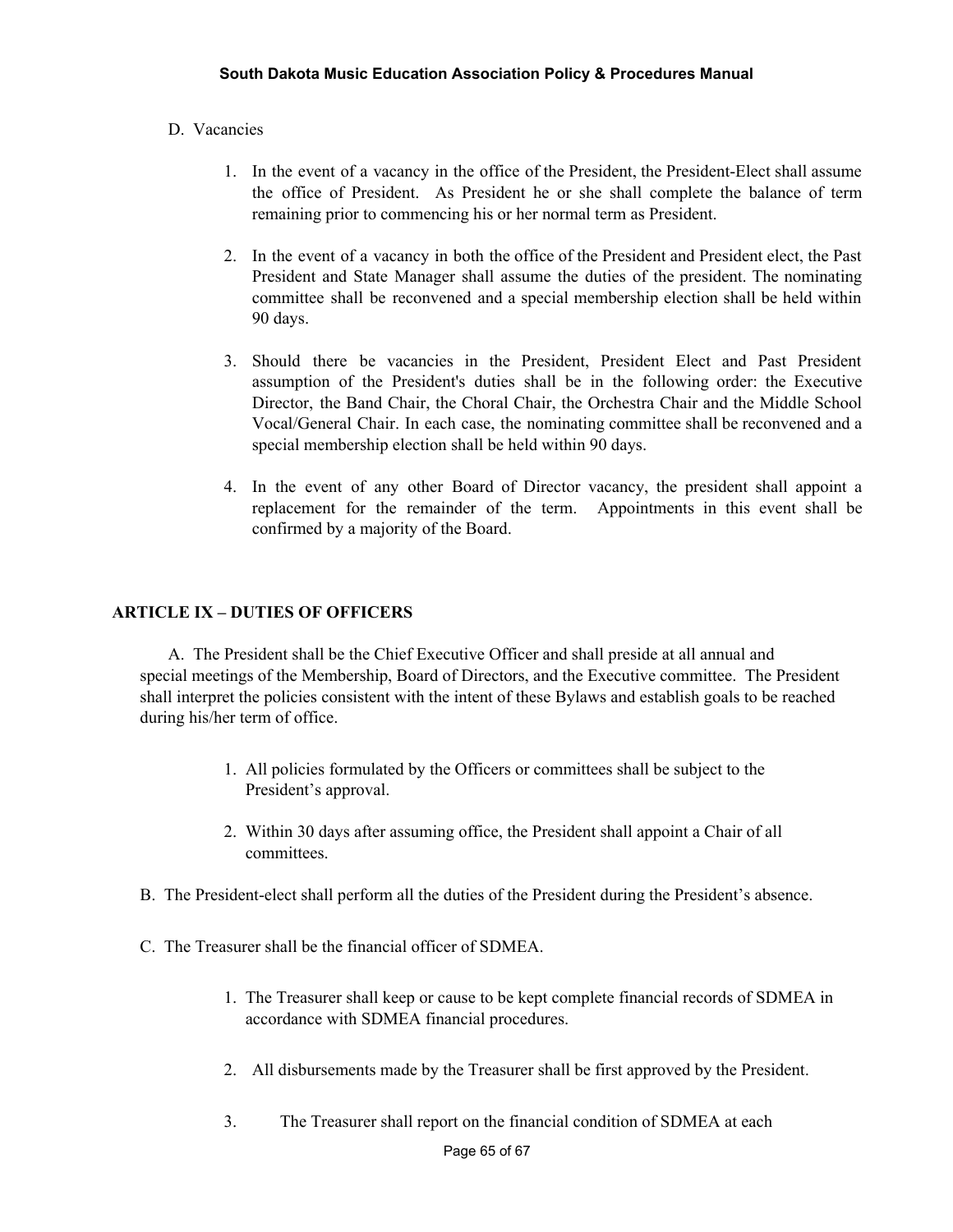meeting of the Board and upon request to the Executive committee.

- 4. The Treasurer shall make all financial records available for all members of the board.
- D. Duties of Other Officers shall be as identified in the *SDMEA Policies and Procedures Manual.* Additional duties of Officers may be assigned by the President.

# **ARTICLE X – COMMITTEES**

A. Standing Committees shall consist of no less than 3 members of SDMEA, unless otherwise noted in the Bylaws, who may be members of the Board and shall concern themselves with the committee's programs.

1. The Chair of each Standing Committee shall hold office during the term of the President, unless otherwise noted in the Bylaws, and shall report to the President. Selection of Committee members shall be made by the President unless otherwise noted in the Bylaws.

- 2. The following shall be Standing committees of SDMEA:
	- i. Nominating Committee
	- ii. State Music Education Conference Committee
- B. Ad Hoc Committees may be established by the President for specific short term purposes as deemed appropriate.

1. The Chair of each Ad Hoc Committee shall hold office during the term of the President, unless otherwise noted in the Bylaws, and shall report to the President. Selection of Committee members shall be made by the President unless otherwise noted in the Bylaws.

#### **ARTICLE XI – AMENDMENT TO BYLAWS**

- A. These Bylaws may be repealed, replaced or amended by a majority vote of approval by the Board.
- B. Notices of any proposed amendment or changes to these Bylaws shall be electronically mailed to all members of the Board at least thirty days prior to the meetings at which such amendments or changes are to be considered.

# **ARTICLE XII – FISCAL YEAR**

The fiscal year of SDMEA shall be July  $1<sup>st</sup>$  to June  $30<sup>th</sup>$  of the succeeding year.

#### **ARTICLE XIII – BOARD'S LIABILITY**

To the extent permitted by law, each Board member and subsequent heirs, executors, and administrators shall be indemnified by SDMEA against expenses, including attorneys' fees reasonably incurred in connection with any claims, action, suit or proceeding to which such Board member may be made a party by reason of